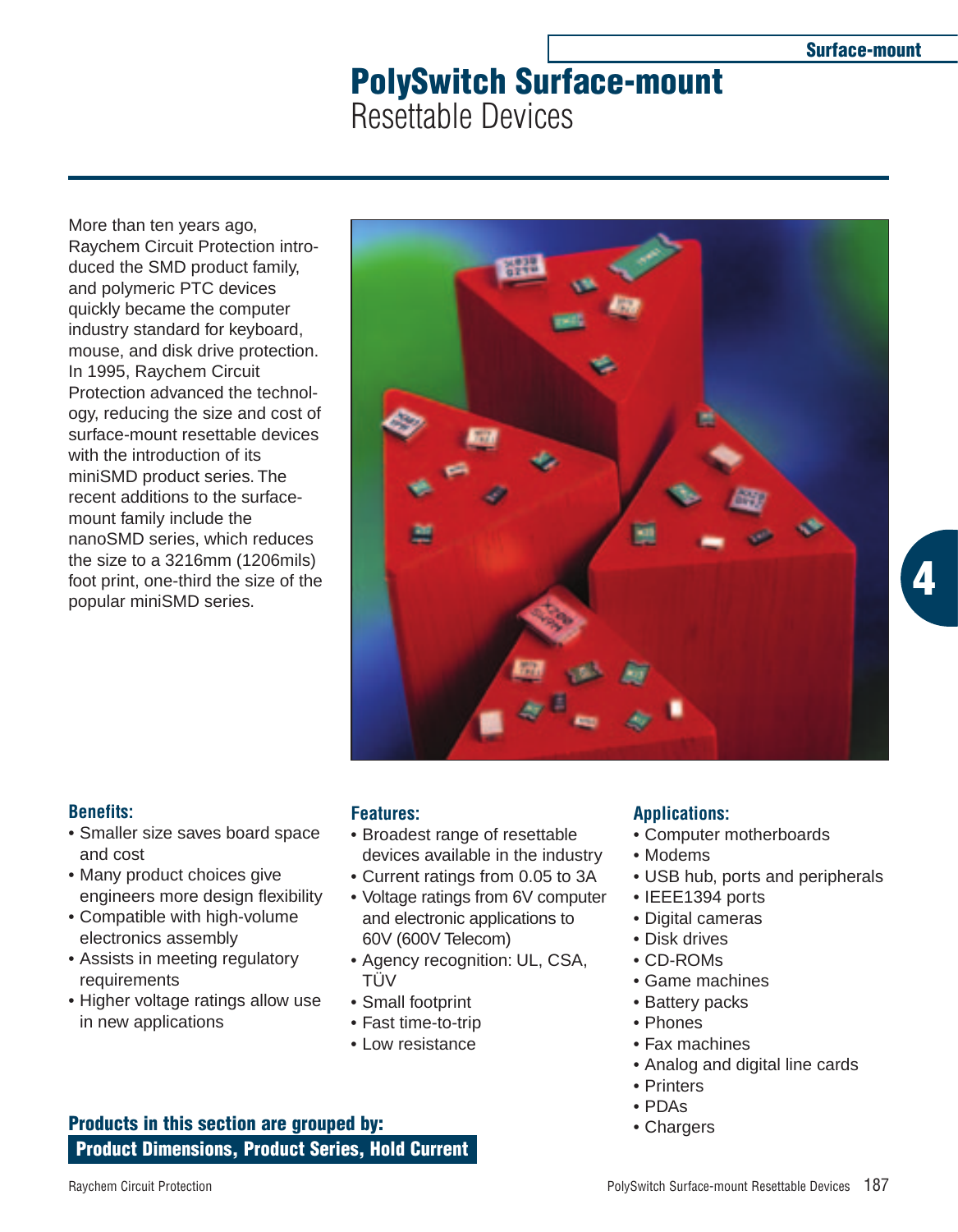# **Selection Guide for Surface-mount Devices**

#### **Step 1. Determine the circuit's operating parameters.**

Fill in the following information about the circuit:

Maximum ambient operating temperature

Normal operating current

Maximum operating voltage (i.e. miniSMDC014 is  $60V_{\infty}$  max.)

Maximum interrupt current

# **Step 2. Select the PolySwitch device that will accommodate the circuit's maximum ambient temperature and normal operating current.**

Look across the top of Table S2 to find the temperature that most closely matches the circuit's maximum operating temperature. Look down that column to find the value equal to or greater than the circuit's normal operating current. Now look to the far left of that row to find the part number for the PolySwitch surface-mount device that will best accommodate the circuit. Devices in this section are grouped by device dimensions, so your operating-current requirement may be found in more then one grouping.

The thermal derating curves located in Figure S1 are the normalized representations of the data in Table S2.

# **Step 3. Compare the selected device's maximum electrical ratings with the circuit's maximum operating voltage and interrupt current.**

Look down the first column of Table S3 to find the part number you selected in Step 2. Look to the right in that row to find the device's maximum operating voltage  $(V_{MAX})$  and maximum interrupt current  $(I_{MAX})$ . Ensure that  $V_{MAX}$  and  $I_{MAX}$  are greater than or equal to the circuit's maximum operating voltage and maximum interrupt current.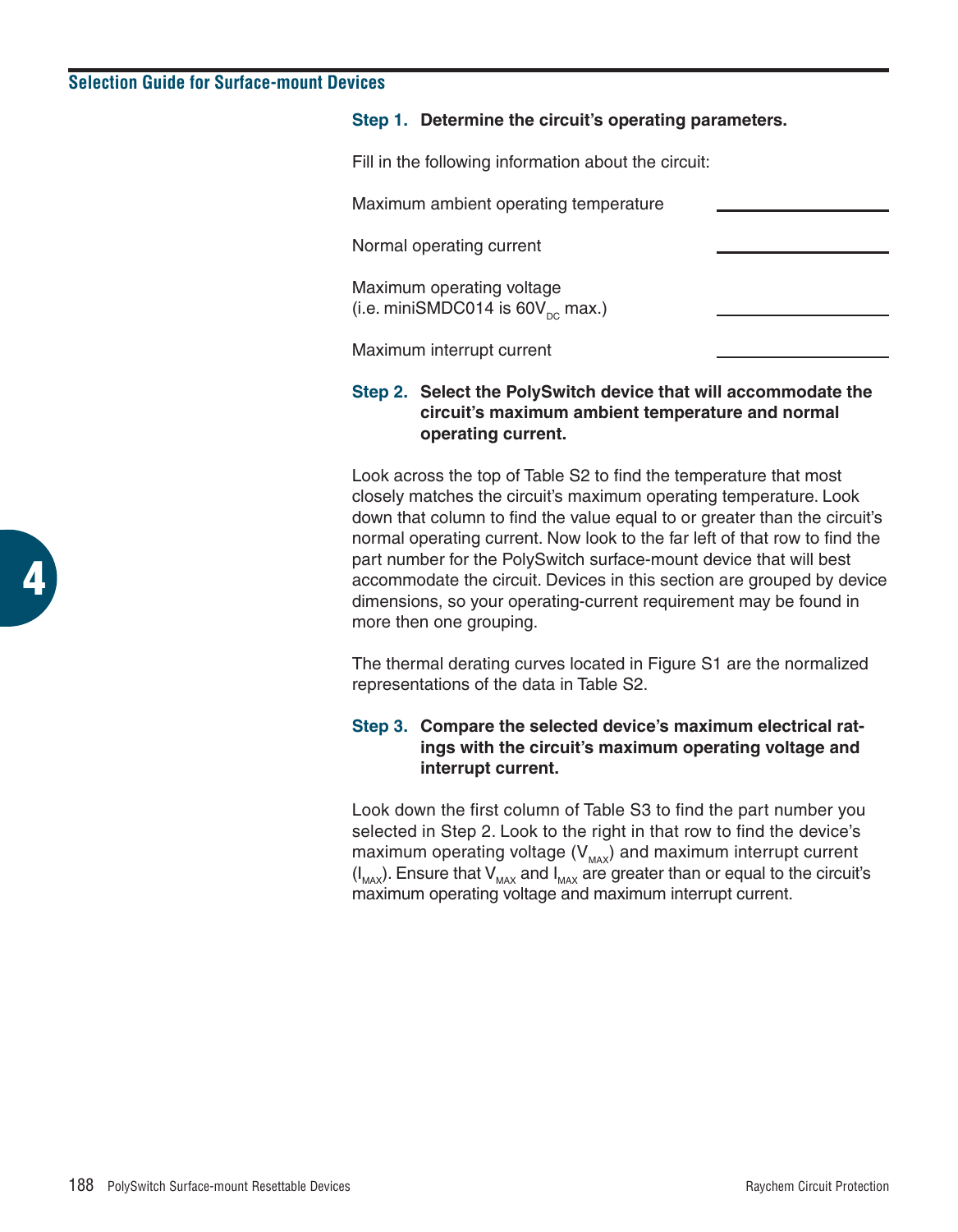**4**

#### **Step 4. Determine time-to-trip.**

Time-to-trip is the amount of time it takes for a device to switch to a high-resistance state once a fault current has been applied across the device. Identifying the PolySwitch device's time-to-trip is important in order to provide the desired protection capabilities. If the device you choose trips too fast, undesired or nuisance tripping will occur. If the device trips too slowly, the components being protected may be damaged before the device switches to a high-resistance state.

Figures S11-S19 show the typical time-to-trip at 20°C for each of the PolySwitch devices.

If the PolySwitch device's time-to-trip is too fast or too slow for the circuit, go back to Step 2 and choose an alternate device.

#### **Step 5. Verify ambient operating conditions.**

Ensure that your application's minimum and maximum ambient temperatures are within the operating temperature of -40°C to 85°C (-40°C to 125°C for SMDH160).

#### **Step 6. Verify the PolySwitch device dimensions.**

Using dimensions in Table S4, compare the dimensions of the PolySwitch device you selected with the application's space considerations.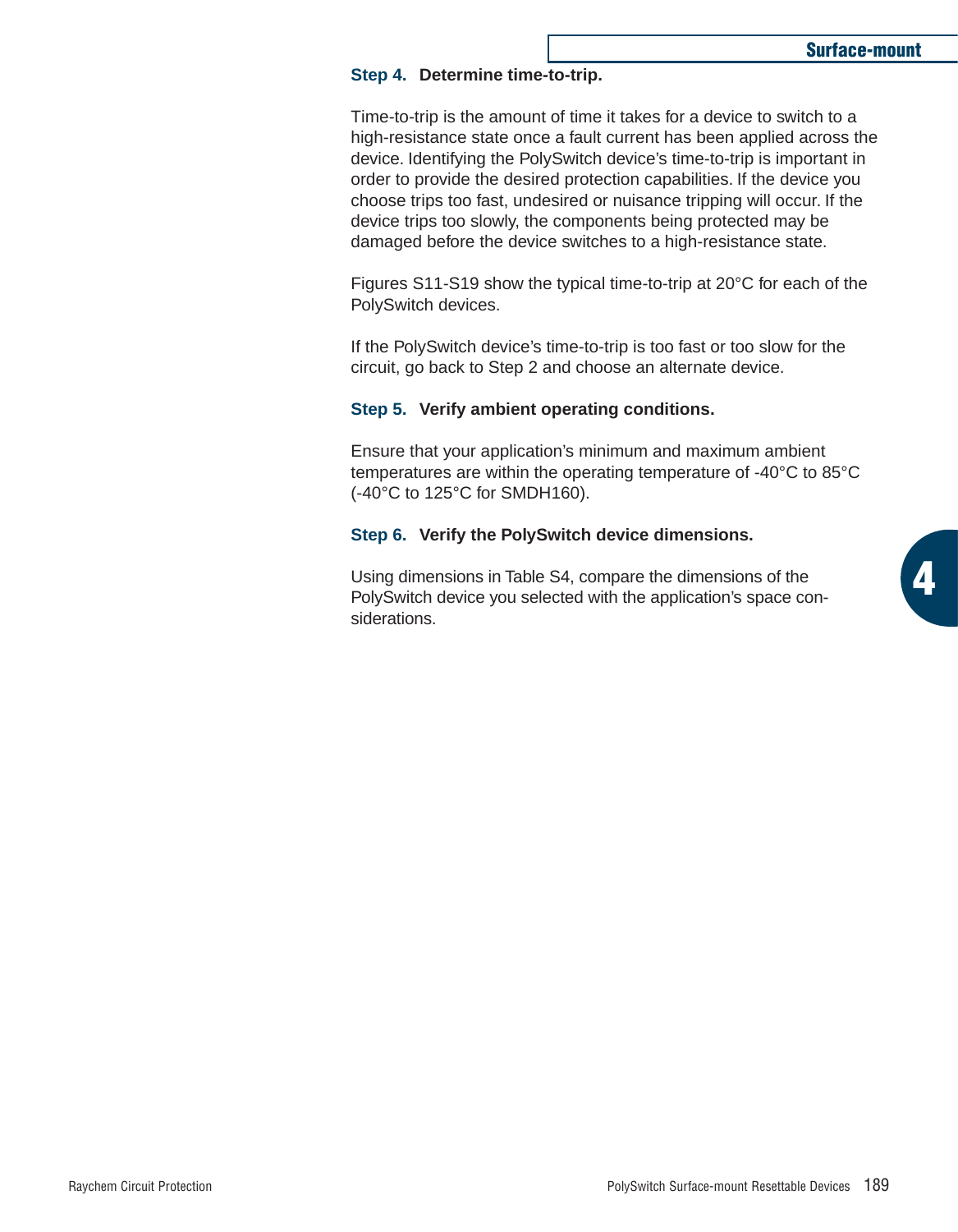# **Protection Application Selection Table for Surface-mount Devices**

The table below lists Polyswitch devices typically used in these applications.

Specifications for the suggested device part numbers can be found in this section.

Once a part has been selected, the user should evaluate and test each product for the intended application.

|                               |                            |                                          | PolySwitch Resettable Devices-Key Selection Criteria |                                       |                                                      |  |  |  |  |
|-------------------------------|----------------------------|------------------------------------------|------------------------------------------------------|---------------------------------------|------------------------------------------------------|--|--|--|--|
| <b>Protection Application</b> | <b>Additional Comments</b> | <b>Overcurrent</b><br><b>Overvoltage</b> | <b>Small Size</b>                                    | <b>Low Resistance</b>                 | <b>Fast Time-to-trip</b><br>(Temperature Protection) |  |  |  |  |
| AC adapter input power        | use w/ Zener & triac       |                                          | <b>SMD250</b>                                        | <b>SMD250</b>                         | <b>SMD200</b>                                        |  |  |  |  |
| Battery pack protection       |                            |                                          | nanoSMDC150                                          | miniSMDC260                           | miniSMDE190                                          |  |  |  |  |
| Charger protection            |                            |                                          | nanoSMDM050                                          | miniSMDM110/16                        | nanoSMDM075                                          |  |  |  |  |
| CPU/IC protection             |                            |                                          | nanoSMDM100                                          | nanoSMDC150                           | nanoSMDM075                                          |  |  |  |  |
| Data acquisition/sensor       |                            |                                          | microSMD005                                          |                                       | microSMD005                                          |  |  |  |  |
| DC input/output power         | $≤6V$                      |                                          | nanoSMDM075                                          | nanoSMDC150                           | nanoSMDM050                                          |  |  |  |  |
|                               | $≤12V$                     |                                          | miniSMDC075                                          | miniSMDM110/16                        | miniSMDC075                                          |  |  |  |  |
| <b>DDC</b>                    |                            |                                          | nanoSMDM075                                          | nanoSMDM100                           | nanoSMDM050                                          |  |  |  |  |
| Device Bay system             | DB12, DB20                 |                                          | miniSMDC200                                          | miniSMDC260                           | miniSMDC200                                          |  |  |  |  |
|                               | <b>DB32</b>                |                                          | miniSMDC260                                          | <b>SMD300</b>                         | miniSMDM200                                          |  |  |  |  |
| Ethernet/Lan                  |                            |                                          | nanoSMDM050                                          | miniSMDM110/16                        | nanoSMDM075                                          |  |  |  |  |
| Fan                           |                            |                                          | microSMD035                                          | microSMD050                           | microSMD035                                          |  |  |  |  |
| <b>IEEE 802.3af</b>           | VOIP                       |                                          | SMD050-2018                                          | SMD050-2018                           | SMD050-2018                                          |  |  |  |  |
| <b>IEEE-1394</b>              | power provider             |                                          | SMD100/33                                            | <b>SMD185</b>                         | SMD100/33                                            |  |  |  |  |
|                               | alt. power provider        |                                          | <b>SMD185</b>                                        | <b>SMD185</b>                         | SMD150/33                                            |  |  |  |  |
|                               | self-powered               |                                          | <b>SMD185</b>                                        | <b>SMD185</b>                         | SMD150/33                                            |  |  |  |  |
| <b>LCD</b> inverter           |                            |                                          | nanoSMDM050                                          | miniSMDM110/16                        | nanoSMDM075                                          |  |  |  |  |
| <b>LCD</b> screen power       |                            |                                          | nanoSMDM050                                          | nanoSMDM050                           | microSMD035                                          |  |  |  |  |
| LNB (Low Noise Block)         |                            |                                          | <b>SMD075</b>                                        | <b>SMD075</b>                         | <b>SMD050</b>                                        |  |  |  |  |
| Motor                         | <6V                        |                                          | nanoSMDM100                                          | nanoSMDC150                           | microSMDM075                                         |  |  |  |  |
|                               | $\leq$ 13.2V               |                                          | miniSMDC075                                          | miniSMDM110/16                        | miniSMDC075                                          |  |  |  |  |
| PS/2 mouse/keyboard           |                            |                                          | nanoSMDM075                                          | nanoSMDM100                           | nanoSMDM050                                          |  |  |  |  |
| Signal - data communication   | $\leq 6V$                  |                                          | nanoSMDM075                                          | nanoSMDM075                           | nanoSMDM075                                          |  |  |  |  |
|                               | $≤13.2V$                   |                                          | miniSMDC050                                          | miniSMDM075                           | miniSMDC020                                          |  |  |  |  |
|                               | $\leq 30V$                 |                                          | SMD030-2018                                          | <b>SMD075</b>                         | <b>SMD050</b>                                        |  |  |  |  |
| SCSI                          |                            |                                          | nanoSMDM100                                          | nanoSMDC150                           | nanoSMDM075                                          |  |  |  |  |
| Smart card reader             |                            |                                          | microSMD010                                          | microSMD035                           | microSMD005                                          |  |  |  |  |
| Telecom - modem               | UL1950                     | <b>OC</b><br>0V                          | TS600-170<br>TVB270SA or SC*                         | TS250-130<br>TVB270SA or SC*          | TS600-170<br>TVB270SA or SC*                         |  |  |  |  |
|                               | <b>ITU-T K.21</b>          | O <sub>C</sub><br>0V                     | TS250. TSV250<br><b>TVB270SA*</b>                    | TS250, TSV250-130<br><b>TVB270SA*</b> | TS250-130-RB<br><b>TVB270SA*</b>                     |  |  |  |  |
|                               | Digital line               | O <sub>C</sub><br>0V                     | miniSMDC014<br>TVB270SC                              | miniSMDC014<br>TVB270SC               | miniSMDC014<br>TVB270SC <sup>*</sup>                 |  |  |  |  |
| Telecom - PBX                 | UL1950                     | <sub>0</sub> C<br>0V                     | TS600-170<br>TVB270SA or SC*                         | TS600-200-RA<br>TVB270SA or SC*       | TS600-170<br>TVB270SA or SC*                         |  |  |  |  |
|                               | <b>ITU-T K.21</b>          | O <sub>C</sub><br>0V                     | TS250. TSV250<br><b>TVB270SA*</b>                    | TS250-130<br><b>TVB270SA*</b>         | TS250-130-RB<br><b>TVB270SA*</b>                     |  |  |  |  |
|                               | Subscriber                 | O <sub>C</sub>                           | miniSMDC014                                          | miniSMDC014                           | miniSMDC014                                          |  |  |  |  |
| Telecom - line card           | Telcordia                  | O <sub>C</sub>                           | TS600-200-RA-B-0.5                                   | TS600-200-RA-B-0.5                    | TS600-200-RA-B-0.5                                   |  |  |  |  |
|                               | GR-1089                    | 0V                                       | <b>TVB270SC*</b>                                     | <b>TVB270SC*</b>                      | <b>TVB270SC*</b>                                     |  |  |  |  |
|                               | <b>ITU-T K.20</b>          | <b>OC</b><br>0V                          | TS250, TSV250<br><b>TVB270SA*</b>                    | TS250-130-RA<br><b>TVB270SA*</b>      | <b>TS250</b><br><b>TVB270SA*</b>                     |  |  |  |  |
| Intrabuilding protection      | Telcordia GR1089           |                                          | TSL250-080                                           | SMD030-2018                           | TSL250-080                                           |  |  |  |  |
| Temperature sensor            | CPU                        |                                          | nanoSMDM050                                          | nanoSMDM075                           | nanoSMDM050                                          |  |  |  |  |
| <b>USB</b>                    | <b>Individual Port</b>     |                                          | nanoSMDM075                                          | nanoSMDM100                           | nanoSMDM050                                          |  |  |  |  |
|                               | 2 port ganged              |                                          | nanoSMDC150                                          | miniSMDC150                           | miniSMDC125                                          |  |  |  |  |
|                               | 3 port ganged              |                                          | miniSMDC200                                          | miniSMDM200                           | miniSMDM200                                          |  |  |  |  |

\*Refer to the SiBar thyristor product section for more information.

This list is not exhaustive. Raychem Circuit Protection welcomes our customers' input for additional application ideas for Polyswitch Resettable devices.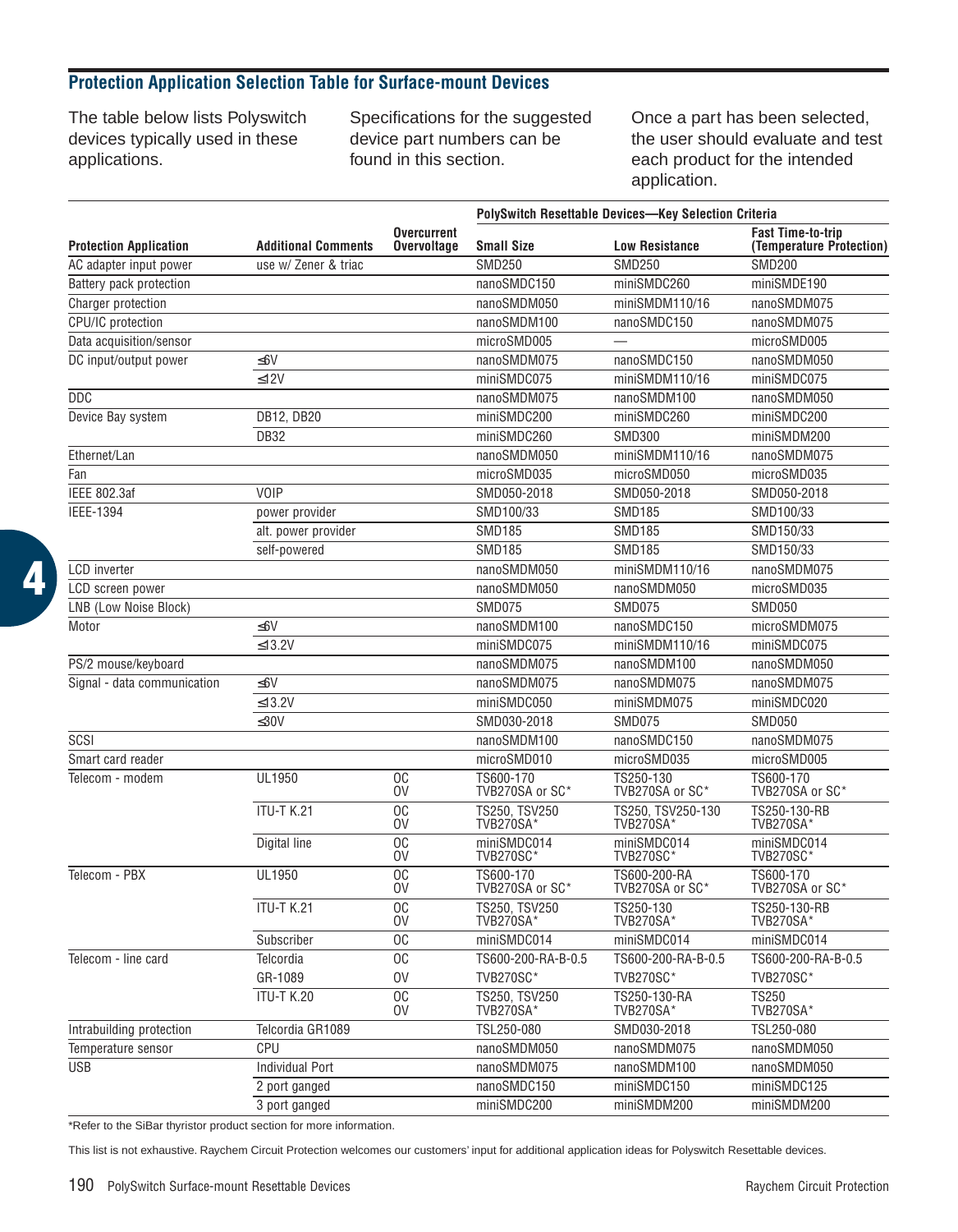# **Table S1. Product Series: Size, Current Rating, Voltage Rating/Typical Resistance for Surface-mount Devices**

|                  | nanoSMDC<br>nanoSMDM        | microSMD                                  | miniSMDC<br>miniSMDM                                                                    | midSMD                       | <b>SMD</b>                                     | SMD <sub>2</sub>                                             | miniSMDE                      | <b>TS250</b><br><b>TSL250</b><br><b>TSV250</b> | <b>TS600</b>             |
|------------------|-----------------------------|-------------------------------------------|-----------------------------------------------------------------------------------------|------------------------------|------------------------------------------------|--------------------------------------------------------------|-------------------------------|------------------------------------------------|--------------------------|
| Size mm (mils)   | 3216 (1206)                 | 3225 (1210)                               | 4532 (1812)                                                                             | 5050 (2018)                  | 7555 (2920)                                    | 8763 (3425)                                                  | 11550 (4420)                  | $\star$                                        | $\star$                  |
| Hold Current (A) |                             |                                           |                                                                                         |                              |                                                |                                                              |                               |                                                |                          |
| 0.05             |                             | $30 \mathrm{V_{\mathrm{DC}}} / 25 \Omega$ |                                                                                         |                              |                                                |                                                              | $\qquad \qquad -$             |                                                |                          |
| 0.08             |                             | —                                         |                                                                                         |                              |                                                | $\overline{\phantom{0}}$                                     | $\overline{\phantom{0}}$      | 80V/12.5Ω                                      | $\overline{\phantom{0}}$ |
| 0.100            | $30V_{\text{nc}}/12\Omega$  | —                                         | -                                                                                       | $\overline{\phantom{0}}$     |                                                |                                                              | $\overline{\phantom{0}}$      | $\overline{\phantom{0}}$                       | $\overline{\phantom{0}}$ |
| 0.125            | $30V_{\text{pc}}$ —         |                                           | $\qquad \qquad -$                                                                       | $\qquad \qquad -$            |                                                | $\overline{\phantom{0}}$                                     | $\qquad \qquad -$             |                                                | —                        |
| 0.13             |                             |                                           |                                                                                         |                              |                                                |                                                              |                               | $60V/6.0$ -8.0 $\Omega$                        |                          |
| 0.14             |                             |                                           | $60V_{\text{pc}}/4.0\Omega$                                                             |                              |                                                |                                                              |                               |                                                |                          |
| 0.160            | $30V_{pc}$ —                | $\overline{\phantom{0}}$                  |                                                                                         | $\qquad \qquad -$            |                                                |                                                              |                               | $\overline{\phantom{0}}$                       |                          |
| 0.17             |                             | —                                         |                                                                                         |                              |                                                |                                                              |                               | $\overline{\phantom{0}}$                       | $60V/11.0\Omega$         |
| 0.18             |                             | $\equiv$                                  | $\overline{\phantom{0}}$                                                                |                              | $\qquad \qquad$                                | $\overline{\phantom{0}}$                                     |                               |                                                |                          |
| 0.20             | $24V_{\text{DC}}$ –         | $\overline{\phantom{0}}$                  | $30V_{\text{pc}}/1.4\Omega$                                                             |                              | $\overline{\phantom{0}}$                       | $\overline{\phantom{0}}$                                     |                               |                                                | $60V/8.5\Omega$          |
| 0.30             |                             | $\overline{\phantom{0}}$                  |                                                                                         | $60V_{\text{nc}}/1.4\Omega$  | $60V_{\text{nc}}/3.0\Omega$                    | —                                                            |                               | —                                              |                          |
| 0.35             | $\overline{\phantom{0}}$    | $6V_{\text{av}}/0.81\Omega$               | $\overline{\phantom{0}}$                                                                | $\qquad \qquad -$            |                                                | $\overline{\phantom{0}}$                                     |                               | $\overline{\phantom{0}}$                       |                          |
| 0.50             | $6V_{nc}/0.40\Omega$        | 13.2 $V_{nc}/0.55\Omega$                  | $24V_{nc}/0.60\Omega$                                                                   | $57V_{\text{nc}}/0.5\Omega$  | $60V_{\text{nc}}/0.87\Omega$                   |                                                              |                               |                                                |                          |
| 0.75             | $6V_{\text{nc}}/0.20\Omega$ | $6V_{nc}/0.29\Omega$                      | 13.2 $V_{\text{DC}}$ /0.23 $\Omega$<br>$24V_{nc}/0.20\Omega$                            |                              | $30V_{\text{nc}}/0.67\Omega$                   |                                                              |                               |                                                |                          |
| 1.00             | $6V_{\text{av}}/0.15\Omega$ |                                           |                                                                                         | $15V_{\text{nc}}/0.25\Omega$ | $30V_{nc}/0.30\Omega$<br>$33V_{nc}/0.27\Omega$ | $\overline{\phantom{0}}$                                     | $\overline{\phantom{0}}$      |                                                | $\overline{\phantom{0}}$ |
| 1.10             | $6V_{nc}$ /                 | $6V_{nc}/0.14\Omega$                      | $6V_{\text{nc}}/0.12\Omega$<br>$8V_{nc}$ /0.14 $\Omega$<br>$16V_{\text{pc}}/0.12\Omega$ |                              |                                                | —                                                            |                               |                                                | —                        |
| 1.25             | $\overline{\phantom{0}}$    | $\equiv$                                  | $6V_{\text{p}}/0.09\Omega$                                                              | $\frac{1}{1}$                | $15V_{\text{pc}}/0.16\Omega$                   | $\equiv$                                                     |                               |                                                |                          |
| 1.50             | $6V_{\text{pc}}/0.08\Omega$ | $6V_{nc}/0.07\Omega$                      | $6V_{\text{pc}}/0.07\Omega$                                                             | $15V_{\text{DC}}/0.13\Omega$ |                                                | $15V_{\text{pc}}/0.16\Omega$<br>$33V_{\text{nc}}/0.15\Omega$ |                               |                                                |                          |
| 1.60             |                             |                                           | $8V_{nc}/0.066\Omega$                                                                   | $\qquad \qquad -$            |                                                | $16V_{\text{nc}}/0.10\Omega$                                 | $\qquad \qquad -$             |                                                | $\overline{\phantom{0}}$ |
| 1.85             |                             |                                           |                                                                                         |                              |                                                | $33V_{\text{nc}}/0.12\Omega$                                 |                               |                                                |                          |
| 1.90             |                             | —                                         |                                                                                         |                              |                                                | $\overline{\phantom{0}}$                                     | $16V_{\text{pc}}/0.065\Omega$ |                                                |                          |
| 2.00             |                             |                                           | $6V_{nc}/0.050\Omega$<br>$8V_{\text{pc}}/0.040\Omega$                                   | $6V_{nc}/0.07\Omega$         |                                                | $15V_{\text{DC}}/0.09\Omega$                                 |                               |                                                |                          |
| 2.50             |                             |                                           |                                                                                         |                              | $\overline{\phantom{0}}$                       | $15V_{\text{pc}}/0.06\Omega$                                 |                               |                                                |                          |
| 2.60             |                             |                                           | $6V_{\text{nc}}/0.035\Omega$<br>$6V_{\text{nc}}/0.030\Omega$                            |                              | $6V_{nc}/0.05\Omega$                           |                                                              |                               |                                                |                          |
| 3.00             |                             | $\overline{\phantom{0}}$                  |                                                                                         |                              | $6V_{\text{DC}}/0.033\Omega$                   | $\overline{\phantom{0}}$                                     |                               |                                                | $\overline{\phantom{0}}$ |

\*Refer to Telecommunications and Networking section for dimensions; voltage for these parts is RMS max.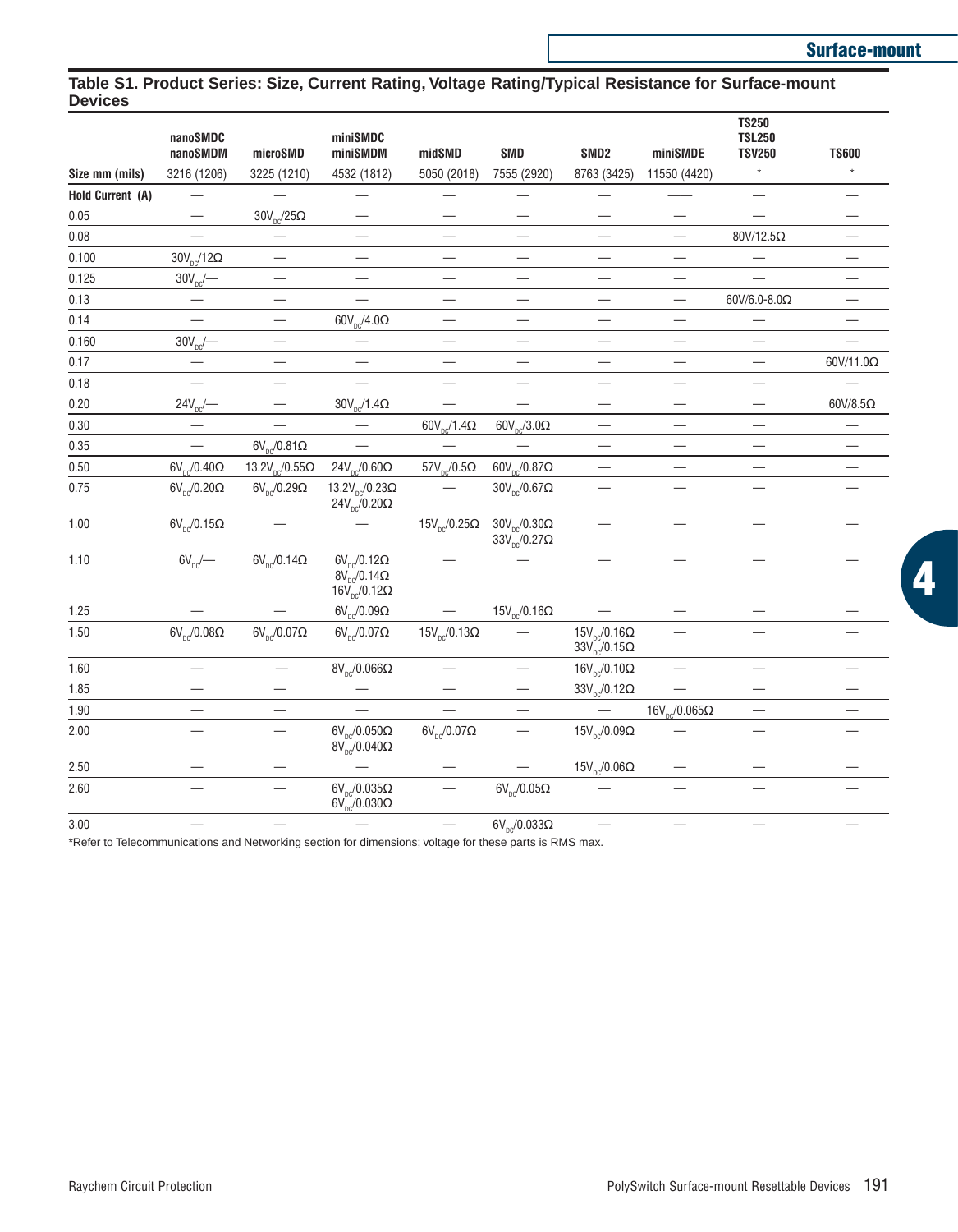| Table S2-A. Thermal Derating for Surface-mount Devices [Hold Current (A) at Ambient Temperature (°C)] |       | <b>Maximum Ambient Temperature</b> |      |                |              |      |      |      |      |      |      |                          |
|-------------------------------------------------------------------------------------------------------|-------|------------------------------------|------|----------------|--------------|------|------|------|------|------|------|--------------------------|
| <b>Part Number</b>                                                                                    | -40°C | $-20^{\circ}$ C                    | 0°C  | $20^{\circ}$ C | $25^\circ$ C | 40°C | 50°C | 60°C | 70°C | 80°C | 85°C | $125^\circ$ C            |
|                                                                                                       |       |                                    |      |                |              |      |      |      |      |      |      |                          |
| nanoSMDC Series<br>Size 3216 mm/1206 mils                                                             |       |                                    |      |                |              |      |      |      |      |      |      |                          |
| nanoSMDC150                                                                                           | 2.20  | 1.99                               | 1.77 | 1.55           | 1.50         | 1.34 | 1.23 | 1.10 | 1.01 | 0.90 | 0.84 |                          |
| Lead-free devices are listed in Table S2-B                                                            |       |                                    |      |                |              |      |      |      |      |      |      |                          |
| nanoSMDM Series<br>Size 3216 mm/1206 mils                                                             |       |                                    |      |                |              |      |      |      |      |      |      |                          |
| nanoSMDM012 <sup>+</sup>                                                                              | 0.19  | 0.17                               | 0.15 | 0.13           | 0.125        | 0.11 | 0.10 | 0.09 | 0.08 | 0.07 | 0.07 |                          |
| nanoSMDM016 <sup>+</sup>                                                                              | 0.24  | 0.22                               | 0.19 | 0.17           | 0.16         | 0.14 | 0.13 | 0.10 | 0.09 | 0.09 | 0.08 |                          |
| nanoSMDM050 <sup>+</sup>                                                                              | 0.76  | 0.68                               | 0.59 | 0.52           | 0.50         | 0.44 | 0.40 | 0.35 | 0.32 | 0.28 | 0.26 |                          |
| nanoSMDM075 <sup>+</sup>                                                                              | 1.11  | 1.00                               | 0.85 | 0.78           | 0.75         | 0.67 | 0.61 | 0.52 | 0.50 | 0.44 | 0.42 |                          |
| nanoSMDM100 <sup>+</sup>                                                                              | 1.49  | 1.34                               | 1.15 | 1.04           | 1.00         | 0.89 | 0.81 | 0.70 | 0.66 | 0.58 | 0.55 | $\overline{\phantom{0}}$ |
| Lead-free devices are listed in Table S2-B                                                            |       |                                    |      |                |              |      |      |      |      |      |      |                          |
| microSMD Series<br>Size 3225 mm/1210 mils                                                             |       |                                    |      |                |              |      |      |      |      |      |      |                          |
| microSMD005                                                                                           | 0.08  | 0.07                               | 0.06 | 0.05           | 0.05         | 0.04 | 0.04 | 0.03 | 0.03 | 0.02 | 0.02 |                          |
| microSMD010                                                                                           | 0.15  | 0.13                               | 0.12 | 0.10           | 0.10         | 0.09 | 0.08 | 0.07 | 0.06 | 0.05 | 0.05 |                          |
| microSMD035                                                                                           | 0.51  | 0.46                               | 0.40 | 0.35           | 0.34         | 0.30 | 0.27 | 0.24 | 0.22 | 0.19 | 0.18 |                          |
| microSMD050                                                                                           | 0.76  | 0.66                               | 0.58 | 0.50           | 0.48         | 0.42 | 0.38 | 0.35 | 0.29 | 0.25 | 0.23 |                          |
| microSMD075                                                                                           | 1.10  | 0.97                               | 0.86 | 0.75           | 0.72         | 0.64 | 0.58 | 0.55 | 0.47 | 0.42 | 0.39 | $\overline{\phantom{0}}$ |
| microSMD110                                                                                           | 1.60  | 1.42                               | 1.26 | 1.10           | 1.06         | 0.94 | 0.86 | 0.80 | 0.70 | 0.62 | 0.58 |                          |
| microSMD150                                                                                           | 2.30  | 2.02                               | 1.76 | 1.50           | 1.43         | 1.24 | 1.11 | 1.00 | 0.85 | 0.72 | 0.65 |                          |
| Lead-free devices are listed in Table S2-B                                                            |       |                                    |      |                |              |      |      |      |      |      |      |                          |
| miniSMDC Series<br>Size 4532 mm/1812 mils                                                             |       |                                    |      |                |              |      |      |      |      |      |      |                          |
| miniSMDC014                                                                                           | 0.23  | 0.20                               | 0.17 | 0.14           | 0.13         | 0.11 | 0.10 | 0.09 | 0.07 | 0.06 | 0.05 |                          |
| miniSMDC020                                                                                           | 0.30  | 0.27                               | 0.23 | 0.20           | 0.19         | 0.17 | 0.15 | 0.13 | 0.12 | 0.10 | 0.09 |                          |
| miniSMDC050                                                                                           | 0.59  | 0.57                               | 0.55 | 0.50           | 0.48         | 0.45 | 0.43 | 0.35 | 0.30 | 0.25 | 0.23 | $\qquad \qquad$          |
| miniSMDC075                                                                                           | 1.10  | 0.99                               | 0.87 | 0.75           | 0.72         | 0.63 | 0.57 | 0.49 | 0.45 | 0.39 | 0.35 | $\overline{\phantom{0}}$ |
| miniSMDC110                                                                                           | 1.60  | 1.45                               | 1.28 | 1.10           | 1.07         | 0.92 | 0.83 | 0.71 | 0.66 | 0.57 | 0.52 |                          |
| miniSMDC125                                                                                           | 2.00  | 1.69                               | 1.47 | 1.25           | 1.17         | 1.03 | 0.92 | 0.90 | 0.69 | 0.58 | 0.53 | —                        |
| miniSMDC150                                                                                           | 2.30  | 2.05                               | 1.77 | 1.50           | 1.44         | 1.23 | 1.09 | 0.95 | 0.82 | 0.68 | 0.61 |                          |
| miniSMDC200                                                                                           | 2.60  | 2.44                               | 2.22 | 2.00           | 1.96         | 1.78 | 1.67 | 1.50 | 1.45 | 1.34 | 1.29 |                          |
| miniSMDC260                                                                                           | 3.40  | 3.16                               | 2.88 | 2.60           | 2.54         | 2.32 | 2.18 | 2.00 | 1.90 | 1.76 | 1.69 |                          |
| Lead-free devices are listed in Table S2-B                                                            |       |                                    |      |                |              |      |      |      |      |      |      |                          |
| miniSMDM Series<br>Size 4532 mm/1812 mils                                                             |       |                                    |      |                |              |      |      |      |      |      |      |                          |
| miniSMDM075 <sup>t</sup>                                                                              | 1.11  | 1.00                               | 0.81 | 0.78           | 0.75         | 0.67 | 0.61 | 0.49 | 0.47 | 0.45 | 0.42 |                          |
| miniSMDM075/24 <sup>t</sup>                                                                           | 1.11  | 1.00                               | 0.85 | 0.78           | 0.75         | 0.67 | 0.61 | 0.52 | 0.50 | 0.44 | 0.42 |                          |
| miniSMDM110 <sup>+</sup>                                                                              | 1.58  | 1.43                               | 1.20 | 1.14           | 1.10         | 0.98 | 0.92 | 0.77 | 0.73 | 0.70 | 0.66 |                          |
| miniSMDM110/16 <sup>+</sup>                                                                           | 1.61  | 1.46                               | 1.25 | 1.14           | 1.10         | 0.98 | 0.90 | 0.78 | 0.74 | 0.66 | 0.62 |                          |
| miniSMDM150/24 <sup>t</sup>                                                                           | 2.11  | 1.92                               | 1.70 | 1.50           | 1.45         | 1.29 | 1.18 | 1.00 | 0.97 | 0.87 | 0.81 |                          |
| miniSMDM160 <sup>t</sup>                                                                              | 2.32  | 2.10                               | 1.80 | 1.66           | 1.60         | 1.43 | 1.32 | 1.14 | 1.10 | 0.99 | 0.93 |                          |
| miniSMDM200 <sup>t</sup>                                                                              | 2.88  | 2.61                               | 2.25 | 2.07           | 2.00         | 1.80 | 1.66 | 1.45 | 1.39 | 1.26 | 1.19 |                          |
| miniSMDM260 <sup>+</sup>                                                                              | 3.70  | 3.36                               | 2.90 | 2.68           | 2.60         | 2.35 | 2.18 | 1.90 | 1.84 | 1.67 | 1.59 |                          |
| Lead-free devices are listed in Table S2-B                                                            |       |                                    |      |                |              |      |      |      |      |      |      |                          |
| miniSMDE Series<br>Size 11550 mm/4420 mils                                                            |       |                                    |      |                |              |      |      |      |      |      |      |                          |
| miniSMDE190                                                                                           | 3.16  | 2.74                               | 2.20 | 1.90           | 1.74         | 1.48 | 1.27 | 1.10 | 0.80 | 0.50 | 0.35 |                          |
| Lead-free devices are listed in Table S2-B                                                            |       |                                    |      |                |              |      |      |      |      |      |      |                          |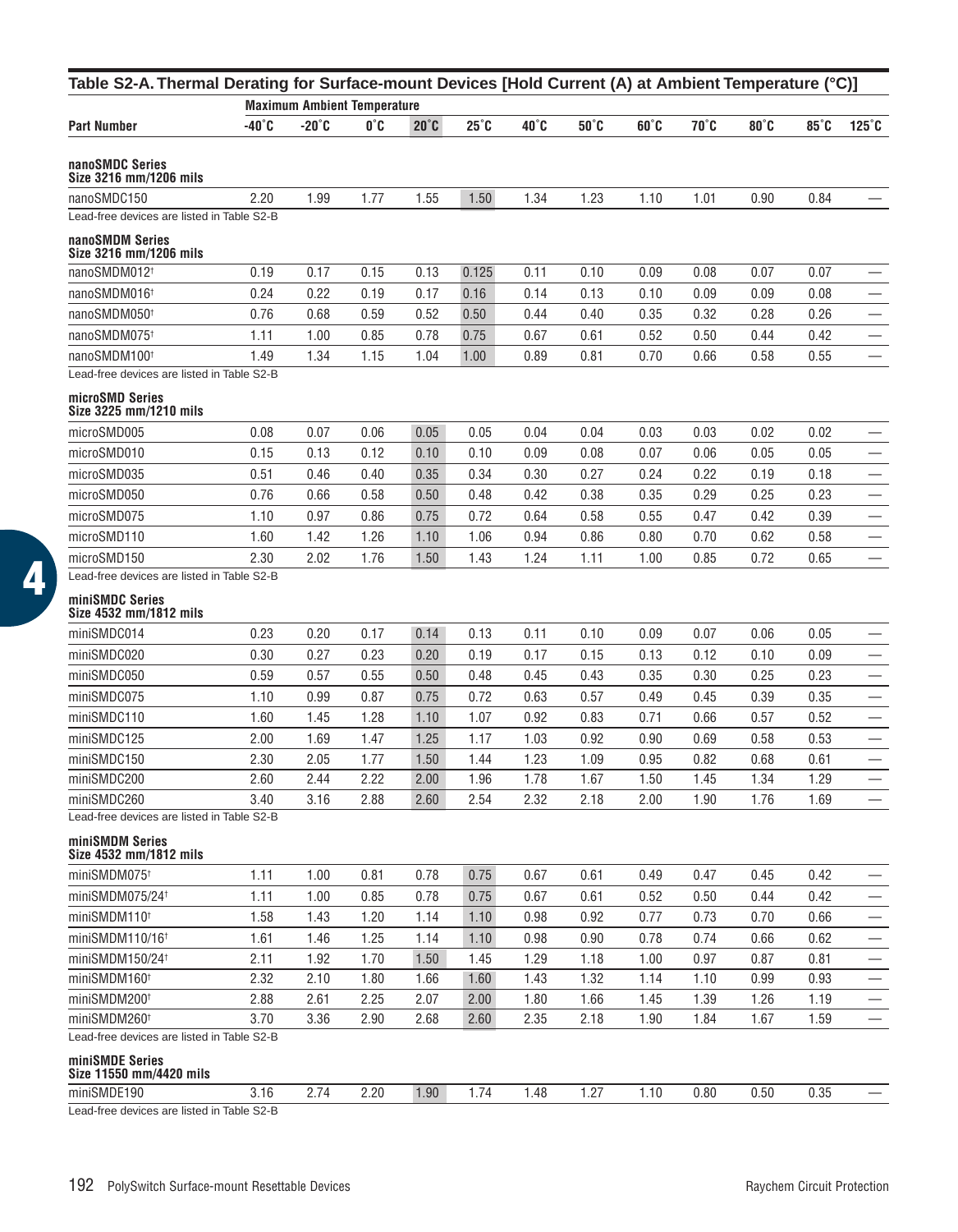# **Surface-mount**

# **Table S2-A. Thermal Derating for Surface-mount Devices [Hold Current (A) at Ambient Temperature (°C)] continued**

|                                            |                 | <b>Maximum Ambient Temperature</b> |       |                |              |       |       |              |       |       |       |                   |  |
|--------------------------------------------|-----------------|------------------------------------|-------|----------------|--------------|-------|-------|--------------|-------|-------|-------|-------------------|--|
| Part Number                                | $-40^{\circ}$ C | $-20^{\circ}$ C                    | 0°C   | $20^{\circ}$ C | $25^\circ$ C | 40°C  | 50°C  | $60^\circ C$ | 70°C  | 80°C  | 85°C  | $125^\circ$ C     |  |
| midSMD                                     |                 |                                    |       |                |              |       |       |              |       |       |       |                   |  |
| Size 5050 mm/2018 mils                     |                 |                                    |       |                |              |       |       |              |       |       |       |                   |  |
| SMD030-2018                                | 0.48            | 0.42                               | 0.35  | 0.30           | 0.28         | 0.24  | 0.21  | 0.17         | 0.15  | 0.12  | 0.10  |                   |  |
| SMD050-2018                                | 0.86            | 0.77                               | 0.70  | 0.55           | 0.53         | 0.48  | 0.43  | 0.38         | 0.36  | 0.29  | 0.26  |                   |  |
| SMD100-2018                                | 1.59            | 1.43                               | 1.20  | 1.10           | 1.03         | 0.94  | 0.85  | 0.72         | 0.69  | 0.61  | 0.57  |                   |  |
| SMD150-2018                                | 2.21            | 1.97                               | 1.70  | 1.50           | 1.43         | 1.26  | 1.15  | 1.00         | 0.91  | 0.79  | 0.73  |                   |  |
| SMD200-2018                                | 2.81            | 2.54                               | 2.27  | 2.00           | 1.93         | 1.73  | 1.59  | 1.46         | 1.32  | 1.19  | 1.12  | $\qquad \qquad -$ |  |
| Lead-free devices are listed in Table S2-B |                 |                                    |       |                |              |       |       |              |       |       |       |                   |  |
| SMD                                        |                 |                                    |       |                |              |       |       |              |       |       |       |                   |  |
| Size 7555 mm/2920 mils                     |                 |                                    |       |                |              |       |       |              |       |       |       |                   |  |
| <b>SMD030</b>                              | 0.44            | 0.39                               | 0.32  | 0.30           | 0.28         | 0.26  | 0.23  | 0.19         | 0.18  | 0.17  | 0.15  |                   |  |
| <b>SMD050</b>                              | 0.73            | 0.65                               | 0.55  | 0.50           | 0.47         | 0.43  | 0.39  | 0.33         | 0.31  | 0.28  | 0.26  |                   |  |
| <b>SMD075</b>                              | 1.11            | 0.99                               | 0.84  | 0.75           | 0.71         | 0.63  | 0.57  | 0.49         | 0.45  | 0.39  | 0.36  |                   |  |
| <b>SMD100</b>                              | 1.59            | 1.43                               | 1.20  | 1.10           | 1.03         | 0.94  | 0.85  | 0.72         | 0.69  | 0.61  | 0.57  |                   |  |
| SMD100/33                                  | 1.48            | 1.35                               | 1.20  | 1.10           | 1.06         | 0.98  | 0.91  | 0.83         | 0.79  | 0.73  | 0.69  |                   |  |
| <b>SMD125</b>                              | 1.89            | 1.68                               | 1.50  | 1.25           | 1.21         | 1.04  | 0.93  | 0.85         | 0.71  | 0.61  | 0.55  |                   |  |
| <b>SMD260</b>                              | 3.82            | 3.41                               | 2.90  | 2.60           | 2.45         | 2.19  | 1.99  | 1.70         | 1.58  | 1.38  | 1.28  |                   |  |
| <b>SMD260-RB</b>                           | 3.82            | 3.41                               | 2.90  | 2.60           | 2.45         | 2.19  | 1.99  | 1.70         | 1.58  | 1.38  | 1.28  |                   |  |
| <b>SMD300</b>                              | 4.13            | 3.75                               | 3.30  | 3.00           | 2.87         | 2.62  | 2.43  | 2.25         | 2.00  | 1.87  | 1.78  |                   |  |
| Lead-free devices are listed in Table S2-B |                 |                                    |       |                |              |       |       |              |       |       |       |                   |  |
| SMD2                                       |                 |                                    |       |                |              |       |       |              |       |       |       |                   |  |
| Size 8763 mm/3425 mils                     |                 |                                    |       |                |              |       |       |              |       |       |       |                   |  |
| SMD150                                     | 2.30            | 2.04                               | 1.80  | 1.50           | 1.45         | 1.23  | 1.10  | 0.99         | 0.83  | 0.70  | 0.63  |                   |  |
| SMD150/33                                  | 2.30            | 2.04                               | 1.80  | 1.50           | 1.45         | 1.23  | 1.10  | 0.99         | 0.83  | 0.70  | 0.63  |                   |  |
| <b>SMDH160</b>                             | 2.15            | 1.96                               | 1.78  | 1.60           | 1.55         | 1.42  | 1.33  | 1.24         | 1.15  | 1.05  | 1.01  | 0.64              |  |
| <b>SMD185</b>                              | 2.54            | 2.29                               | 2.20  | 1.85           | 1.80         | 1.55  | 1.43  | 1.31         | 1.19  | 1.06  | 1.00  |                   |  |
| <b>SMD200</b>                              | 3.01            | 2.67                               | 2.30  | 2.00           | 1.90         | 1.66  | 1.50  | 1.30         | 1.16  | 0.99  | 0.91  |                   |  |
| SMD250                                     | 3.72            | 3.31                               | 2.80  | 2.50           | 2.35         | 2.09  | 1.89  | 1.60         | 1.48  | 1.28  | 1.18  | $\qquad \qquad -$ |  |
| Lead-free devices are listed in Table S2-B |                 |                                    |       |                |              |       |       |              |       |       |       |                   |  |
| Telecom Surface-mount                      |                 |                                    |       |                |              |       |       |              |       |       |       |                   |  |
| TSL250-080                                 | 0.124           | 0.110                              | 0.095 | 0.080          | 0.077        | 0.066 | 0.059 | 0.051        | 0.044 | 0.037 | 0.033 |                   |  |
| TS250-130                                  | 0.208           | 0.182                              | 0.156 | 0.130          | 0.124        | 0.104 | 0.091 | 0.078        | 0.065 | 0.052 | 0.045 |                   |  |
| TSV250-130                                 | 0.208           | 0.182                              | 0.156 | 0.130          | 0.124        | 0.104 | 0.091 | 0.078        | 0.065 | 0.052 | 0.045 | $\qquad \qquad$   |  |
| TS600-170                                  | 0.264           | 0.230                              | 0.200 | 0.170          | 0.163        | 0.140 | 0.125 | 0.109        | 0.094 | 0.077 | 0.070 |                   |  |
| TS600-200-RA                               | 0.310           | 0.275                              | 0.238 | 0.200          | 0.193        | 0.165 | 0.147 | 0.128        | 0.110 | 0.091 | 0.083 |                   |  |
| TSM600-250                                 | 0.400           | 0.350                              | 0.300 | 0.250          | 0.241        | 0.198 | 0.170 | 0.141        | 0.117 | 0.097 | 0.083 | $\qquad \qquad -$ |  |

#### **Table S2-B. Thermal Derating for Lead-free Surface-mount Devices [Hold Current (A) at Ambient Temperature (°C)]**

|                                                     | <b>Maximum Ambient Temperature</b> |                 |      |                |              |              |                |              |      |      |              |               |
|-----------------------------------------------------|------------------------------------|-----------------|------|----------------|--------------|--------------|----------------|--------------|------|------|--------------|---------------|
| <b>Part Number</b>                                  | -40°C                              | $-20^{\circ}$ C | 0°C  | $20^{\circ}$ C | $25^\circ$ C | $40^\circ$ C | $50^{\circ}$ C | $60^\circ C$ | 70°C | 80°C | $85^\circ$ C | $125^\circ$ C |
| Lead-free nanoSMDC Series<br>Size 3216 mm/1206 mils |                                    |                 |      |                |              |              |                |              |      |      |              |               |
| nanoSMDC020F                                        | 0.34                               | 0.30            | 0.26 | 0.22           | 0.20         | 0.17         | 0.15           | 0.13         | 0.11 | 0.09 | 0.08         |               |
| nanoSMDC035F                                        | 0.58                               | 0.51            | 0.44 | 0.38           | 0.35         | 0.31         | 0.28           | 0.24         | 0.21 | 0.18 | 0.16         |               |
| nanoSMDC050F/13.2                                   | 0.78                               | 0.69            | 0.61 | 0.52           | 0.50         | 0.44         | 0.39           | 0.35         | 0.30 | 0.25 | 0.24         |               |
| nanoSMDC075F                                        | 1.15                               | .04             | 0.92 | 0.78           | 0.75         | 0.69         | 0.63           | 0.58         | 0.51 | 0.46 | 0.43         |               |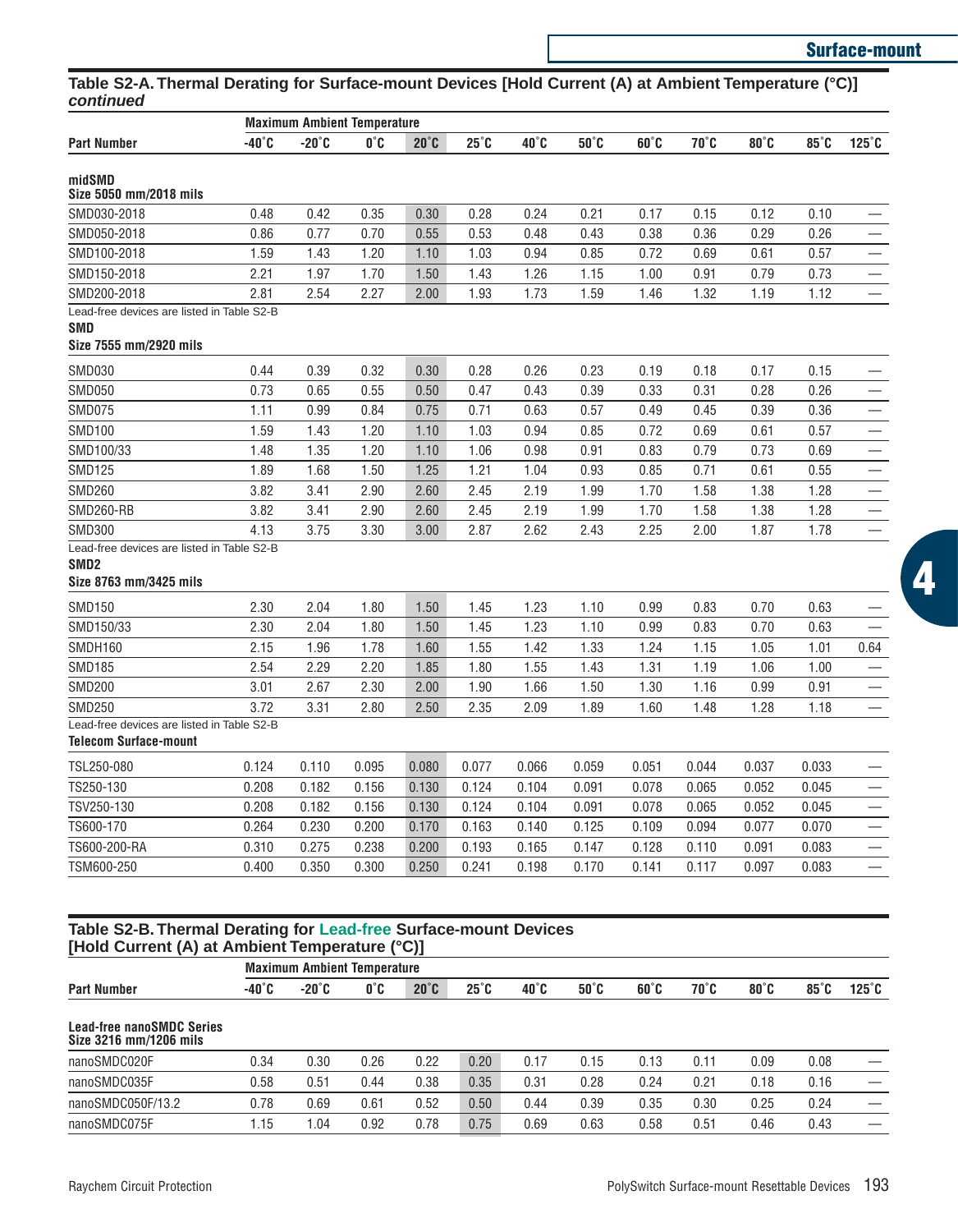## **Table S2-B.Thermal Derating for Lead-free Surface-mount Devices [Hold Current (A) at Ambient Temperature (°C)]** *continued*

|                                                       |       | <b>Maximum Ambient Temperature</b> |      |              |       |      |      |      |      |      |      |                          |
|-------------------------------------------------------|-------|------------------------------------|------|--------------|-------|------|------|------|------|------|------|--------------------------|
| Part Number                                           | -40°C | -20°C                              | O°C  | $20^\circ$ C | 25°C  | 40°C | 50°C | 60°C | 70°C | 80°C | 85°C | $125^\circ$ C            |
| nanoSMDC110F                                          | 1.64  | 1.46                               | 1.30 | 1.10         | 1.06  | 0.92 | 0.83 | 0.80 | 0.65 | 0.56 | 0.52 |                          |
| nanoSMDC150F                                          | 2.20  | 1.99                               | 1.77 | 1.55         | 1.50  | 1.34 | 1.23 | 1.10 | 1.01 | 0.90 | 0.84 |                          |
| Lead-free nanoSMDM Series<br>Size 3216 mm/1206 mils   |       |                                    |      |              |       |      |      |      |      |      |      |                          |
| nanoSMDM012F                                          | 0.19  | 0.17                               | 0.15 | 0.13         | 0.125 | 0.11 | 0.10 | 0.09 | 0.08 | 0.07 | 0.07 |                          |
| nanoSMDM020F                                          | 0.30  | 0.27                               | 0.24 | 0.21         | 0.20  | 0.18 | 0.16 | 0.14 | 0.12 | 0.11 | 0.10 |                          |
| nanoSMDM050F                                          | 0.76  | 0.68                               | 0.59 | 0.52         | 0.50  | 0.44 | 0.40 | 0.35 | 0.32 | 0.28 | 0.26 |                          |
| nanoSMDM050F/13.2                                     | 0.76  | 0.68                               | 0.59 | 0.52         | 0.50  | 0.44 | 0.40 | 0.35 | 0.32 | 0.28 | 0.26 |                          |
| nanoSMDM075F                                          | 1.11  | 1.00                               | 0.85 | 0.78         | 0.75  | 0.67 | 0.61 | 0.52 | 0.50 | 0.44 | 0.42 |                          |
| nanoSMDM100F                                          | 1.49  | 1.34                               | 1.15 | 1.04         | 1.00  | 0.89 | 0.81 | 0.70 | 0.66 | 0.58 | 0.55 |                          |
|                                                       |       |                                    |      |              |       |      |      |      |      |      |      |                          |
| Lead-free microSMD Series<br>Size 3225 mm/1210 mils   |       |                                    |      |              |       |      |      |      |      |      |      |                          |
| microSMD005F                                          | 0.08  | 0.07                               | 0.06 | 0.05         | 0.05  | 0.04 | 0.04 | 0.03 | 0.03 | 0.02 | 0.02 |                          |
| microSMD010F                                          | 0.15  | 0.13                               | 0.12 | 0.10         | 0.10  | 0.09 | 0.08 | 0.07 | 0.06 | 0.05 | 0.05 |                          |
| microSMD035F                                          | 0.51  | 0.46                               | 0.40 | 0.35         | 0.34  | 0.30 | 0.27 | 0.24 | 0.22 | 0.19 | 0.18 |                          |
| microSMD050F                                          | 0.76  | 0.66                               | 0.58 | 0.50         | 0.48  | 0.42 | 0.38 | 0.35 | 0.29 | 0.25 | 0.23 |                          |
| microSMD075F                                          | 1.10  | 0.97                               | 0.86 | 0.75         | 0.72  | 0.64 | 0.58 | 0.55 | 0.47 | 0.42 | 0.39 |                          |
| microSMD110F                                          | 1.60  | 1.42                               | 1.26 | 1.11         | 1.06  | 0.94 | 0.86 | 0.80 | 0.70 | 0.62 | 0.58 |                          |
| microSMD150F                                          | 2.30  | 2.02                               | 1.76 | 1.50         | 1.43  | 1.24 | 1.11 | 1.00 | 0.85 | 0.72 | 0.65 |                          |
| Lead-free miniSMDC Series<br>Size 4532 mm/1812 mils   |       |                                    |      |              |       |      |      |      |      |      |      |                          |
| miniSMDC014F                                          | 0.23  | 0.20                               | 0.17 | 0.14         | 0.13  | 0.11 | 0.10 | 0.09 | 0.07 | 0.06 | 0.05 |                          |
| miniSMDC020F                                          | 0.30  | 0.27                               | 0.23 | 0.20         | 0.19  | 0.17 | 0.15 | 0.13 | 0.12 | 0.10 | 0.09 |                          |
| miniSMDC050F                                          | 0.59  | 0.57                               | 0.55 | 0.50         | 0.48  | 0.45 | 0.43 | 0.35 | 0.30 | 0.25 | 0.23 |                          |
| miniSMDC075F                                          | 1.10  | 0.99                               | 0.87 | 0.75         | 0.72  | 0.63 | 0.57 | 0.49 | 0.45 | 0.39 | 0.35 |                          |
| miniSMDC110F                                          | 1.60  | 1.45                               | 1.28 | 1.10         | 1.07  | 0.92 | 0.83 | 0.71 | 0.66 | 0.57 | 0.52 |                          |
| miniSMDC110F/16                                       | 1.68  | 1.49                               | 1.30 | 1.10         | 1.05  | 0.92 | 0.83 | 0.75 | 0.64 | 0.55 | 0.50 |                          |
| miniSMDC125F                                          | 2.00  | 1.69                               | 1.47 | 1.25         | 1.17  | 1.03 | 0.92 | 0.90 | 0.69 | 0.58 | 0.53 |                          |
| miniSMDC125F/16                                       | 2.00  | 1.69                               | 1.47 | 1.25         | 1.17  | 1.03 | 0.92 | 0.90 | 0.69 | 0.58 | 0.53 |                          |
| miniSMDC150F                                          | 2.30  | 2.05                               | 1.77 | 1.50         | 1.44  | 1.23 | 1.09 | 0.95 | 0.82 | 0.68 | 0.61 |                          |
| miniSMDC160F                                          | 2.50  | 2.19                               | 1.89 | 1.60         | 1.53  | 1.31 | 1.16 | 1.10 | 0.95 | 0.79 | 0.71 |                          |
| miniSMDC200F                                          | 2.60  | 2.44                               | 2.22 | 2.00         | 1.96  | 1.78 | 1.67 | 1.50 | 1.45 | 1.34 | 1.29 |                          |
| miniSMDC260F                                          | 3.40  | 3.16                               | 2.90 | 2.60         | 2.54  | 2.32 | 2.18 | 2.00 | 1.90 | 1.76 | 1.69 |                          |
| miniSMDC260F/12                                       | 3.40  | 3.16                               | 3.00 | 2.60         | 2.54  | 2.32 | 2.18 | 2.00 | 1.90 | 1.76 | 1.69 | $\overline{\phantom{0}}$ |
| Lead-free miniSMDM Series<br>Size 4532 mm/1812 mils   |       |                                    |      |              |       |      |      |      |      |      |      |                          |
| miniSMDM075F/24                                       | 1.11  | 1.00                               | 0.85 | 0.78         | 0.75  | 0.67 | 0.61 | 0.52 | 0.50 | 0.44 | 0.42 |                          |
| miniSMDM110F                                          | 1.58  | 1.43                               | 1.20 | 1.14         | 1.10  | 0.98 | 0.92 | 0.77 | 0.73 | 0.70 | 0.66 |                          |
| miniSMDM110F/16                                       | 1.61  | 1.46                               | 1.25 | 1.14         | 1.10  | 0.98 | 0.90 | 0.78 | 0.74 | 0.66 | 0.62 |                          |
| miniSMDM200F                                          | 2.88  | 2.61                               | 2.25 | 2.07         | 2.00  | 1.80 | 1.66 | 1.45 | 1.39 | 1.26 | 1.19 |                          |
| miniSMDM260F                                          | 3.70  | 3.36                               | 2.90 | 2.68         | 2.60  | 2.35 | 2.18 | 1.90 | 1.84 | 1.67 | 1.59 |                          |
| <b>Lead-free SMD Series</b><br>Size 5050 mm/2018 mils |       |                                    |      |              |       |      |      |      |      |      |      |                          |
| SMD030F-2018                                          | 0.18  | 0.42                               | 0.35 | 0.30         | 0.28  | 0.24 | 0.21 | 0.17 | 0.15 | 0.12 | 0.10 |                          |
| SMD100F-2018                                          | 1.59  | 1.43                               | 1.20 | 1.10         | 1.03  | 0.94 | 0.85 | 0.72 | 0.69 | 0.61 | 0.57 |                          |
| SMD150F-2018                                          | 2.21  | 1.97                               | 1.70 | 1.50         | 1.43  | 1.26 | 1.15 | 1.00 | 0.91 | 0.79 | 0.73 |                          |
| SMD200F-2018                                          | 2.81  | 2.54                               | 2.27 | 2.00         | 1.93  | 1.73 | 1.59 | 1.46 | 1.32 | 1.19 | 1.12 |                          |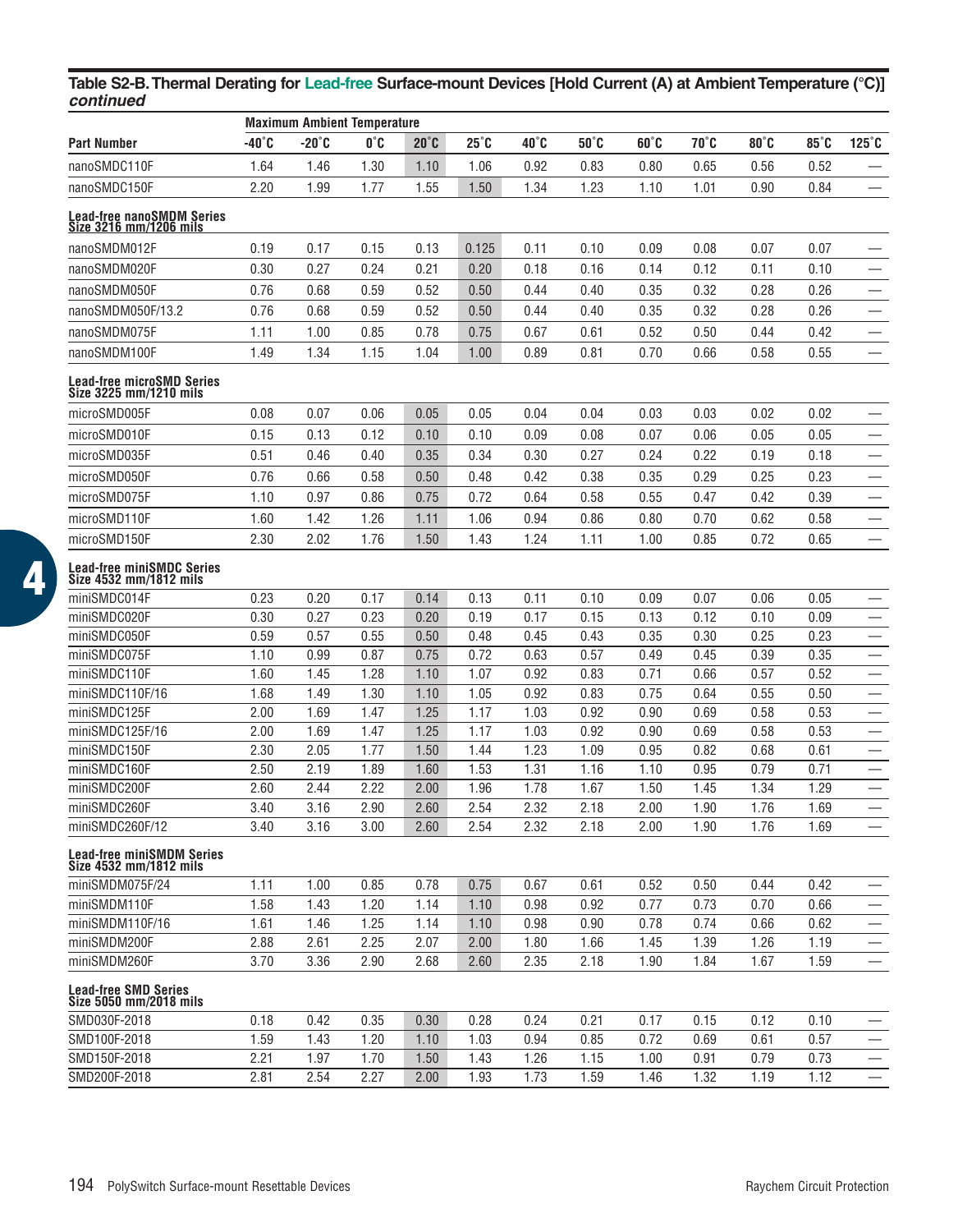# **Surface-mount**

# **Table S2-B.Thermal Derating for Lead-free Surface-mount Devices [Hold Current (A) at Ambient Temperature (°C)]** *continued*

|                                                       | <b>Maximum Ambient Temperature</b> |       |      |                |              |                         |                |              |      |      |      |                               |  |
|-------------------------------------------------------|------------------------------------|-------|------|----------------|--------------|-------------------------|----------------|--------------|------|------|------|-------------------------------|--|
| <b>Part Number</b>                                    | $-40^{\circ}$ C                    | -20°C | 0°C  | $20^{\circ}$ C | $25^\circ$ C | $40^\circ$ <sub>C</sub> | $50^{\circ}$ C | $60^\circ C$ | 70°C | 80°C | 85°C | $125^\circ$ C                 |  |
| <b>Lead-free SMD Series</b><br>Size 5050 mm/2018 mils |                                    |       |      |                |              |                         |                |              |      |      |      |                               |  |
| SMD030F-2018                                          | 0.48                               | 0.42  | 0.35 | 0.30           | 0.28         | 0.24                    | 0.21           | 0.17         | 0.15 | 0.12 | 0.10 | $\overline{\phantom{0}}$      |  |
| SMD050F-2018                                          | 0.86                               | 0.77  | 0.70 | 0.55           | 0.53         | 0.48                    | 0.43           | 0.38         | 0.36 | 0.29 | 0.26 |                               |  |
| SMD100F-2018                                          | 1.59                               | 1.43  | 1.20 | 1.10           | 1.03         | 0.94                    | 0.85           | 0.72         | 0.69 | 0.61 | 0.57 |                               |  |
| SMD150F-2018                                          | 2.21                               | 1.97  | 1.70 | 1.50           | 1.43         | 1.26                    | 1.15           | 1.00         | 0.91 | 0.79 | 0.73 | $\overline{\phantom{0}}$      |  |
| SMD200F-2018                                          | 2.81                               | 2.54  | 2.27 | 2.00           | 1.93         | 1.73                    | 1.59           | 1.46         | 1.32 | 1.19 | 1.12 |                               |  |
| Lead-free SMD Series<br>Size 7555 mm/2920 mils        |                                    |       |      |                |              |                         |                |              |      |      |      |                               |  |
| SMD030F                                               | 0.44                               | 0.39  | 0.32 | 0.30           | 0.28         | 0.26                    | 0.23           | 0.19         | 0.18 | 0.17 | 0.15 |                               |  |
| SMD050F                                               | 0.73                               | 0.65  | 0.55 | 0.50           | 0.47         | 0.43                    | 0.39           | 0.33         | 0.31 | 0.28 | 0.26 |                               |  |
| SMD075F                                               | 1.11                               | 0.99  | 0.84 | 0.75           | 0.71         | 0.63                    | 0.57           | 0.49         | 0.45 | 0.39 | 0.36 | $\overbrace{\phantom{12332}}$ |  |
| SMD075F/60                                            | 1.11                               | 0.99  | 0.84 | 0.75           | 0.71         | 0.63                    | 0.57           | 0.49         | 0.45 | 0.39 | 0.36 | $\overbrace{\phantom{12332}}$ |  |
| SMD100F                                               | 1.59                               | 1.43  | 1.20 | 1.10           | 1.03         | 0.94                    | 0.85           | 0.72         | 0.69 | 0.61 | 0.57 | $\overline{\phantom{0}}$      |  |
| SMD100F/33                                            | 1.48                               | 1.35  | 1.20 | 1.10           | 1.06         | 0.98                    | 0.91           | 0.83         | 0.79 | 0.73 | 0.69 | $\overline{\phantom{0}}$      |  |
| SMD125F                                               | 1.89                               | 1.68  | 1.50 | 1.25           | 1.21         | 1.04                    | 0.93           | 0.85         | 0.71 | 0.61 | 0.55 | $\overline{\phantom{0}}$      |  |
| SMD260F                                               | 3.82                               | 3.41  | 2.90 | 2.60           | 2.45         | 2.19                    | 1.99           | 1.70         | 1.58 | 1.38 | 1.28 | $\overline{\phantom{0}}$      |  |
| SMD300F                                               | 4.13                               | 3.75  | 3.30 | 3.00           | 2.87         | 2.62                    | 2.43           | 2.25         | 2.00 | 1.87 | 1.78 | $\overline{\phantom{0}}$      |  |
| Lead-free SMD2 Series<br>Size 8763 mm/3425 mils       |                                    |       |      |                |              |                         |                |              |      |      |      |                               |  |
| SMD150F                                               | 2.30                               | 2.04  | 1.80 | 1.50           | 1.45         | 1.23                    | 1.10           | 0.99         | 0.83 | 0.70 | 0.63 |                               |  |
| SMD150F/33                                            | 2.30                               | 2.04  | 1.80 | 1.50           | 1.45         | 1.23                    | 1.10           | 0.99         | 0.83 | 0.70 | 0.63 | $\overline{\phantom{0}}$      |  |
| SMD185F                                               | 2.54                               | 2.29  | 2.20 | 1.85           | 1.80         | 1.55                    | 1.43           | 1.31         | 1.19 | 1.06 | 1.00 | $\overline{\phantom{0}}$      |  |
| SMD200F                                               | 3.01                               | 2.67  | 2.30 | 2.00           | 1.90         | 1.66                    | 1.50           | 1.30         | 1.16 | 0.99 | 0.91 | $\overline{\phantom{0}}$      |  |
| SMD250F                                               | 3.72                               | 3.31  | 2.80 | 2.50           | 2.35         | 2.09                    | 1.89           | 1.60         | 1.48 | 1.28 | 1.18 | $\overline{\phantom{0}}$      |  |

# **Thermal Derating Curves for Surface-mount Devices\***

- A = nanoSMD/microSMD/miniSMD & SMD
- $B = min$ ISMDE190
- $C =$ SMDH160



\*Refer to Telecom and Networking section for thermal derating of Telecom parts.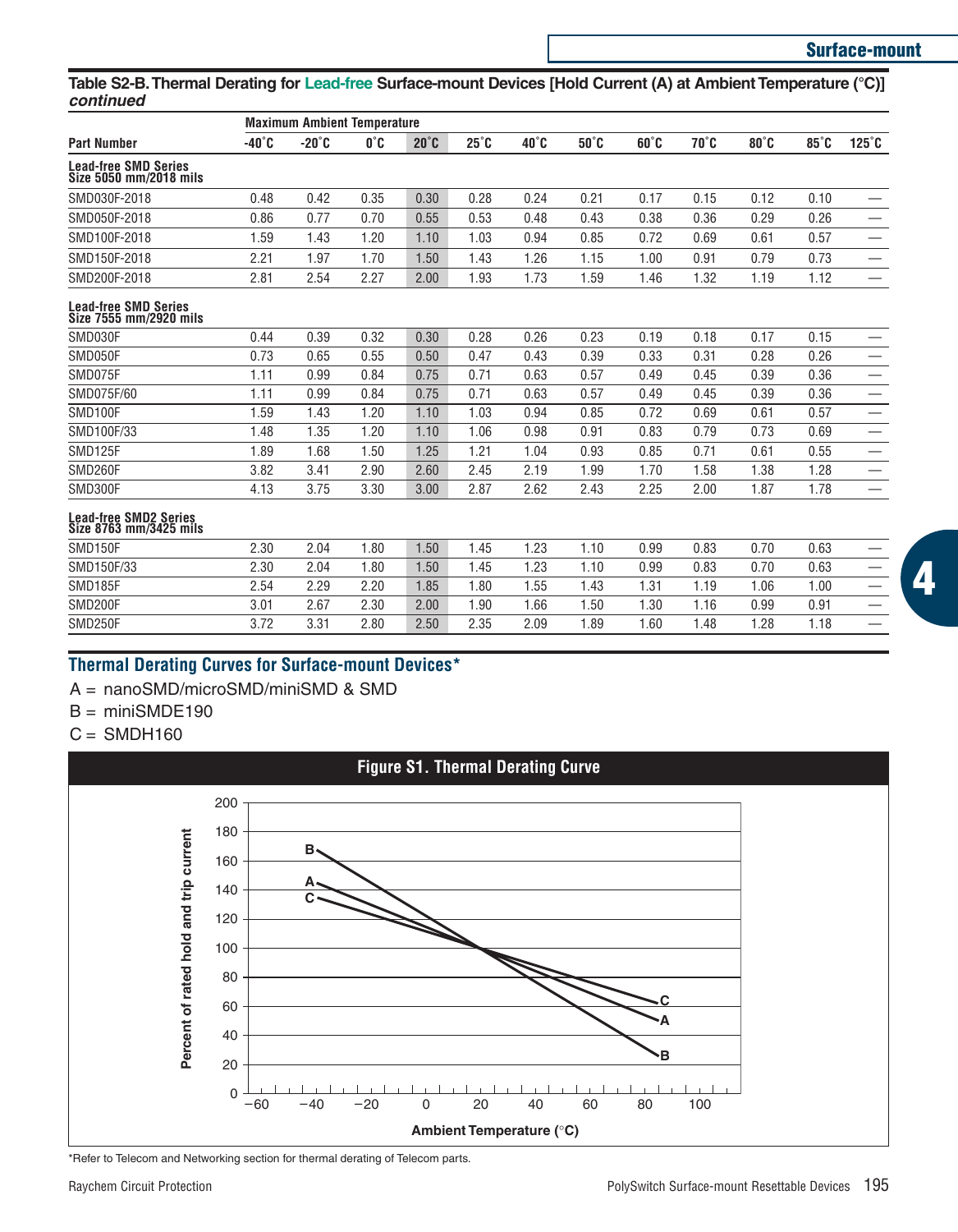| Table S3-A. Electrical Characteristics for Surface-mount Devices at 20°C |       |      |                           |           |                                    |      |                          |                                |                          |              |                   |
|--------------------------------------------------------------------------|-------|------|---------------------------|-----------|------------------------------------|------|--------------------------|--------------------------------|--------------------------|--------------|-------------------|
|                                                                          | ι,    | ı,   | $\mathbf{V}_{\text{max}}$ | $I_{MAX}$ | ${\mathsf P}_{_{\mathsf D\, TYP}}$ |      | <b>Max. Time-to-Trip</b> | $\mathsf{R}_{_{\mathsf{MIN}}}$ | $R_{_{\rm IYP}}$         | $R_{1\,MAX}$ | <b>Figure for</b> |
| Part Number                                                              | (A)   | (A)  | $(V_{\text{dc}})$         | (A)       | (W)                                | (A)  | (s)                      | Ω                              | Ω                        | Ω            | <b>Dimensions</b> |
| nanoSMDC Series<br>Size 3216 mm / 1206 mils                              |       |      |                           |           |                                    |      |                          |                                |                          |              |                   |
| nanoSMDC150 <sup>+</sup>                                                 | 1.50  | 3.00 | 6                         | 40        | 0.6                                | 8.0  | 0.30                     | 0.04                           | 0.080                    | 0.110        | S3                |
| Lead-free devices are listed in Table S3-B                               |       |      |                           |           |                                    |      |                          |                                |                          |              |                   |
| nanoSMDM Series<br>Size 3216 mm / 1206 mils                              |       |      |                           |           |                                    |      |                          |                                |                          |              |                   |
| nanoSMDM012 <sup>+</sup>                                                 | 0.125 | 0.29 | 30                        | 10        | 0.4                                | 1.0  | 0.20                     | 1.50                           | 4.5                      | 6.000        | S2                |
| nanoSMDM016†                                                             | 0.16  | 0.37 | 30                        | 10        | 0.4                                | 1.0  | 0.30                     | 1.20                           | 3.5                      | 4.500        | S <sub>2</sub>    |
| nanoSMDM050 <sup>+</sup>                                                 | 0.50  | 1.00 | 6                         | 40        | 0.4                                | 8.0  | 0.10                     | 0.15                           | 0.400                    | 0.700        | S <sub>2</sub>    |
| nanoSMDM075 <sup>+</sup>                                                 | 0.75  | 1.50 | 6                         | 40        | 0.4                                | 8.0  | 0.20                     | 0.10                           | 0.200                    | 0.290        | S <sub>2</sub>    |
| nanoSMDM100 <sup>+</sup>                                                 | 1.00  | 1.80 | 6                         | 40        | 0.4                                | 8.0  | 0.30                     | 0.06                           | 0.150                    | 0.210        | S <sub>2</sub>    |
| Lead-free devices are listed in Table S3-B                               |       |      |                           |           |                                    |      |                          |                                |                          |              |                   |
| microSMD Series<br>Size 3225 mm / 1210 mils                              |       |      |                           |           |                                    |      |                          |                                |                          |              |                   |
| microSMD005                                                              | 0.05  | 0.15 | 30                        | 10        | 0.6                                | 0.25 | 1.5                      | 3.60                           | 25.00                    | 50.000       | S <sub>4</sub>    |
| microSMD010                                                              | 0.10  | 0.25 | 30                        | 10        | 0.6                                | 0.5  | 1.0                      | 2.10                           | 9.00                     | 15.000       | S <sub>3</sub>    |
| microSMD035                                                              | 0.35  | 0.75 | 6                         | 40        | 0.6                                | 8.0  | 0.2                      | 0.32                           | 0.81                     | 1.300        | S <sub>3</sub>    |
| microSMD050                                                              | 0.50  | 1.00 | 13.2                      | 40        | 0.6                                | 5.0  | 0.1                      | 0.25                           | 0.55                     | 0.900        | S <sub>3</sub>    |
| microSMD075                                                              | 0.75  | 1.50 | 6                         | 40        | 0.6                                | 8.0  | 0.1                      | 0.11                           | 0.29                     | 0.400        | S <sub>3</sub>    |
| microSMD110                                                              | 1.10  | 2.20 | 6                         | 40        | 0.6                                | 5.0  | 1.0                      | 0.07                           | 0.14                     | 0.210        | S <sub>3</sub>    |
| microSMD150                                                              | 1.50  | 3.00 | 6                         | 40        | 0.6                                | 5.0  | 5.0                      | 0.04                           | 0.07                     | 0.110        | S3                |
| Lead-free devices are listed in Table S3-B<br>miniSMDC Series            |       |      |                           |           |                                    |      |                          |                                |                          |              |                   |
| Size 4532 mm / 1812 mils                                                 |       |      |                           |           |                                    |      |                          |                                |                          |              |                   |
| miniSMDC014                                                              | 0.14  | 0.34 | 60                        | 10        | 0.6                                | 1.5  | 0.15                     | 1.500                          | 4.000                    | 6.000        | S <sub>3</sub>    |
| miniSMDC020                                                              | 0.20  | 0.40 | 30                        | 10        | 0.6                                | 8.0  | 0.02                     | 0.600                          | 2.900                    | 3.300        | S3                |
| miniSMDC050                                                              | 0.50  | 1.00 | 24                        | 40        | 0.6                                | 8.0  | 0.15                     | 0.150                          | 0.600                    | 1.000        | S <sub>3</sub>    |
| miniSMDC075                                                              | 0.75  | 1.50 | 13.2                      | 40        | 0.6                                | 8.0  | 0.20                     | 0.110                          | 0.260                    | 0.450        | S <sub>3</sub>    |
| miniSMDC110                                                              | 1.10  | 2.20 | 8                         | 40        | 0.6                                | 8.0  | 0.30                     | 0.040                          | 0.120                    | 0.210        | S3                |
| miniSMDC125                                                              | 1.25  | 2.50 | 6                         | 40        | 0.6                                | 8.0  | 0.40                     | 0.050                          | 0.090                    | 0.140        | S <sub>3</sub>    |
| miniSMDC150                                                              | 1.50  | 3.00 | 6                         | 40        | 0.6                                | 8.0  | 0.50                     | 0.040                          | 0.070                    | 0.110        | S3                |
| miniSMDC200                                                              | 2.00  | 4.00 | 6                         | 40        | 0.6                                | 8.0  | 5.00                     | 0.020                          | 0.050                    | 0.070        | S <sub>3</sub>    |
| miniSMDC260                                                              | 2.60  | 5.00 | 6                         | 40        | 0.6                                | 8.0  | 7.00                     | 0.015                          | 0.035                    | 0.047        | S <sub>3</sub>    |
| Lead-free devices are listed in Table S3-B<br>miniSMDM Series            |       |      |                           |           |                                    |      |                          |                                |                          |              |                   |
| Size 4532 mm / 1812 mils                                                 |       |      |                           |           |                                    |      |                          |                                |                          |              |                   |
| miniSMDM075 <sup>+</sup>                                                 | 0.75  | 1.50 | 13.2                      | 40        | 0.5                                | 8.0  | 0.20                     | 0.100                          | 0.230                    | 0.290        | S <sub>2</sub>    |
| miniSMDM075/24 <sup>t</sup>                                              | 0.75  | 1.50 | 24                        | 40        | 0.6                                | 8.0  | 0.30                     | 0.090                          | 0.200                    | 0.290        | S <sub>5</sub>    |
| miniSMDM110 <sup>+</sup>                                                 | 1.10  | 2.00 | 8                         | 40        | 0.5                                | 8.0  | 0.30                     | 0.060                          | 0.140                    | 0.180        | S <sub>2</sub>    |
| miniSMDM110/16 <sup>+</sup>                                              | 1.10  | 1.95 | 16                        | 40        | 0.6                                | 8.0  | 0.50                     | 0.060                          | 0.120                    | 0.180        | S <sub>5</sub>    |
| miniSMDM150/24                                                           | 1.50  | 3.00 | 24                        | 20        | 0.6                                | 8.0  | 1.50                     | 0.040                          | $\overline{\phantom{0}}$ | 0.120        | S <sub>5</sub>    |
| miniSMDM160 <sup>+</sup>                                                 | 1.60  | 2.80 | 8                         | 40        | 0.6                                | 8.0  | 2.00                     | 0.033                          | 0.066                    | 0.099        | S <sub>5</sub>    |
| miniSMDM200 <sup>+</sup>                                                 | 2.00  | 3.50 | 8                         | 40        | 0.6                                | 8.0  | 3.00                     | 0.020                          | 0.040                    | 0.060        | S <sub>5</sub>    |
| miniSMDM260 <sup>t</sup>                                                 | 2.60  | 4.55 | 6                         | 40        | 0.6                                | 8.0  | 6.00                     | 0.010                          | 0.030                    | 0.043        | S <sub>5</sub>    |
| Lead-free devices are listed in Table S3-B                               |       |      |                           |           |                                    |      |                          |                                |                          |              |                   |
| miniSMDE Series<br>Size 11550 mm / 4420 mils                             |       |      |                           |           |                                    |      |                          |                                |                          |              |                   |
| miniSMDE190                                                              | 1.90  | 3.80 | 16                        | 100       | 1.4                                | 10   | 2.0                      | 0.024                          | 0.065                    | 0.08         | S3                |
| Lead-free devices are listed in Table S3-B                               |       |      |                           |           |                                    |      |                          |                                |                          |              |                   |

†Electrical characteristics determined at 25°C.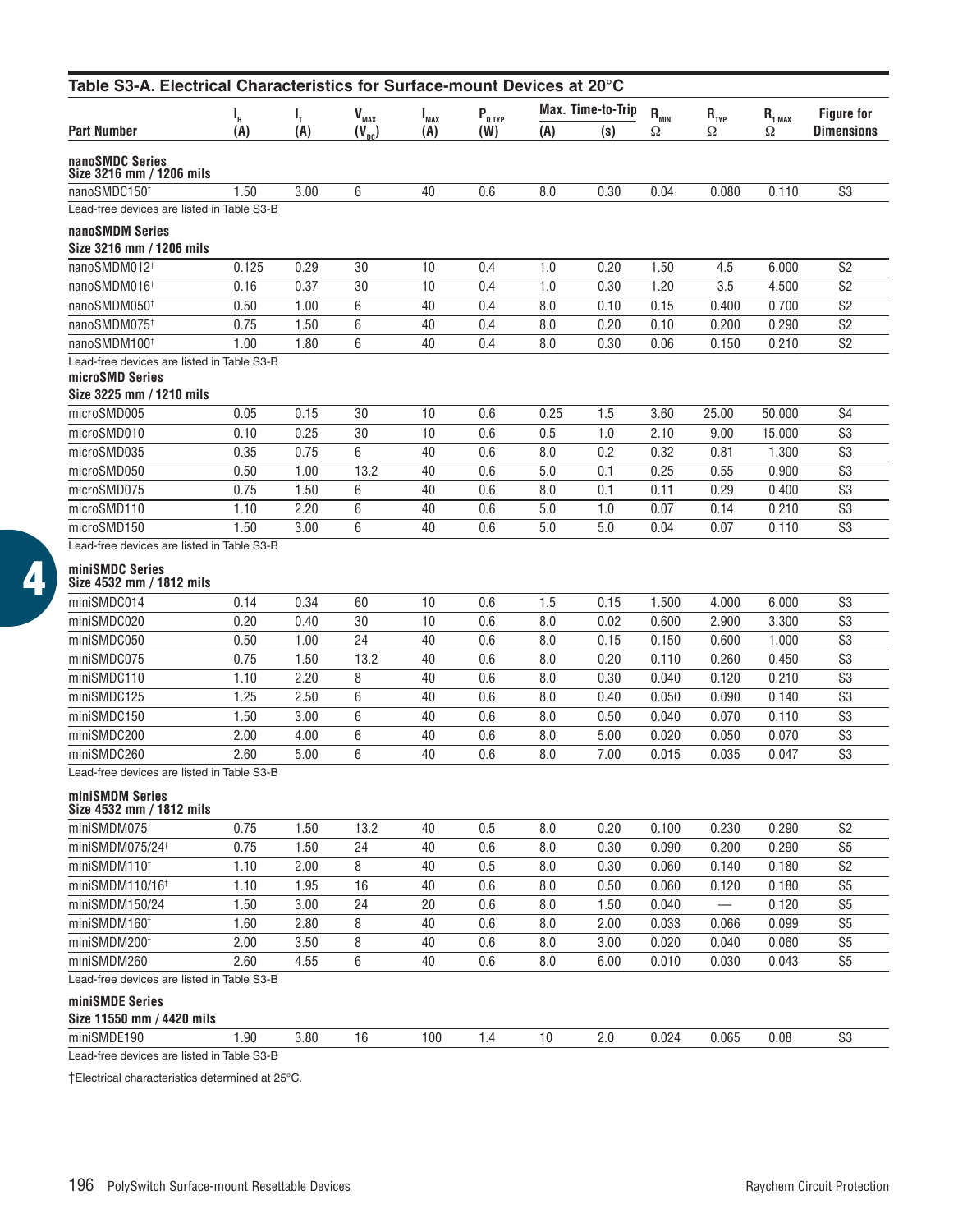|                                                                                    |      |      |                           |            |                       |     |                   |                              |           |              | Surface-mount     |
|------------------------------------------------------------------------------------|------|------|---------------------------|------------|-----------------------|-----|-------------------|------------------------------|-----------|--------------|-------------------|
| Table S3-A. Electrical Characteristics for Surface-mount Devices at 20°C continued |      |      |                           |            |                       |     |                   |                              |           |              |                   |
|                                                                                    | Ч.   | г,   | $\mathbf{V}_{\text{max}}$ | <b>MAX</b> | $P_{D \, \text{IYP}}$ |     | Max. Time-to-Trip | $\mathbf{R}_{_{\text{MIN}}}$ | $R_{TYP}$ | $R_{1\,MAX}$ | <b>Figure for</b> |
| <b>Part Number</b>                                                                 | (A)  | (A)  | $(V_{\text{dc}})$         | (A)        | (W)                   | (A) | (s)               | Ω                            | Ω         | Ω            | <b>Dimensions</b> |
| midSMD<br>Size 5050 mm/2018 mils                                                   |      |      |                           |            |                       |     |                   |                              |           |              |                   |
| SMD030-2018                                                                        | 0.30 | 0.80 | 60                        | 20         | 0.7                   | 1.5 | 1.5               | 0.500                        | 1.40      | 2.300        | S <sub>6</sub>    |
| SMD050-2018                                                                        | 0.55 | 1.20 | 57                        | 10         | 1.0                   | 2.5 | 5.0               | 0.200                        |           | 1.000        | S <sub>6</sub>    |
| SMD100-2018                                                                        | 1.10 | 2.20 | 15                        | 40         | 1.2                   | 8.0 | 0.5               | 0.100                        | 0.25      | 0.400        | S <sub>6</sub>    |
| SMD150-2018                                                                        | 1.50 | 3.00 | 15                        | 40         | 1.4                   | 8.0 | 1.0               | 0.070                        | 0.13      | 0.180        | S <sub>6</sub>    |
| SMD200-2018                                                                        | 2.00 | 4.20 | 6                         | 40         | 1.4                   | 8.0 | 3.0               | 0.048                        | 0.07      | 0.100        | S <sub>6</sub>    |
| <b>SMD</b><br>Size 7555 mm/2920 mils                                               |      |      |                           |            |                       |     |                   |                              |           |              |                   |
| <b>SMD030</b>                                                                      | 0.30 | 0.60 | 60                        | 10         | 1.5                   | 1.5 | 3.0               | 1.200                        | 3.00      | 4.800        | S7                |
| <b>SMD050</b>                                                                      | 0.50 | 1.00 | 60                        | 10         | 1.5                   | 2.5 | 4.0               | 0.350                        | 0.87      | 1.400        | S7                |
| <b>SMD075</b>                                                                      | 0.75 | 1.50 | 30                        | 40         | 1.5                   | 8.0 | 0.3               | 0.350                        | 0.67      | 1.000        | S7                |
| SMD100                                                                             | 1.10 | 2.20 | 30                        | 40         | 1.5                   | 8.0 | 0.5               | 0.120                        | 0.30      | 0.480        | S7                |
| SMD100/33                                                                          | 1.10 | 2.20 | 33                        | 40         | 1.5                   | 8.0 | 0.5               | 0.120                        | 0.27      | 0.410        | S7                |
| <b>SMD125</b>                                                                      | 1.25 | 2.50 | 15                        | 40         | 1.5                   | 8.0 | 2.0               | 0.070                        | 0.16      | 0.250        | S7                |
| <b>SMD260</b>                                                                      | 2.60 | 5.20 | 6                         | 40         | 1.5                   | 8.0 | 20.0              | 0.025                        | 0.05      | 0.075        | S7                |
| SMD260-RB                                                                          | 2.60 | 5.00 | 6                         | 40         | 1.5                   | 5.0 | 60.0              | 0.030                        | 0.055     | 0.075        | S7                |

Lead-free devices are listed in Table S3-B

#### **SMD2**

# **Size 8763 mm/3425 mils**

| <b>SMD150</b> | .50  | 3.00 | 15 | 40 |     | 8.0 | 5.0  | 0.060 | 0.16 | 0.250 | S7 |
|---------------|------|------|----|----|-----|-----|------|-------|------|-------|----|
| SMD150/33     | .50  | 3.00 | 33 | 40 |     | 8.0 | 5.0  | 0.080 | 0.15 | 0.230 | S7 |
| SMDH160       | .60  | 3.20 | 16 | 70 | 2.1 | 8.0 | 15.0 | 0.050 | 0.10 | 0.150 | S7 |
| <b>SMD185</b> | .80  | 3.60 | 33 | 40 |     | 8.0 | 5.0  | 0.065 | 0.12 | 0.165 | S7 |
| <b>SMD200</b> | 2.00 | 4.00 | 15 | 40 |     | 8.0 | 12.0 | 0.050 | 0.09 | 0.125 | S7 |
| <b>SMD250</b> | 2.50 | 5.00 | 15 | 40 |     | 8.0 | 25.0 | 0.035 | 0.06 | 0.085 | S7 |

SMD300 3.00 6.00 6 40 1.3 8.0 35.0 0.015 0.033 0.048 S7

Lead-free devices are listed in Table S3-B

|                              |       |      | $V_{MAX}$           | "MAX | $P_{D \text{ IYP}}$ |     | Max. Time-to-Trip | $R_{_{MIN}}$ | $R_{_{\rm IYP}}$ | $R_{1 \text{ max}}$ | <b>Figure for</b> |
|------------------------------|-------|------|---------------------|------|---------------------|-----|-------------------|--------------|------------------|---------------------|-------------------|
| <b>Part Number</b>           | (A)   | (A)  | (V <sub>rms</sub> ) | (A)  | (W)                 | (A) | (s)               | Ω            | Ω                | Ω                   | <b>Dimensions</b> |
| <b>Telecom Surface-mount</b> |       |      |                     |      |                     |     |                   |              |                  |                     |                   |
| TSL250-080                   | 0.080 | 0.16 | 250                 | 3.0  | 1.2                 | 1.0 | 0.8               | 5.0          | 11.0             | 20.0                | S7                |
| TS250-130                    | 0.130 | 0.26 | 250                 | 3.0  | 1.1                 | 1.0 | 0.9               | 6.5          | 12.0             | 20.0                | S <sub>8</sub>    |
|                              |       |      | 650                 | 1.1  |                     |     |                   |              |                  |                     |                   |
| TSV250-130                   | 0.130 | 0.26 | 250                 | 3.0  | 1.5                 | 1.0 | 2.0               | 4.0          | 7.0              | 12.0                | S <sub>10</sub>   |
| TS600-170                    | 0.170 | 0.40 | 600                 | 3.0  | 2.5                 | 1.0 | 10.0              | 4.0          | 9.0              | 18.0                | S <sub>9</sub>    |
| TS600-200-RA                 | 0.200 | 0.40 | 600                 | 3.0  | 2.5                 | 1.0 | 12.0              | 4.0          | 7.5              | 13.5                | S <sub>9</sub>    |
| TSM600-250                   | 0.250 | 0.86 | 600                 | 3.0  | 2.0                 | 3.0 | 8.0               | 1.0          | 3.5              | 7.0                 |                   |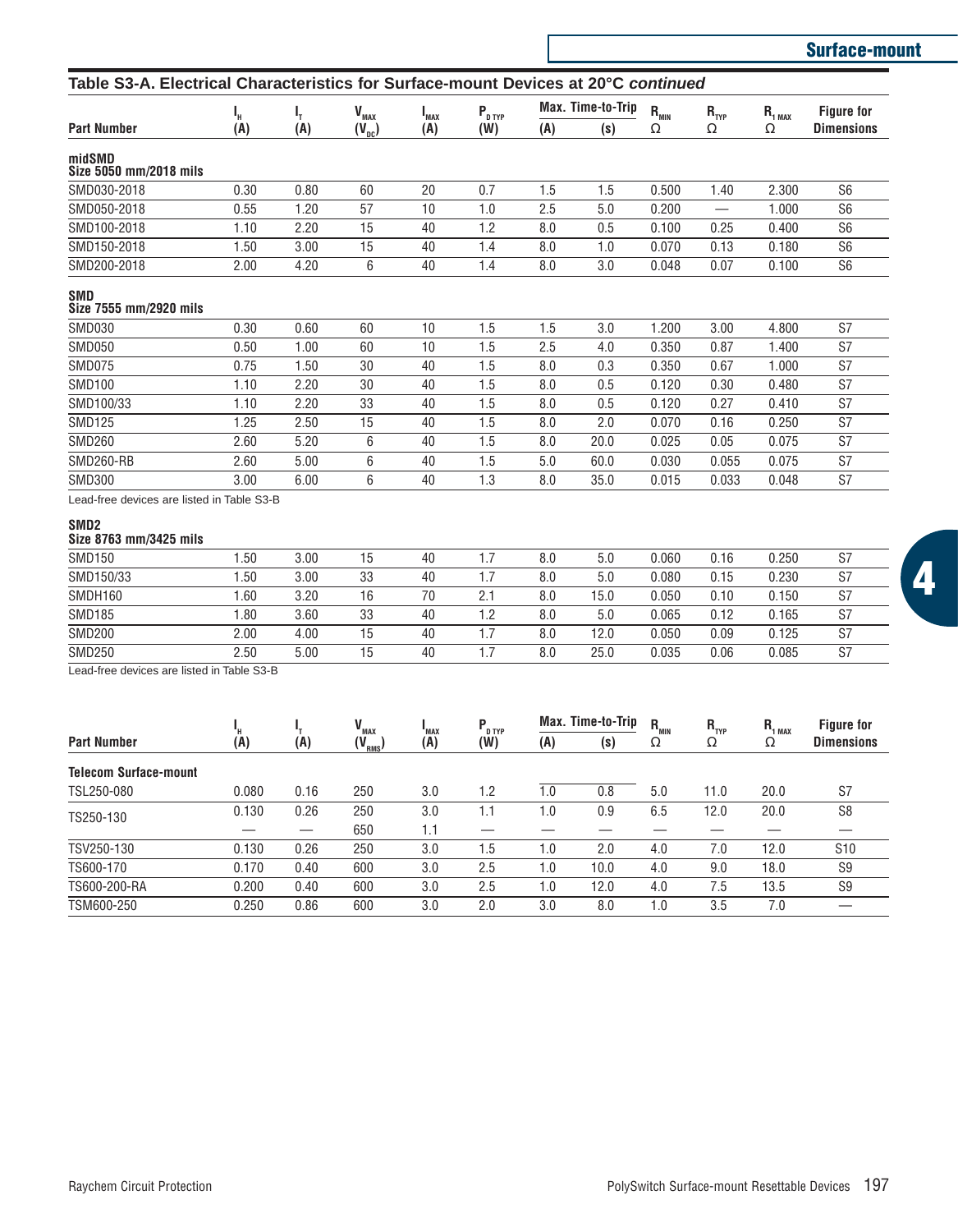| Table S3-B. Electrical Characteristics for Lead-free Surface-mount Devices at 20°C |       |      |                |           |                     |      |                   |                                |                             |                     |                   |
|------------------------------------------------------------------------------------|-------|------|----------------|-----------|---------------------|------|-------------------|--------------------------------|-----------------------------|---------------------|-------------------|
|                                                                                    | I,    | ı,   | $V_{MAX}$      | $I_{MAX}$ | $P_{D \text{ TVP}}$ |      | Max. Time-to-Trip | $\mathsf{R}_{_{\mathsf{MIN}}}$ | $\mathsf{R}_{\textsc{typ}}$ | $R_{1 \text{ MAX}}$ | <b>Figure for</b> |
| Part Number                                                                        | (A)   | (A)  | $(V_{\rm pc})$ | (A)       | (W)                 | (A)  | (s)               | Ω                              | Ω                           | Ω                   | <b>Dimensions</b> |
| Lead-free nanoSMDC Series<br>Size 3216 mm/1206 mils                                |       |      |                |           |                     |      |                   |                                |                             |                     |                   |
| nanoSMDC020F <sup>+</sup>                                                          | 0.20  | 0.42 | 24             | 100       | 0.6                 | 8.0  | 0.10              | 0.65                           | -                           | 2.600               | S <sub>3</sub>    |
| nanoSMDC035F†                                                                      | 0.35  | 0.75 | 16             | 20        | 0.6                 | 3.5  | 0.10              | 0.45                           |                             | 1.400               | S <sub>3</sub>    |
| nanoSMDC050F/13.2†                                                                 | 0.50  | 1.10 | 13.2           | 40        | 0.6                 | 8.0  | 0.10              | 0.20                           |                             | 0.800               | S <sub>3</sub>    |
| nanoSMDC075F†                                                                      | 0.75  | 1.50 | 6              | 40        | 0.6                 | 8.0  | 0.10              | 0.12                           |                             | 0.400               | S3                |
| nanoSMDC110F                                                                       | 1.10  | 2.20 | 6              | 40        | 0.6                 | 8.0  | 0.10              | 0.07                           |                             | 0.200               | S <sub>3</sub>    |
| nanoSMDC150F†                                                                      | 1.50  | 3.00 | 6              | 40        | 0.6                 | 8.0  | 0.30              | 0.04                           | 0.080                       | 0.110               | S <sub>3</sub>    |
| Lead-free nanoSMDM Series<br>Size 3216 mm/1206 mils                                |       |      |                |           |                     |      |                   |                                |                             |                     |                   |
| nanoSMDM012Ft                                                                      | 0.125 | 0.29 | 30             | 10        | 0.4                 | 1.0  | 0.20              | 1.50                           | 4.5                         | 6.000               | S <sub>2</sub>    |
| nanoSMDM020F†                                                                      | 0.20  | 0.46 | 24             | 10        | 0.4                 | 1.0  | 0.60              | 0.65                           |                             | 2.600               | S <sub>2</sub>    |
| nanoSMDM050F†                                                                      | 0.50  | 1.00 | 6              | 40        | 0.4                 | 8.0  | 0.10              | 0.15                           | 0.400                       | 0.700               | S <sub>2</sub>    |
| nanoSMDM050F/13.2†                                                                 | 0.50  | 1.00 | 13.2           | 40        | 0.4                 | 8.0  | 0.10              | 0.15                           | 0.400                       | 0.700               | S <sub>2</sub>    |
| nanoSMDM075F†                                                                      | 0.75  | 1.50 | 6              | 40        | 0.4                 | 8.0  | 0.20              | 0.10                           | 0.200                       | 0.290               | S <sub>2</sub>    |
| nanoSMDM100F†                                                                      | 1.00  | 1.80 | 6              | 40        | 0.4                 | 8.0  | 0.30              | 0.06                           | 0.150                       | 0.210               | S <sub>2</sub>    |
| Lead-free microSMD Series<br>Size 3225 mm/1210 mils                                |       |      |                |           |                     |      |                   |                                |                             |                     |                   |
| microSMD005F                                                                       | 0.05  | 0.15 | 30             | 10        | 0.6                 | 0.25 | 1.5               | 3.60                           | 25.00                       | 50.000              | S <sub>4</sub>    |
| microSMD010F                                                                       | 0.10  | 0.25 | 30             | 10        | 0.6                 | 0.5  | 1.0               | 2.10                           | 9.00                        | 15.000              | S <sub>3</sub>    |
| microSMD035F                                                                       | 0.35  | 0.75 | 6              | 40        | 0.6                 | 8.0  | 0.2               | 0.33                           | 0.81                        | 1.300               | S <sub>3</sub>    |
| microSMD050F                                                                       | 0.50  | 1.00 | 13.2           | 40        | 0.6                 | 5.0  | 0.1               | 0.25                           | 0.55                        | 0.900               | S <sub>3</sub>    |
| microSMD075F                                                                       | 0.75  | 1.50 | 6              | 40        | 0.6                 | 8.0  | 0.1               | 0.11                           | 0.29                        | 0.400               | S <sub>3</sub>    |
| microSMD110F                                                                       | 1.10  | 2.20 | 6              | 40        | 0.6                 | 5.0  | 1.0               | 0.07                           | 0.14                        | 0.210               | S <sub>3</sub>    |
| microSMD150F                                                                       | 1.50  | 3.00 | 6              | 40        | 0.6                 | 5.0  | 5.0               | 0.04                           | 0.07                        | 0.110               | S3                |
| Lead-free miniSMDC Series<br>Size 4532 mm/1812 mils                                |       |      |                |           |                     |      |                   |                                |                             |                     |                   |
| miniSMDC014F                                                                       | 0.14  | 0.34 | 60             | 10        | 0.6                 | 1.5  | 0.15              | 1.500                          | 4.000                       | 6.000               | S <sub>3</sub>    |
| miniSMDC020F                                                                       | 0.20  | 0.40 | 30             | 10        | 0.6                 | 8.0  | 0.02              | 0.600                          | 2.900                       | 3.300               | S <sub>3</sub>    |
| miniSMDC050F                                                                       | 0.50  | 1.00 | 24             | 100       | 0.6                 | 8.0  | 0.15              | 0.150                          | 0.600                       | 1.000               | S3                |
| miniSMDC075F                                                                       | 0.75  | 1.50 | 13.2           | 100       | 0.6                 | 8.0  | 0.20              | 0.110                          | 0.260                       | 0.450               | S <sub>3</sub>    |
| miniSMDC110F                                                                       | 1.10  | 2.20 | 8              | 100       | 0.6                 | 8.0  | 0.30              | 0.040                          | 0.120                       | 0.210               | S <sub>3</sub>    |
| miniSMDC110F/16                                                                    | 1.10  | 2.20 | 16             | 100       | 0.3                 | 8.0  | 0.30              | 0.060                          |                             | 0.180               | S3                |
| miniSMDC125F                                                                       | 1.25  | 2.50 | 6              | 100       | 0.6                 | 8.0  | 0.40              | 0.050                          | 0.090                       | 0.140               | S3                |
| miniSMDC125F/16                                                                    | 1.25  | 2.50 | 16             | 100       | 0.6                 | 8.0  | 0.40              | 0.050                          | 0.090                       | 0.140               | S <sub>3</sub>    |
| miniSMDC150F                                                                       | 1.50  | 3.00 | 6              | 100       | 0.6                 | 8.0  | 0.50              | 0.040                          | 0.070                       | 0.110               | S3                |
| miniSMDC160F                                                                       | 1.60  | 3.20 | 6              | 100       | 0.6                 | 8.0  | 1.00              | 0.030                          | 0.078                       | 0.100               | S <sub>3</sub>    |
| miniSMDC200F                                                                       | 2.00  | 4.00 | 6              | 100       | 0.6                 | 8.0  | 5.00              | 0.020                          | 0.050                       | 0.070               | S <sub>3</sub>    |
| miniSMDC260F                                                                       | 2.60  | 5.00 | 6              | 100       | 0.6                 | 8.0  | 7.00              | 0.015                          | 0.035                       | 0.047               | S3                |
| miniSMDC260F/12                                                                    | 2.60  | 5.00 | 12             | 100       | 0.6                 | 8.0  | 5.00              | 0.015                          | 0.035                       | 0.047               | S <sub>3</sub>    |
| <b>Lead-free miniSMDM Series</b><br>Size 4532 mm/1812 mils                         |       |      |                |           |                     |      |                   |                                |                             |                     |                   |
| miniSMDM075F/24t                                                                   | 0.75  | 1.50 | 24             | 40        | 0.6                 | 8.0  | 0.30              | 0.090                          | 0.200                       | 0.290               | S5                |
| miniSMDM110F†                                                                      | 1.10  | 2.00 | 8              | 40        | 0.5                 | 8.0  | 0.30              | 0.060                          | 0.140                       | 0.180               | S <sub>2</sub>    |
| miniSMDM110F/16†                                                                   | 1.10  | 1.95 | 16             | 40        | 0.6                 | 8.0  | 0.50              | 0.060                          | 0.120                       | 0.180               | S <sub>2</sub>    |
| miniSMDM200F <sup>+</sup>                                                          | 2.00  | 3.50 | 8              | 40        | 0.6                 | 8.0  | 3.00              | 0.020                          | 0.040                       | 0.060               | S <sub>5</sub>    |
| miniSMDM260F†                                                                      | 2.60  | 4.55 | 6              | 40        | 0.6                 | 8.0  | 6.00              | 0.010                          | 0.030                       | 0.043               | S <sub>5</sub>    |
| Lead-free midSMD Series<br>Size 5050 mm/2018 mils                                  |       |      |                |           |                     |      |                   |                                |                             |                     |                   |
| SMD030F-2018                                                                       | 0.30  | 0.80 | 60             | 20        | 0.9                 | 1.5  | 1.50              | 0.500                          | 1.400                       | 2.300               | S <sub>6</sub>    |
| SMD100F-2018                                                                       | 1.10  | 2.20 | 15             | 40        | 1.2                 | 8.0  | 0.50              | 0.100                          | 0.250                       | 0.400               | S <sub>6</sub>    |
|                                                                                    |       |      |                |           |                     |      |                   |                                |                             |                     |                   |

†Electrical characteristics determined at 25°C.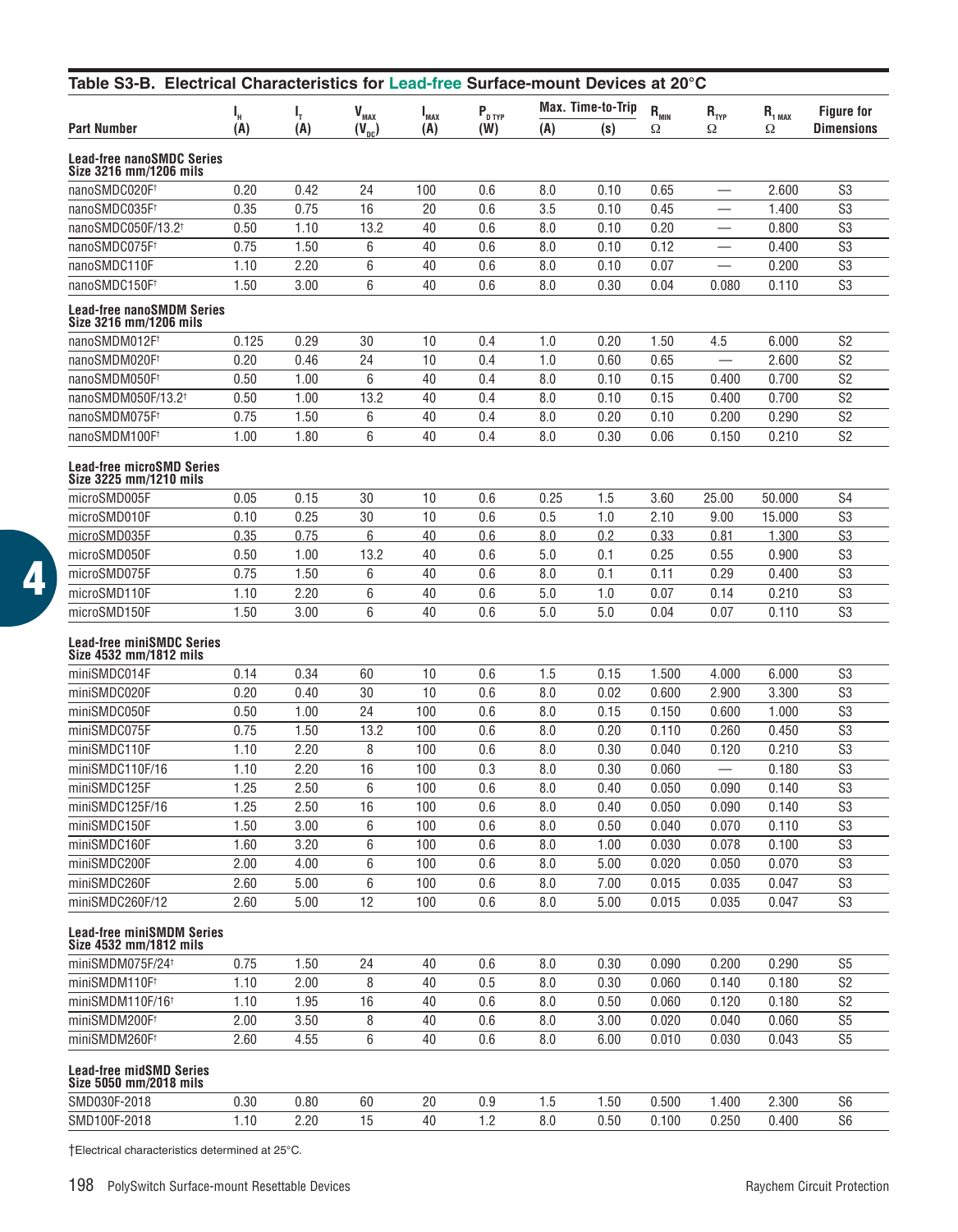| Table S3-B.                                             | Electrical Characteristics for Lead-free Surface-mount Devices at 20°C continued |      |                            |                         |                      |     |                   |                              |           |                    |                   |
|---------------------------------------------------------|----------------------------------------------------------------------------------|------|----------------------------|-------------------------|----------------------|-----|-------------------|------------------------------|-----------|--------------------|-------------------|
|                                                         | ц.                                                                               | г,   | $\mathbf{V}_{\text{max}}$  | <b>L</b> <sub>MAX</sub> | $P_{D \, \text{TP}}$ |     | Max. Time-to-Trip | $\mathbf{R}_{_{\text{MIN}}}$ | $R_{TYP}$ | $R_{1\text{ MAX}}$ | <b>Figure for</b> |
| <b>Part Number</b>                                      | (A)                                                                              | (A)  | $(\mathsf{V}_\mathsf{dc})$ | (A)                     | (W)                  | (A) | (s)               | Ω                            | Ω         | Ω                  | <b>Dimensions</b> |
| SMD150F-2018                                            | 1.50                                                                             | 3.00 | 15                         | 40                      | 1.4                  | 8.0 | 1.00              | 0.070                        | 0.130     | 0.180              | S <sub>6</sub>    |
| SMD200F-2018                                            | 2.00                                                                             | 4.20 | 6                          | 40                      | 1.4                  | 8.0 | 3.00              | 0.048                        | 0.700     | 0.100              | S <sub>6</sub>    |
| <b>Lead-free SMD Series</b><br>Size 7555 mm/2920 mils   |                                                                                  |      |                            |                         |                      |     |                   |                              |           |                    |                   |
| SMD030F                                                 | 0.30                                                                             | 0.60 | 60                         | 10                      | 1.5                  | 1.5 | 3.0               | 1.200                        | 3.00      | 4.800              | S7                |
| SMD050F                                                 | 0.50                                                                             | 1.00 | 60                         | 10                      | 1.5                  | 2.5 | 4.0               | 0.350                        | 0.87      | 1.400              | S7                |
| SMD075F                                                 | 0.75                                                                             | 1.50 | 30                         | 40                      | 1.5                  | 8.0 | 0.3               | 0.350                        | 0.67      | 1.000              | S7                |
| SMD075F/60                                              | 0.75                                                                             | 1.50 | 60                         | 10                      | 1.5                  | 8.0 | 0.3               | 0.350                        | 0.67      | 1.000              | S7                |
| SMD100F                                                 | 1.10                                                                             | 2.20 | 30                         | 40                      | 1.5                  | 8.0 | 0.5               | 0.120                        | 0.30      | 0.480              | S7                |
| SMD100F/33                                              | 1.10                                                                             | 2.20 | 33                         | 40                      | 1.5                  | 8.0 | 0.5               | 0.120                        | 0.27      | 0.410              | S7                |
| SMD125F                                                 | 1.25                                                                             | 2.50 | 15                         | 40                      | 1.5                  | 8.0 | 2.0               | 0.070                        | 0.16      | 0.250              | S7                |
| SMD260F                                                 | 2.60                                                                             | 5.20 | 6                          | 40                      | 1.5                  | 8.0 | 20.0              | 0.025                        | 0.05      | 0.075              | S7                |
| SMD300F                                                 | 3.00                                                                             | 5.00 | 6                          | 40                      | 1.3                  | 8.0 | 35.0              | 0.015                        | 0.033     | 0.048              | S7                |
| <b>Lead-free SMD2 Devices</b><br>Size 8763 mm/3425 mils |                                                                                  |      |                            |                         |                      |     |                   |                              |           |                    |                   |
| SMD150F                                                 | 1.50                                                                             | 3.00 | 15                         | 40                      | 1.7                  | 8.0 | 5.0               | 0.060                        | 0.16      | 0.250              | S7                |
| SMD150F/33                                              | 1.50                                                                             | 3.00 | 33                         | 40                      | 1.7                  | 8.0 | 5.0               | 0.080                        | 0.15      | 0.230              | S7                |
| SMD185F                                                 | 1.80                                                                             | 3.60 | 33                         | 40                      | 1.2                  | 8.0 | 5.0               | 0.065                        | 0.12      | 0.165              | S7                |
| SMD200F                                                 | 2.00                                                                             | 4.00 | 15                         | 40                      | 1.7                  | 8.0 | 12.0              | 0.050                        | 0.09      | 0.125              | S7                |

SMD250F 2.50 5.00 15 40 1.7 8.0 25.0 0.035 0.06 0.085 S7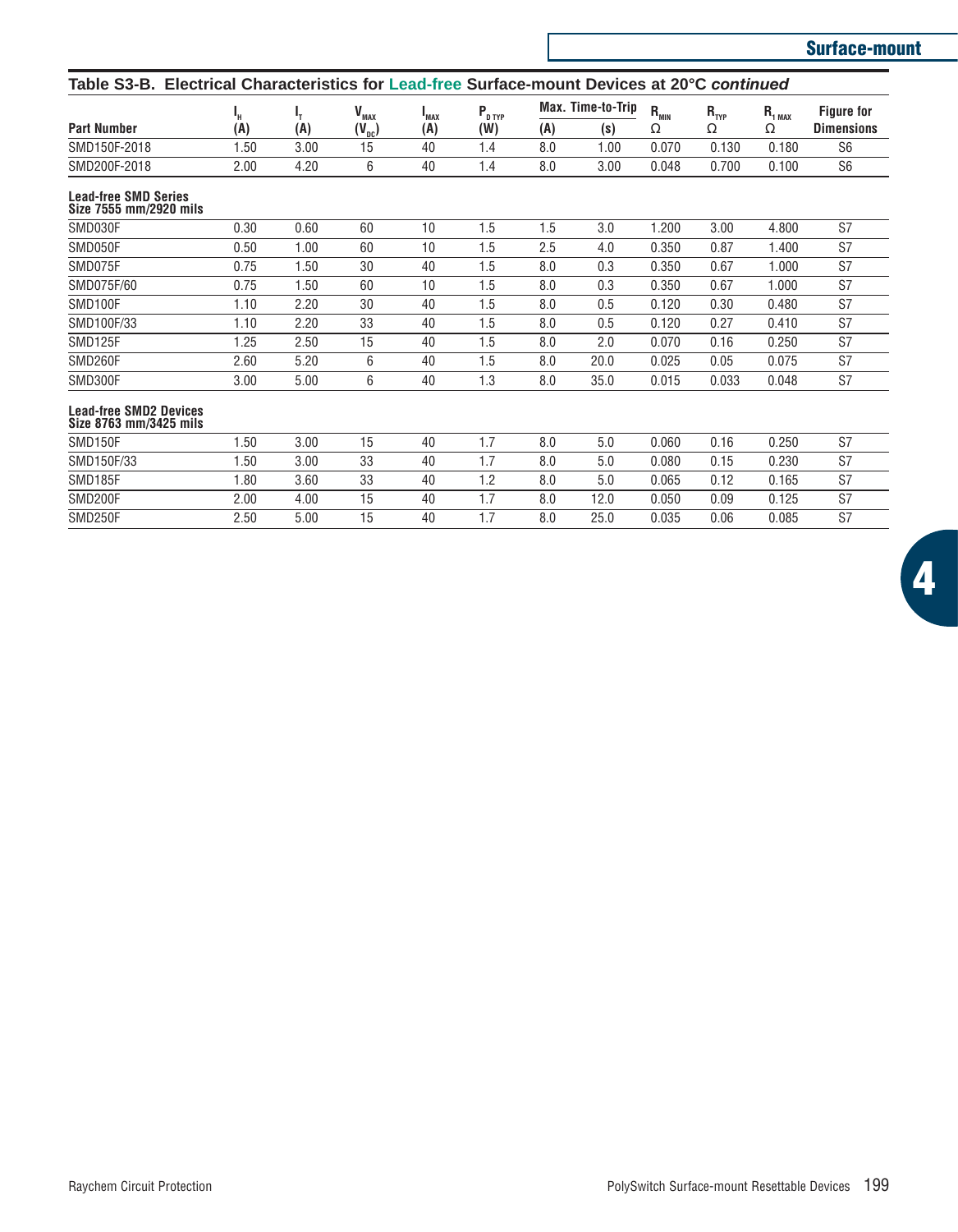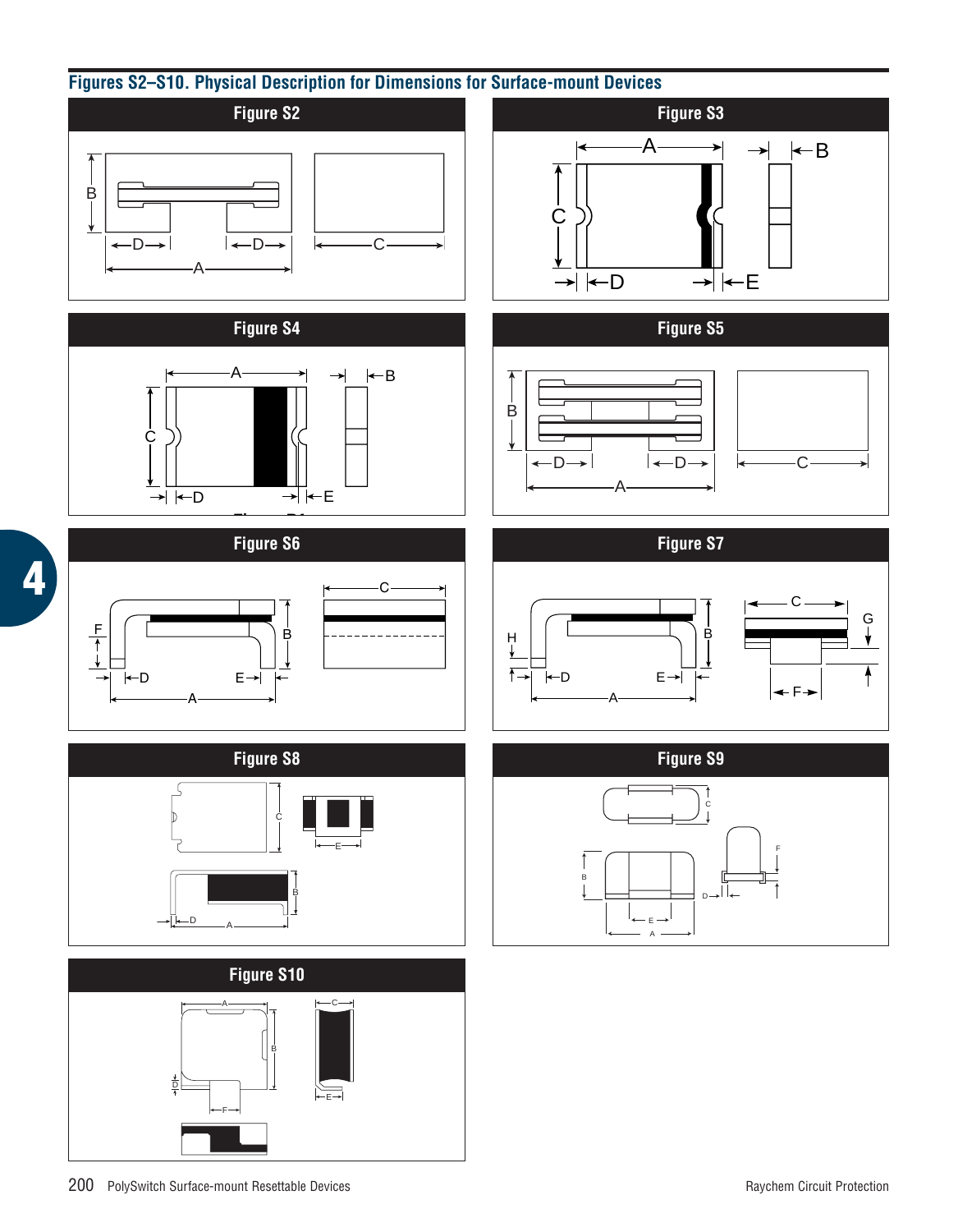**Surface-mount**

**4**

| Table S4-A. Dimensions for Surface-mount Devices in Millimeters (Inches) |                             |                 |                  |                             |                 |                             |                 |                                                      |                  |      |      |      |     |      |      |                |
|--------------------------------------------------------------------------|-----------------------------|-----------------|------------------|-----------------------------|-----------------|-----------------------------|-----------------|------------------------------------------------------|------------------|------|------|------|-----|------|------|----------------|
|                                                                          | <b>Dimension</b>            |                 |                  |                             |                 |                             |                 |                                                      |                  |      |      |      |     |      |      |                |
|                                                                          | A                           |                 | B                |                             |                 | C                           | D               |                                                      | Ε                |      | F    |      |     | G    | н    |                |
| <b>Part Number</b>                                                       | Min.                        | Max.            | Min.             | Max.                        | Min.            | Max.                        | Min.            | Max.                                                 | Min.             | Max. | Min. | Max. | Min | Max. | Min. | <b>Figure</b>  |
| nanoSMDC Series<br>Size 3216 mm/1206 mils                                |                             |                 |                  |                             |                 |                             |                 |                                                      |                  |      |      |      |     |      |      |                |
| nanoSMDC150                                                              | 3.0<br>(0.118)              | 3.4<br>(0.134)  | 0.85<br>(0.033)  | 1.4<br>(0.055)              | 1.37<br>(0.054) | 1.8<br>(0.071)              | 0.25<br>(0.010) |                                                      | 0.076<br>(0.003) |      |      |      |     |      |      | S <sub>3</sub> |
| Lead-free devices are listed in Table S4-B                               |                             |                 |                  |                             |                 |                             |                 |                                                      |                  |      |      |      |     |      |      |                |
| nanoSMDM Series<br>Size 3216 mm/1206 mils                                |                             |                 |                  |                             |                 |                             |                 |                                                      |                  |      |      |      |     |      |      |                |
| nanoSMDM012                                                              | 3.0<br>(0.118)              | 3.4<br>(0.134)  | 0.8<br>(0.032)   | 1.2<br>(0.047)              | 1.4<br>(0.055)  | 1.8<br>(0.071)              | 0.75<br>(0.030) | 1.05<br>(0.041)                                      |                  |      |      |      |     |      |      | S <sub>2</sub> |
| nanoSMDM016                                                              | 3.0<br>(0.118)              | 3.4<br>(0.134)  | 0.8<br>(0.032)   | 1.2<br>(0.047)              | 1.4<br>(0.055)  | 1.8<br>(0.071)              | 0.75<br>(0.030) | 1.05<br>(0.041)                                      |                  |      |      |      |     |      |      | S <sub>2</sub> |
| nanoSMDM050                                                              | 3.0<br>(0.118)              | 3.4<br>(0.134)  | 0.8<br>(0.032)   | 1.2<br>(0.047)              | 1.4<br>(0.055)  | 1.8<br>(0.071)              | 0.75<br>(0.030) | 1.05<br>(0.041)                                      |                  |      |      |      |     |      |      | S <sub>2</sub> |
| nanoSMDM075                                                              | 3.0<br>(0.118)              | 3.4             | 0.8              | 1.2                         | 1.4             | 1.8                         | 0.75            | 1.05                                                 |                  |      |      |      |     |      |      | S <sub>2</sub> |
| nanoSMDM100                                                              | 3.0                         | (0.134)<br>3.4  | (0.032)<br>0.8   | (0.047)<br>1.2              | (0.055)<br>1.4  | (0.071)<br>1.8              | (0.030)<br>0.75 | (0.041)<br>1.05                                      |                  |      |      |      |     |      |      | S <sub>2</sub> |
| Lead-free devices are listed in Table S4-B                               | (0.118)                     | (0.134)         | (0.032)          | (0.047                      | (0.055)         | (0.071)                     | (0.030)         | (0.041)                                              |                  |      |      |      |     |      |      |                |
| microSMD Series<br>Size 3225 mm/1210 mils                                |                             |                 |                  |                             |                 |                             |                 |                                                      |                  |      |      |      |     |      |      |                |
| microSMD005                                                              | 3.00<br>(0.118)             | 3.43<br>(0.135) | 0.50<br>(0.019)  | 0.85<br>(0.034)             | 2.35<br>(0.092) | 2.80<br>(0.110)             | 0.25<br>(0.010) |                                                      | 0.20<br>(0.008)  |      |      |      |     |      |      | S <sub>4</sub> |
| microSMD010                                                              | 3.00<br>(0.118)             | 3.43<br>(0.135) | 0.50<br>(0.019)  | 0.85<br>(0.034)             | 2.35<br>(0.092) | 2.80<br>(0.110)             | 0.25<br>(0.010) |                                                      | 0.20<br>(0.008)  |      |      |      |     |      |      | S <sub>3</sub> |
| microSMD035                                                              | 3.00<br>(0.118)             | 3.43<br>(0.135) | 0.38<br>(0.015)  | 0.62<br>(0.025)             | 2.35<br>(0.092) | 2.80<br>(0.110)             | 0.30<br>(0.012) |                                                      | 0.25<br>(0.010)  |      |      |      |     |      |      | S <sub>3</sub> |
| microSMD050                                                              | 3.00                        | 3.43            | 0.38             | 0.62                        | 2.35            | 2.80<br>(0.110)             | 0.25            |                                                      | 0.20             |      |      |      |     |      |      | S <sub>3</sub> |
| microSMD075                                                              | (0.118)<br>3.00             | (0.135)<br>3.43 | (0.015)<br>0.38  | (0.025)<br>0.62             | (0.092)<br>2.35 | 2.80                        | (0.010)<br>0.25 |                                                      | (0.008)<br>0.20  |      |      |      |     |      |      | S <sub>3</sub> |
| microSMD110                                                              | (0.118)<br>3.00             | (0.135)<br>3.43 | (0.015)<br>0.28  | (0.025)<br>0.48             | (0.092)<br>2.35 | (0.110)<br>2.80             | (0.010)<br>0.25 |                                                      | (0.008)<br>0.20  |      |      |      |     |      |      | S <sub>3</sub> |
| microSMD150                                                              | (0.118)<br>3.00             | (0.135)<br>3.43 | (0.011)<br>0.51  | (0.019)<br>1.22             | (0.092)<br>2.35 | (0.110)<br>2.80             | (0.010)<br>0.30 |                                                      | (0.008)<br>0.25  |      |      |      |     |      |      | S <sub>3</sub> |
| Lead-free devices are listed in Table S4-B                               | (0.118)                     | (0.135)         | (0.020)          | (0.048)                     | (0.092)         | (0.110)                     | (0.012)         |                                                      | (0.010)          |      |      |      |     |      |      |                |
| miniSMDC Series                                                          |                             |                 |                  |                             |                 |                             |                 |                                                      |                  |      |      |      |     |      |      |                |
| Size 4532 mm/1812 mils                                                   |                             |                 |                  |                             |                 |                             |                 |                                                      |                  |      |      |      |     |      |      |                |
| miniSMDC014                                                              | 4.37<br>(0.172)             | 4.73<br>(0.186) | 0.635<br>(0.025) | 0.89<br>(0.035)             | 3.07<br>(0.121) | 3.41<br>(0.134)             | 0.30<br>(0.012) | $\overline{\phantom{0}}$                             | 0.20<br>(0.008)  |      |      |      |     |      |      | S <sub>3</sub> |
| mniSMDC020                                                               | 4.37<br>(0.172)             | 4.73<br>(0.186) | 0.635<br>(0.025) | 0.89<br>(0.035)             | 3.07<br>(0.121) | 3.41<br>(0.134)             | 0.30<br>(0.012) |                                                      | 0.20<br>(0.008)  |      |      |      |     |      |      | S <sub>3</sub> |
| miniSMDC050                                                              | 4.37<br>(0.172)             | 4.73<br>(0.186) | 0.38<br>(0.015)  | 0.62<br>(0.025)             | 3.07<br>(0.121) | 3.41<br>(0.134)             | 0.30<br>(0.012) |                                                      | 0.20<br>(0.008)  |      |      |      |     |      |      | S <sub>3</sub> |
| miniSMDC075                                                              | 4.37<br>(0.172)             | 4.73<br>(0.186) | 0.38<br>(0.015)  | 0.62<br>(0.025)             | 3.07<br>(0.121) | 3.41<br>(0.134)             | 0.30<br>(0.012) | $\overline{\phantom{0}}$<br>$\overline{\phantom{0}}$ | 0.20<br>(0.008)  |      |      |      |     |      |      | S <sub>3</sub> |
| miniSMDC110                                                              | 4.37<br>(0.172)             | 4.73<br>(0.186) | 0.38<br>(0.015)  | 0.62<br>(0.025)             | 3.07<br>(0.121) | 3.41<br>(0.134)             | 0.30<br>(0.012) |                                                      | 0.20<br>(0.008)  |      |      |      |     |      |      | S <sub>3</sub> |
| miniSMDC125                                                              | 4.37                        | 4.73            | 0.28             | 0.48                        | 3.07            | 3.41                        | 0.25            |                                                      | 0.20             |      |      |      |     |      |      | S <sub>3</sub> |
| miniSMDC150                                                              | (0.172)<br>4.37             | (U.186)<br>4.73 | 0.28             | $(0.011)$ $(0.019)$<br>0.48 | (0.121)<br>3.07 | (0.134)<br>3.41             | (0.010)<br>0.25 |                                                      | (0.008)<br>0.20  |      |      |      |     |      |      | S <sub>3</sub> |
| miniSMDC200                                                              | (0.172)<br>4.37             | (0.186)<br>4.73 | (0.011)<br>0.51  | (0.019)<br>1.22             | (0.121)<br>3.07 | (0.134)<br>3.41             | (0.010)<br>0.25 | $\overline{\phantom{0}}$                             | (0.008)<br>0.20  |      |      |      |     |      |      | S <sub>3</sub> |
| miniSMDC260                                                              | (0.172)<br>4.37             | (0.186)<br>4.73 | (0.020)<br>0.76  | (0.048)<br>1.25             | (0.121)<br>3.07 | (0.134)<br>3.41             | (0.010)<br>0.25 | $\overline{\phantom{0}}$                             | (0.008)<br>0.20  |      |      |      |     |      |      | S <sub>3</sub> |
| Lead-free devices are listed in Table S4-B                               | $(0.172)$ $(0.186)$         |                 |                  | $(0.030)$ $(0.050)$         |                 | $(0.121)$ $(0.134)$         | (0.010)         |                                                      | (0.008)          |      |      |      |     |      |      |                |
| miniSMDM Series                                                          |                             |                 |                  |                             |                 |                             |                 |                                                      |                  |      |      |      |     |      |      |                |
| Size 4532 mm/1812 mils                                                   |                             |                 |                  |                             |                 |                             |                 |                                                      |                  |      |      |      |     |      |      |                |
| miniSMDM075                                                              | 4.35<br>$(0.172)$ $(0.187)$ | 4.75            | 1.75<br>(0.069)  | 2.00<br>(0.079)             | 3.05            | 3.60<br>$(0.120)$ $(0.142)$ | 1.4<br>(0.055)  | 1.7<br>(0.067)                                       |                  |      |      |      |     |      |      | S <sub>2</sub> |

miniSMDM075/24 4.35 4.75 1.75 2.00 3.05 3.60 1.4 1.7 — — — — — — — — — S5<br>(0.172) (0.187) (0.069) (0.079) (0.120) (0.142) (0.055) (0.067) — — — — — — — — — —

Lead-free devices are listed in Table S4-B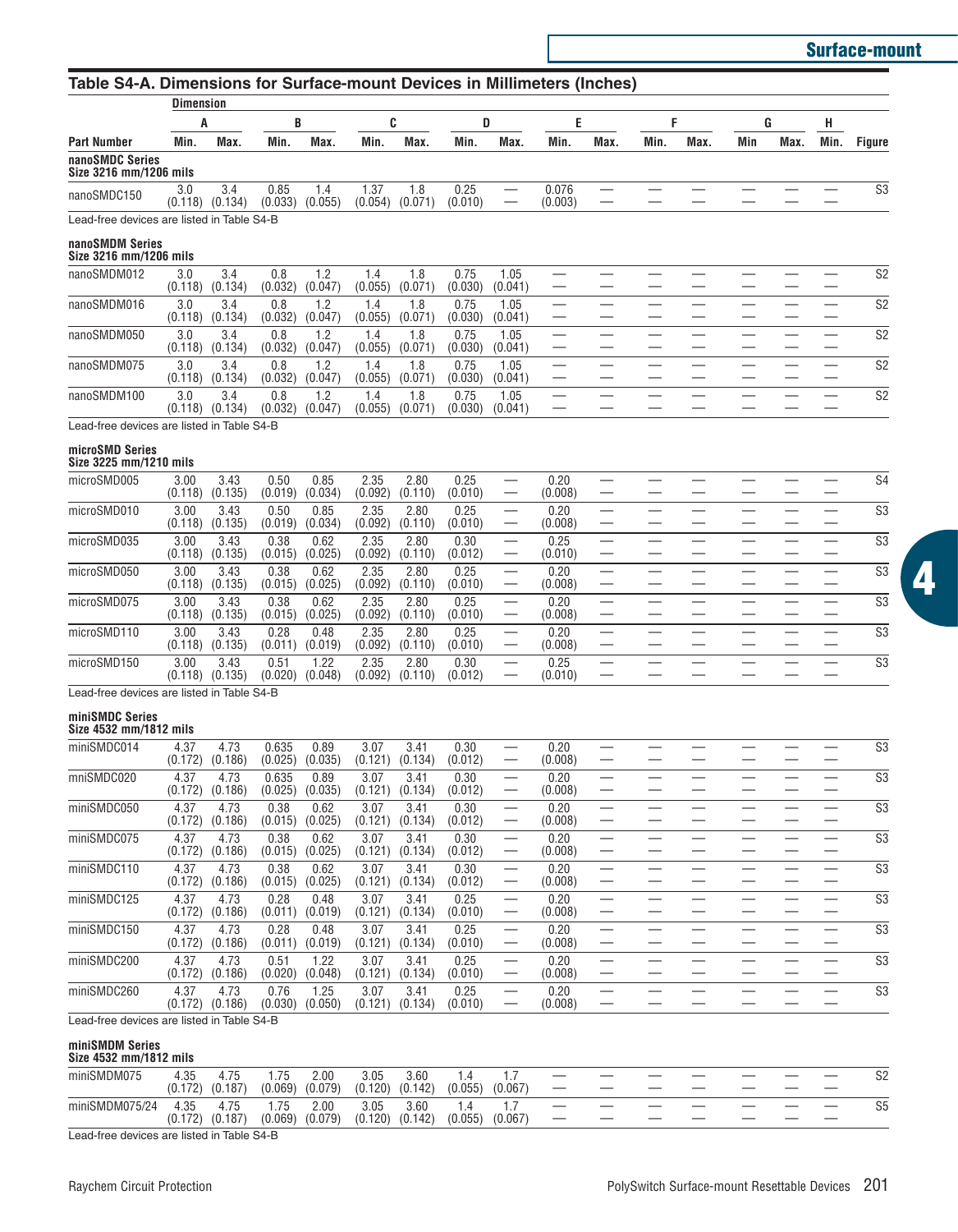| Table S4. Dimensions for Surface-mount Devices in Millimeters (Inches) continued |                  |                  |                          |                 |                 |                             |                 |                 |                 |                 |                 |                          |                          |                             |                          |                |
|----------------------------------------------------------------------------------|------------------|------------------|--------------------------|-----------------|-----------------|-----------------------------|-----------------|-----------------|-----------------|-----------------|-----------------|--------------------------|--------------------------|-----------------------------|--------------------------|----------------|
|                                                                                  | <b>Dimension</b> |                  |                          |                 |                 |                             |                 |                 |                 |                 |                 |                          |                          |                             |                          |                |
|                                                                                  | A                |                  | В                        |                 |                 | C                           | D               |                 | Ε               |                 | F               |                          | G                        |                             | н                        |                |
| Part Number                                                                      | Min.             | Max.             | Min.                     | Max.            | Min.            | Max.                        | Min.            | Max.            | Min.            | Max.            | Min.            | Max.                     | Min                      | Max.                        | Min.                     | <b>Figure</b>  |
| miniSMDM Series<br>Size 4532 mm/1812 mils continued                              |                  |                  |                          |                 |                 |                             |                 |                 |                 |                 |                 |                          |                          |                             |                          |                |
| miniSMDM110                                                                      | 4.35<br>(0.172)  | 4.75<br>(0.187)  | 1.75<br>(0.069)          | 2.00<br>(0.079) | 3.05<br>(0.120) | 3.60<br>(0.142)             | 1.4<br>(0.055)  | 1.7<br>(0.067)  |                 |                 |                 |                          |                          |                             |                          | S <sub>2</sub> |
| miniSMDM110/16                                                                   | 4.35<br>(0.172)  | 4.75<br>(0.187)  | 1.75<br>(0.069)          | 2.00<br>(0.079) | 3.05<br>(0.120) | 3.60<br>(0.142)             | 1.4<br>(0.055)  | 1.7<br>(0.067)  |                 |                 |                 |                          |                          |                             |                          | S <sub>5</sub> |
| miniSMDM150/24                                                                   | 4.35<br>(0.172)  | 4.75<br>(0.187)  | 1.75<br>(0.069)          | 2.00<br>(0.079) | 3.05<br>(0.120) | 3.60<br>(0.142)             | 1.4<br>(0.055)  | 1.7<br>(0.067)  |                 |                 |                 |                          |                          |                             | $\overline{\phantom{0}}$ | S <sub>5</sub> |
| miniSMDM160                                                                      | 4.35<br>(0.172)  | 4.75<br>(0.187)  | 1.75<br>(0.069)          | 2.00<br>(0.079) | 3.05<br>(0.120) | 3.60<br>(0.142)             | 1.4<br>(0.055)  | 1.7<br>(0.067)  |                 |                 |                 |                          |                          |                             |                          | S <sub>5</sub> |
| miniSMDM200                                                                      | 4.35<br>(0.172)  | 4.75<br>(0.187)  | 1.75<br>(0.069)          | 2.00<br>(0.079) | 3.05<br>(0.120) | 3.60<br>(0.142)             | 1.4<br>(0.055)  | 1.7<br>(0.067)  |                 |                 |                 | $\overline{\phantom{0}}$ | $\overline{\phantom{0}}$ |                             | $\overline{\phantom{0}}$ | S <sub>5</sub> |
| miniSMDM260                                                                      | 4.35<br>(0.172)  | 4.75<br>(0.187)  | 1.75<br>(0.069)          | 2.00<br>(0.079) | 3.05<br>(0.120) | 3.60<br>(0.142)             | 1.4<br>(0.055)  | 1.7<br>(0.067)  |                 |                 |                 |                          |                          |                             |                          | S <sub>5</sub> |
| Lead-free devices are listed in Table S4-B                                       |                  |                  |                          |                 |                 |                             |                 |                 |                 |                 |                 |                          |                          |                             |                          |                |
| miniSMDE Series<br>Size 11550 mm/4420 mils                                       |                  |                  |                          |                 |                 |                             |                 |                 |                 |                 |                 |                          |                          |                             |                          |                |
| miniSMDE190                                                                      | 11.15<br>(0.439) | 11.51<br>(0.453) | 0.33<br>(0.013)          | 0.53<br>(0.021) | 4.83<br>(0.190) | 5.33<br>(0.210)             | 0.51<br>(0.020) | 1.02<br>(0.040) | 3.81<br>(0.015) |                 |                 |                          |                          |                             |                          | S <sub>3</sub> |
| midSMD<br>Size 5050 mm/2018 mils                                                 |                  |                  |                          |                 |                 |                             |                 |                 |                 |                 |                 |                          |                          |                             |                          |                |
| SMD030-2018                                                                      | 4.72<br>(0.186)  | 5.44<br>(0.214)  |                          | 1.78<br>(0.070) | 4.22<br>(0.166) | 4.93<br>(0.194)             | 0.25<br>(0.010) | 0.36<br>(0.014) | 0.25<br>(0.010) | 0.36<br>(0.014) | 0.30<br>(0.012) | 0.46<br>(0.018)          |                          |                             |                          | S <sub>6</sub> |
| SMD050-2018                                                                      | 4.72<br>(0.186)  | 5.44<br>(0.214)  |                          | 1.78<br>(0.070) | 4.22<br>(0.166) | 4.93<br>(0.194)             | 0.25<br>(0.010) | 0.36<br>(0.014) | 0.25<br>(0.010) | 0.36<br>(0.014) | 0.30<br>(0.012) | 0.46<br>(0.018)          |                          |                             |                          | S <sub>6</sub> |
| SMD100-2018                                                                      | 4.72<br>(0.186)  | 5.44<br>(0.214)  |                          | 1.52<br>(0.060) | 4.22<br>(0.166) | 4.93<br>(0.194)             | 0.25<br>(0.010) | 0.36<br>(0.014) | 0.25<br>(0.010) | 0.36<br>(0.014) | 0.30<br>(0.012) | 0.46<br>(0.018)          |                          |                             |                          | S <sub>6</sub> |
| SMD150-2018                                                                      | 4.72             | 5.44             |                          | 1.52            | 4.22            | 4.93                        | 0.25            | 0.36            | 0.25            | 0.36            | 0.30            | 0.46                     |                          |                             | $\overline{\phantom{0}}$ | S <sub>6</sub> |
| SMD200-2018                                                                      | (0.186)<br>4.72  | (0.214)<br>5.44  |                          | (0.060)<br>1.52 | (0.166)<br>4.22 | (0.194)<br>4.93             | (0.010)<br>0.25 | (0.014)<br>0.36 | (0.010)<br>0.25 | (0.014)<br>0.36 | (0.012)<br>0.30 | (0.018)<br>0.46          |                          |                             |                          | S <sub>6</sub> |
|                                                                                  | (0.186)          | (0.214)          |                          | (0.060)         | (0.166)         | (0.194)                     | (0.010)         | (0.014)         | (0.010)         | (0.014)         | (0.012)         | (0.018)                  |                          |                             |                          |                |
| SMD<br>Size 7555 mm/2920 mils                                                    |                  |                  |                          |                 |                 |                             |                 |                 |                 |                 |                 |                          |                          |                             |                          |                |
| SMD030                                                                           | 6.73<br>(0.265)  | 7.98<br>(0.314)  |                          | 3.18<br>(0.125) | 4.8<br>(0.19)   | 5.44<br>(0.214)             | 0.56<br>(0.022) | 0.71<br>(0.028) | 0.56<br>(0.022) | 0.71<br>(0.028) | 2.16<br>(0.085) | 2.41<br>(0.095)          | 0.66<br>(0.026)          | 1.37<br>(0.054)             | 0.43<br>(0.017)          | S7             |
| <b>SMD050</b>                                                                    | 6.73<br>(0.265)  | 7.98<br>(0.314)  |                          | 3.18<br>(0.125) | 4.8<br>(0.19)   | 5.44<br>(0.214)             | 0.56<br>(0.022) | 0.71<br>(0.028) | 0.20<br>(0.008) | 0.30<br>(0.012) | 2.16<br>(0.085) | 2.41<br>(0.095)          | 0.66<br>(0.026)          | 1.37<br>(0.054)             | 0.43<br>(0.017)          | S7             |
| SMD075                                                                           | 6.73<br>(0.265)  | 7.98<br>(0.314)  |                          | 3.18<br>(0.125) | 4.8<br>(0.19)   | 5.44<br>(0.214)             | 0.56<br>(0.022) | 0.71<br>(0.028) | 0.56<br>(0.022) | 0.71<br>(0.028) | 2.16<br>(0.085) | 2.41<br>(0.095)          | 0.66<br>(0.026)          | 1.37<br>(0.054)             | 0.43<br>(0.017)          | S7             |
| SMD100                                                                           | 6.73<br>(0.265)  | 7.98<br>(0.314)  |                          | 3.00<br>(0.118) | 4.8<br>(0.19)   | 5.44<br>(0.214)             | 0.56<br>(0.022) | 0.71<br>(0.028) | 0.56<br>(0.022) | 0.71<br>(0.028) | 2.16<br>(0.085) | 2.41<br>(0.095)          | 0.66<br>(0.026)          | 1.37<br>(0.054)             | 0.43<br>(0.017)          | S7             |
| SMD100/33                                                                        | 6.73             | 7.98             |                          | 3.00            | 4.8             | 5.44                        | 0.56            | 0.71            | 0.56            | 0.71            | 2.16            | 2.41                     | 0.66                     | 1.37                        | 0.43                     | S7             |
| <b>SMD125</b>                                                                    | (0.265)<br>6.73  | (0.314)<br>7.98  |                          | (0.118)<br>3.00 | (0.19)<br>4.8   | (0.214)<br>5.44             | (0.022)<br>0.56 | (0.028)<br>0.71 | (0.022)<br>0.56 | (0.028)<br>0.71 | (0.085)<br>2.16 | (0.095)<br>2.41          | (0.026)<br>0.66          | (0.054)<br>1.37             | (0.017)<br>0.43          | S7             |
| SMD260                                                                           | (0.265)<br>6.73  | (0.314)<br>7.98  |                          | (0.118)<br>3.00 | (0.19)<br>4.8   | (0.214)<br>5.44             | (0.022)<br>0.56 | (0.028)<br>0.71 | (0.022)<br>0.56 | (0.028)<br>0.71 | (0.085)<br>2.16 | (0.095)<br>2.41          | (0.026)<br>0.66          | (0.054)<br>1.37             | (0.017)<br>0.43          | S7             |
| SMD260-RB                                                                        | (0.265)<br>6.73  | (0.314)<br>7.98  |                          | (0.118)<br>3.00 | (0.19)<br>4.8   | (0.214)<br>5.44             | (0.022)<br>0.56 | (0.028)<br>0.71 | (0.022)<br>0.56 | (0.028)<br>0.71 | (0.085)<br>2.16 | (0.095)<br>2.41          | (0.026)<br>0.66          | (0.054)<br>1.37             | (0.017)<br>0.43          | S7             |
|                                                                                  | (0.265)<br>6.73  | (0.314)          | $\overline{\phantom{0}}$ | (0.118)<br>3.00 | (0.19)          | (0.214)<br>5.44             | (0.022)<br>0.56 | (0.028)<br>0.71 | (0.022)         | (0.028)<br>0.71 | (0.085)<br>2.16 | (0.095)<br>2.41          | (0.026)                  | (0.054)<br>1.37             | (0.017)                  | S7             |
| SMD300                                                                           | (0.265)          | 7.98<br>(0.314)  |                          | (0.118)         | 4.8<br>(0.19)   | (0.214)                     | (0.022)         | (0.028)         | 0.56<br>(0.022) | (0.028)         | (0.085)         | (0.095)                  | 0.66<br>(0.026)          | (0.054)                     | 0.43<br>(0.017)          |                |
| Lead-free devices are listed in Table S4-B                                       |                  |                  |                          |                 |                 |                             |                 |                 |                 |                 |                 |                          |                          |                             |                          |                |
| SMD2<br>Size 8763 mm/3425 mils                                                   |                  |                  |                          |                 |                 |                             |                 |                 |                 |                 |                 |                          |                          |                             |                          |                |
| SMD150                                                                           | 8.00<br>(0.315)  | 9.40<br>(0.370)  |                          | 3.00<br>(0.118) | 6.0             | 6.71<br>$(0.236)$ $(0.264)$ | 0.56<br>(0.022) | 0.71<br>(0.028) | 0.56<br>(0.022) | 0.71<br>(0.028) | 3.68<br>(0.145) | 3.94<br>(0.155)          | 0.66<br>(0.026)          | 1.37<br>$(0.054)$ $(0.017)$ | 0.43                     | S7             |
| SMD150/33                                                                        | 8.00             | 940              |                          | 3.00            | 6 N             | 671                         | 0.56            | 0 71            | 0.56            | 0 71            | 3.68            | 394                      | 0 66                     | 1.37                        | 0.43                     | S7             |

|               | (U.315)<br>(0.3/0)                 | U.118)          | $(0.236)$ $(0.264)$                         | (0.022)         | (0.028)                  | (0.022)         | (0.028)                  | (U.145)         | (U.155)         | $(0.026)$ $(0.054)$ |                 | (0.017)         |    |
|---------------|------------------------------------|-----------------|---------------------------------------------|-----------------|--------------------------|-----------------|--------------------------|-----------------|-----------------|---------------------|-----------------|-----------------|----|
| SMD150/33     | 8.00<br>9.40<br>(0.370)<br>(0.315) | 3.00<br>(0.118) | 6.0<br>$(0.236)$ $(0.264)$                  | 0.56<br>(0.022) | $0.7^{\circ}$<br>(0.028) | 0.56<br>(0.022) | $0.7^{\circ}$<br>(0.028) | 3.68<br>(0.145) | 3.94<br>(0.155) | 0.66<br>(0.026)     | . 37<br>(0.054) | 0.43<br>(0.017) | S7 |
| SMDH160       | 8.00<br>9.40<br>(0.370)<br>(0.315) | 3.00<br>(0.118) | 6.7'<br>6.0<br>$(0.236)$ $(0.264)$          | 0.56<br>(0.022) | $0.7^{\circ}$<br>(0.028) | 0.56<br>(0.022) | 0.71<br>(0.028)          | 3.68<br>(0.145) | 3.94<br>(0.155) | 0.66<br>(0.026)     | .37<br>(0.054)  | 0.43<br>(0.017) | S7 |
| <b>SMD185</b> | 8.00<br>9.40<br>(0.370)<br>(0.315) | 3.00<br>(0.118) | 6.0<br>$6.7^{\circ}$<br>$(0.236)$ $(0.264)$ | 0.56<br>(0.022) | $0.7^{\circ}$<br>(0.028) | 0.56<br>(0.022) | $0.7*$<br>(0.028)        | 3.68<br>(0.145) | 3.94<br>(0.155) | 0.66<br>(0.026)     | 1.37<br>(0.054) | 0.43<br>(0.017) | S7 |

Lead-free devices are listed in Table S4-B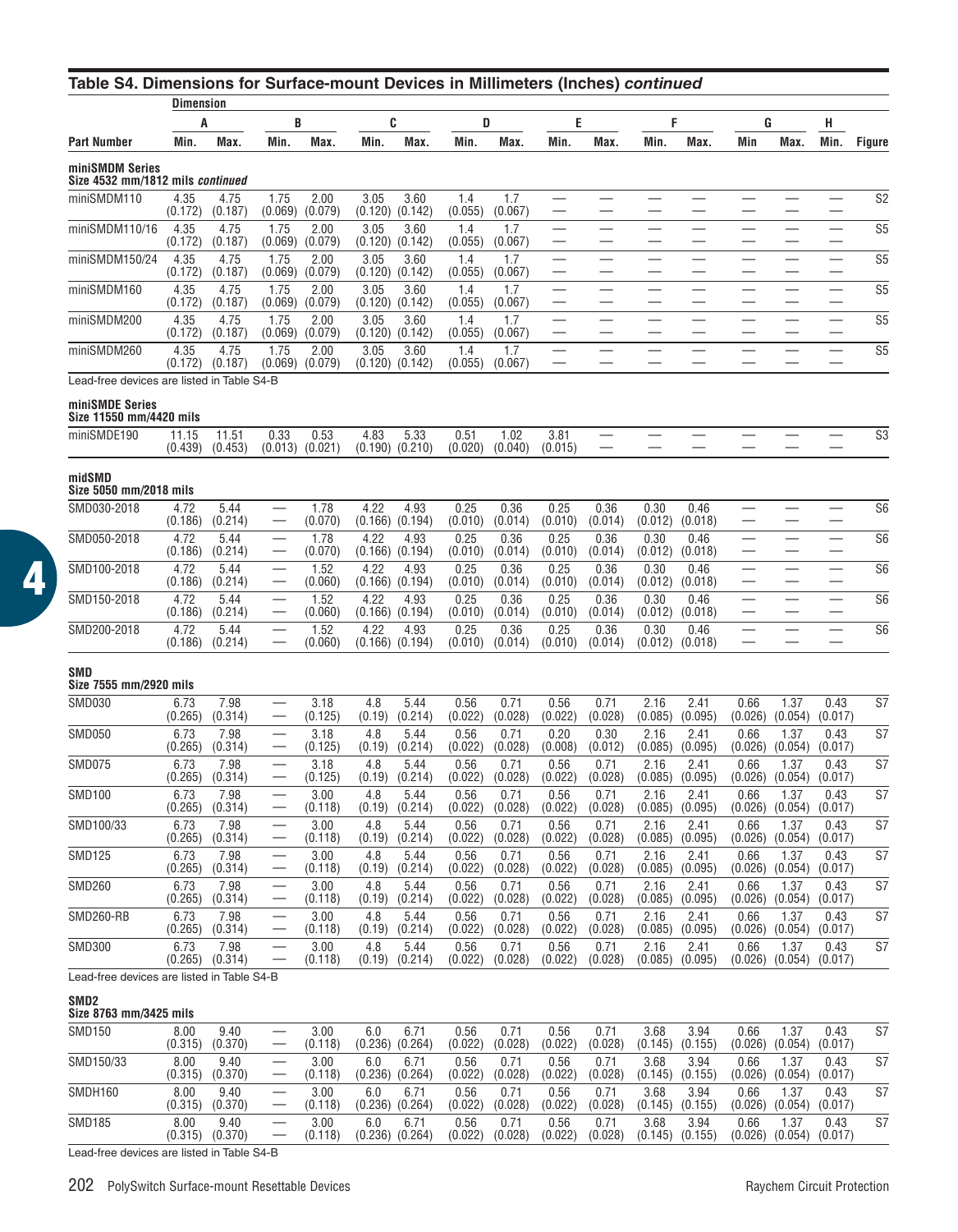|                                            | <b>Dimension</b> |                 |                                    |                 |                |                                         |                                    |                                 |                 |                 |                 |                 |                 |      |                             |                 |
|--------------------------------------------|------------------|-----------------|------------------------------------|-----------------|----------------|-----------------------------------------|------------------------------------|---------------------------------|-----------------|-----------------|-----------------|-----------------|-----------------|------|-----------------------------|-----------------|
|                                            | A                |                 | R                                  |                 |                | C                                       | D                                  |                                 | E               |                 | F               |                 | G               |      | н                           |                 |
| <b>Part Number</b>                         | Min.             | Max.            | Min.                               | Max.            | Min.           | Max.                                    | Min.                               | Max.                            | Min.            | Max.            | Min.            | Max.            | Min             | Max. | Min.                        | <b>Figure</b>   |
| SMD <sub>2</sub>                           |                  |                 |                                    |                 |                |                                         |                                    |                                 |                 |                 |                 |                 |                 |      |                             |                 |
| Size 8763 mm/3425 mils continued           |                  |                 |                                    |                 |                |                                         |                                    |                                 |                 |                 |                 |                 |                 |      |                             |                 |
| <b>SMD200</b>                              | 8.00<br>(0.315)  | 9.40<br>(0.370) | -                                  | 3.00<br>(0.118) | 6.0<br>(0.236) | 6.71<br>(0.264)                         | 0.56<br>(0.022)                    | 0.71<br>(0.028)                 | 0.56<br>(0.022) | 0.71<br>(0.028) | 3.68<br>(0.145) | 3.94<br>(0.155) | 0.66<br>(0.026) | 1.37 | 0.43<br>$(0.054)$ $(0.017)$ | S7              |
| <b>SMD250</b>                              | 8.00<br>(0.315)  | 9.40<br>(0.370) |                                    | 3.00<br>(0.118) | 6.0<br>(0.236) | 6.71<br>(0.264)                         | 0.56<br>(0.022)                    | 0.71<br>(0.028)                 | 0.56<br>(0.022) | 0.71<br>(0.028) | 3.68<br>(0.145) | 3.94<br>(0.155) | 0.66<br>(0.026) | 1.37 | 0.43<br>$(0.054)$ $(0.017)$ | S7              |
| Lead-free devices are listed in Table S4-B |                  |                 |                                    |                 |                |                                         |                                    |                                 |                 |                 |                 |                 |                 |      |                             |                 |
| <b>Telecom Surface-mount</b>               |                  |                 |                                    |                 |                |                                         |                                    |                                 |                 |                 |                 |                 |                 |      |                             |                 |
| TSL250-080                                 | 6.7<br>(0.265)   | 7.9<br>(0.310)  | 2.7<br>(0.110)                     | 3.7<br>(0.145)  | 4.8<br>(0.190) | 5.3<br>(0.210)                          | 0.2<br>(0.008)                     | 0.4<br>(0.015)                  | 2.5<br>(0.100)  | 3.1<br>(0.120)  |                 |                 |                 |      |                             | S7              |
| TS250-130                                  | 8.5<br>(0.335)   | 9.4<br>(0.370)  | -                                  | 3.4<br>(0.135)  | -              | 7.4<br>(0.290)                          | 0.3<br>(0.011)                     | $\hspace{0.1mm}-\hspace{0.1mm}$ | 3.8<br>(0.150)  | —               |                 |                 |                 |      |                             | S <sub>8</sub>  |
| TSV250-130                                 |                  | 6.1<br>(0.240)  | -                                  | 6.9<br>(0.270)  | —<br>-         | 3.2<br>(0.126)                          | 0.56<br>(0.022)                    | —                               |                 | 1.9<br>(0.075)  | 1.6<br>(0.065)  | 2.31<br>(0.091) | --<br>—         |      |                             | S <sub>10</sub> |
| TS600-170                                  | 18.2<br>(0.720)  | 19.4<br>(0.765) | 11.5<br>(0.455)                    | 12.3<br>(0.485) | 7.2<br>(0.285) | 8.3<br>(0.325)                          | 1.6<br>(0.065)                     | 2.4<br>(0.095)                  | 9.9<br>(0.390)  | 10.4<br>(0.410) | 1.5<br>(0.060)  | 2.3<br>(0.090)  | –               |      | _                           | S <sub>9</sub>  |
| TS600-200-RA                               | 18.2<br>(0.720)  | 19.4<br>(0.765) | 11.5<br>(0.455)                    | 12.3<br>(0.485) | 7.2<br>(0.285) | 8.3<br>(0.325)                          | 1.6<br>(0.065)                     | 2.4<br>(0.095)                  | 9.9<br>(0.390)  | 10.4<br>(0.410) | 1.5<br>(0.060)  | 2.3<br>(0.090)  |                 | _    |                             | S <sub>9</sub>  |
| TSM600-250                                 | (0.69)           | 17.6            | $\overline{\phantom{0}}$<br>(0.46) | 11.7            | (0.44)         | 11.2<br>$\hspace{0.1mm}-\hspace{0.1mm}$ | $\overline{\phantom{0}}$<br>(0.20) | 5.2<br>$\qquad \qquad$          | (0.11)          | 2.8<br>(0.02)   | 0.6             | -               |                 |      |                             |                 |
| TSM600-250-RA                              |                  | 17.6<br>(0.69)  | -                                  | 11.7<br>(0.46)  |                | 11.2<br>(0.44)                          | $\overline{\phantom{0}}$           | 5.2<br>(0.20)                   |                 | 2.8<br>(0.11)   | 0.6<br>(0.02)   |                 |                 |      |                             |                 |

| Table S4-B.                                                | Dimensions for Lead-free Surface-mount Devices in Millimeters (Inches) |                 |                 |                 |                 |                 |                                                      |                          |                          |           |                          |                          |           |           |                 |
|------------------------------------------------------------|------------------------------------------------------------------------|-----------------|-----------------|-----------------|-----------------|-----------------|------------------------------------------------------|--------------------------|--------------------------|-----------|--------------------------|--------------------------|-----------|-----------|-----------------|
|                                                            | <b>Dimension</b>                                                       |                 |                 |                 |                 |                 |                                                      |                          |                          |           |                          |                          |           |           |                 |
| <b>Part Number</b>                                         | A<br>Min.<br>Max.                                                      | Min.            | B<br>Max.       | Min.            | C<br>Max.       | D<br>Min.       | Max.                                                 | E<br>Min.                | Max.                     | F<br>Min. | Max.                     | Min                      | G<br>Max. | н<br>Min. | Figure          |
| <b>Lead-free nanoSMDC Series</b><br>Size 3216 mm/1206 mils |                                                                        |                 |                 |                 |                 |                 |                                                      |                          |                          |           |                          |                          |           |           |                 |
| nanoSMDC020F                                               | 3.4<br>3.0<br>(0.118)<br>(0.134)                                       | 0.38<br>(0.015) | 0.64<br>(0.025) | 1.37<br>(0.054) | 1.80<br>(0.071) | 0.15<br>(0.006) | $\overline{\phantom{0}}$                             | 0.076<br>(0.003)         |                          |           |                          | —                        |           |           | S <sub>3</sub>  |
| nanoSMDC035F                                               | 3.0<br>3.4<br>(0.118)<br>(0.134)                                       | 0.38<br>(0.015) | 0.64<br>(0.025) | 1.37<br>(0.054) | 1.80<br>(0.071) | 0.15<br>(0.006) | $\overbrace{\phantom{12333}}$                        | 0.076<br>(0.003)         |                          | -         | –                        | -                        |           | –         | S <sub>3</sub>  |
| nanoSMDC050F/13.2                                          | 3.0<br>3.4<br>(0.118)<br>(0.134)                                       | 0.38<br>(0.015) | 0.64<br>(0.025) | 1.37<br>(0.054) | 1.80<br>(0.071) | 0.15<br>(0.006) | $\overline{\phantom{0}}$                             | 0.076<br>(0.003)         | $\overline{\phantom{0}}$ |           | -                        | -                        |           | -         | S <sub>3</sub>  |
| nanoSMDC075F                                               | 3.0<br>3.4<br>(0.134)<br>(0.118)                                       | 0.25<br>(0.010) | 0.38<br>(0.015) | 1.37<br>(0.054) | 1.80<br>(0.071) | 0.15<br>(0.006) | $\overline{\phantom{0}}$<br>$\overline{\phantom{0}}$ | 0.076<br>(0.003)         | $\overline{\phantom{0}}$ |           | -                        | $\overline{\phantom{0}}$ |           |           | S <sub>3</sub>  |
| nanoSMDC110F                                               | 3.0<br>3.4<br>(0.118)<br>(0.134)                                       | 0.67<br>(0.026) | 1.00<br>(0.039) | 1.37<br>(0.054) | 1.80<br>(0.071) | 0.25<br>(0.010) |                                                      | 0.076<br>(0.003)         |                          |           | $\overline{\phantom{0}}$ |                          |           |           | S <sub>3</sub>  |
| nanoSMDC150F                                               | 3.0<br>3.4<br>(0.118)<br>(0.134)                                       | 0.85<br>(0.033) | 1.40<br>(0.055) | 1.37<br>(0.054) | 1.80<br>(0.071) | 0.25<br>(0.010) | $\hspace{0.05cm}$<br>$\overline{\phantom{0}}$        | 0.076<br>(0.003)         |                          |           | –                        | -                        |           |           | S <sub>3</sub>  |
| <b>Lead-free nanoSMDM Series</b><br>Size 3216 mm/1206 mils |                                                                        |                 |                 |                 |                 |                 |                                                      |                          |                          |           |                          |                          |           |           |                 |
| nanoSMDM012F                                               | 3.4<br>3.0<br>(0.134)<br>(0.118)                                       | 0.8<br>(0.032)  | 1.2<br>(0.047)  | 1.4<br>(0.055)  | 1.8<br>(0.071)  | 0.75<br>(0.030) | 1.05<br>(0.041)                                      | $\overline{\phantom{0}}$ | -                        |           |                          |                          |           | —         | S <sub>2</sub>  |
| nanoSMDM020F                                               | 3.0<br>3.4<br>(0.118)<br>(0.134)                                       | 0.8<br>(0.032)  | 1.2<br>(0.047)  | 1.4<br>(0.055)  | 1.8<br>(0.071)  | 0.75<br>(0.030) | 1.05<br>(0.041)                                      |                          |                          |           |                          |                          |           | -         | S <sub>2</sub>  |
| nanoSMDM050F                                               | 3.4<br>3.0<br>(0.118)<br>(0.134)                                       | 0.8<br>(0.032)  | 1.2<br>(0.047)  | 1.4<br>(0.055)  | 1.8<br>(0.071)  | 0.75<br>(0.030) | 1.05<br>(0.041)                                      | $\overline{\phantom{0}}$ | $\overline{\phantom{0}}$ | —         |                          | $\overline{\phantom{0}}$ |           |           | S <sub>2</sub>  |
| nanoSMDM050F/13.2                                          | 3.0<br>3.4<br>(0.134)<br>(0.118)                                       | 0.8<br>(0.032)  | 1.2<br>(0.047)  | 1.4<br>(0.055)  | 1.8<br>(0.071)  | 0.75<br>(0.030) | 1.05<br>(0.041)                                      |                          | -                        |           |                          |                          |           |           | S <sub>2</sub>  |
| nanoSMDM075F                                               | 3.0<br>3.4<br>(0.118)<br>(0.134)                                       | 0.8<br>(0.032)  | 1.2<br>(0.047)  | 1.4<br>(0.055)  | 1.8<br>(0.071)  | 0.75<br>(0.030) | 1.05<br>(0.041)                                      | $\overline{\phantom{0}}$ |                          |           |                          |                          |           |           | S <sub>2</sub>  |
| nanoSMDM100F                                               | 3.4<br>3.0<br>(0.134)<br>(0.118)                                       | 0.8<br>(0.032)  | 1.2<br>(0.047)  | 1.4<br>(0.055)  | 1.8<br>(0.071)  | 0.75<br>(0.030) | 1.05<br>(0.041)                                      | $\overline{\phantom{0}}$ |                          |           |                          |                          |           |           | S <sub>2</sub>  |
| <b>Lead-free microSMD Series</b><br>Size 3225 mm/1210 mils |                                                                        |                 |                 |                 |                 |                 |                                                      |                          |                          |           |                          |                          |           |           |                 |
| microSMD005F                                               | 3.43<br>3.00<br>(0.118)<br>(0.135)                                     | 0.50<br>(0.019) | 0.85<br>(0.034) | 2.35<br>(0.092) | 2.80<br>(0.110) | 0.25<br>(0.010) | -                                                    | 0.20<br>(0.008)          |                          |           |                          |                          |           |           | S3              |
| microSMD010F                                               | 3.00<br>3.43<br>(0.118)<br>(0.135)                                     | 0.50<br>(0.019) | 0.85<br>(0.034) | 2.35<br>(0.092) | 2.80<br>(0.110) | 0.25<br>(0.010) | $\overline{\phantom{0}}$                             | 0.20<br>(0.008)          | $\overline{\phantom{0}}$ |           |                          |                          |           |           | $\overline{s3}$ |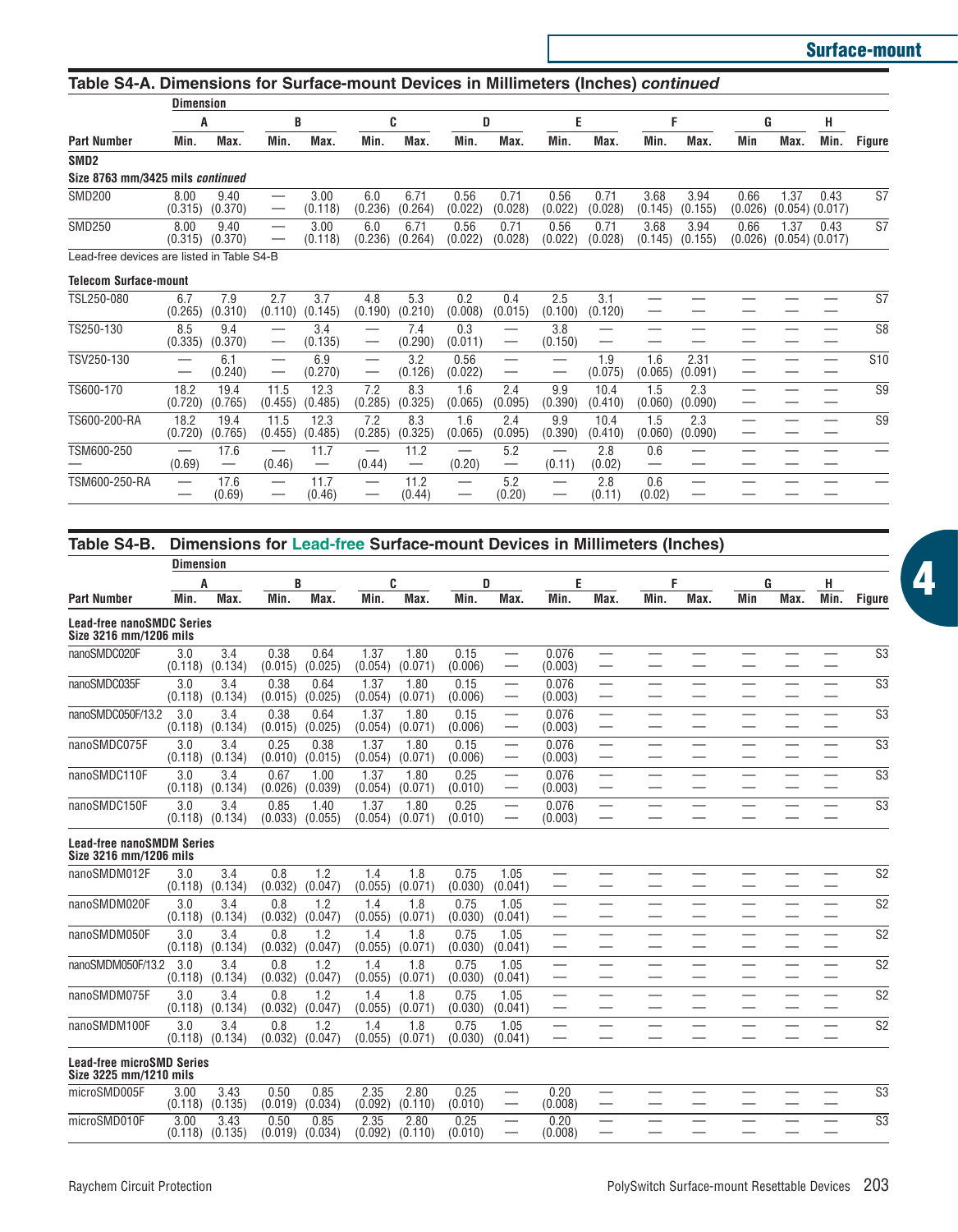### **Table S4-B. Dimensions for Lead-free Surface-mount Devices in Millimeters (Inches)** *continued*

|                                                                      | <b>Dimension</b> |                 |                  |                 |                 |                 |                 |                          |                 |      |      |                          |     |      |                          |                        |
|----------------------------------------------------------------------|------------------|-----------------|------------------|-----------------|-----------------|-----------------|-----------------|--------------------------|-----------------|------|------|--------------------------|-----|------|--------------------------|------------------------|
|                                                                      | A                |                 | B                |                 |                 | C               | D               |                          | Ε               |      | F    |                          | G   |      | н                        |                        |
| <b>Part Number</b>                                                   | Min.             | Max.            | Min.             | Max.            | Min.            | Max.            | Min.            | Max.                     | Min.            | Max. | Min. | Max.                     | Min | Max. | Min.                     | Figure                 |
| microSMD035F                                                         | 3.00<br>(0.118)  | 3.43<br>(0.135) | 0.38<br>(0.015)  | 0.62<br>(0.025) | 2.35<br>(0.092) | 2.80<br>(0.110) | 0.30<br>(0.012) |                          | 0.25<br>(0.010) |      |      |                          |     |      |                          | S <sub>3</sub>         |
| microSMD050F                                                         | 3.00<br>(0.118)  | 3.43<br>(0.135) | 0.38<br>(0.015)  | 0.62<br>(0.025) | 2.35<br>(0.092) | 2.80<br>(0.110) | 0.25<br>(0.010) | $\overline{\phantom{0}}$ | 0.20<br>(0.008) |      |      | $\overline{\phantom{0}}$ |     |      | $\overline{\phantom{a}}$ | $\overline{\text{S3}}$ |
| microSMD075F                                                         | 3.00<br>(0.118)  | 3.43<br>(0.135) | 0.38<br>(0.015)  | 0.62<br>(0.025) | 2.35<br>(0.092) | 2.80<br>(0.110) | 0.25<br>(0.010) | $\overline{\phantom{0}}$ | 0.20<br>(0.008) |      |      |                          |     |      |                          | $\overline{\text{S3}}$ |
| microSMD110F                                                         | 3.00<br>(0.118)  | 3.43<br>(0.135) | 0.28<br>(0.011)  | 0.48<br>(0.019) | 2.35<br>(0.092) | 2.80<br>(0.110) | 0.25<br>(0.010) |                          | 0.20<br>(0.008) |      |      |                          |     |      |                          | $\overline{\text{S3}}$ |
| microSMD150F                                                         | 3.00<br>(0.118)  | 3.43<br>(0.135) | 0.51<br>(0.020)  | 1.22<br>(0.048) | 2.35<br>(0.092) | 2.80<br>(0.110) | 0.25<br>(0.010) |                          | 0.20<br>(0.008) |      |      |                          |     |      |                          | S <sub>3</sub>         |
| <b>Lead-free microSMD Series</b><br>Size 3225 mm/1210 mils continued |                  |                 |                  |                 |                 |                 |                 |                          |                 |      |      |                          |     |      |                          |                        |
| microSMD110F                                                         | 3.00<br>(0.118)  | 3.43<br>(0.135) | 0.28<br>(0.011)  | 0.48<br>(0.019) | 2.35<br>(0.092) | 2.80<br>(0.110) | 0.25<br>(0.010) |                          | 0.20<br>(0.008) |      |      |                          |     |      |                          | S <sub>3</sub>         |
| microSMD150F                                                         | 3.00<br>(0.118)  | 3.43<br>(0.135) | 0.51<br>(0.020)  | 1.22<br>(0.048) | 2.35<br>(0.092) | 2.80<br>(0.110) | 0.30<br>(0.012) |                          | 0.25<br>(0.010) |      |      |                          |     |      |                          | S3                     |
| <b>Lead-free miniSMDC Series</b>                                     |                  |                 |                  |                 |                 |                 |                 |                          |                 |      |      |                          |     |      |                          |                        |
| Size 4532 mm/1812 mils<br>miniSMDC014F                               | 4.37<br>(0.172)  | 4.73<br>(0.186) | 0.635<br>(0.025) | 0.89<br>(0.035) | 3.07<br>(0.121) | 3.41<br>(0.134) | 0.25<br>(0.010) |                          | 0.20<br>(0.008) |      |      |                          |     |      |                          | $\overline{\text{S3}}$ |
| mniSMDC020F                                                          | 4.37<br>(0.172)  | 4.73<br>(0.186) | 0.635<br>(0.025) | 0.89<br>(0.035) | 3.07<br>(0.121) | 3.41<br>(0.134) | 0.25<br>(0.010) |                          | 0.20<br>(0.008) |      |      |                          |     |      |                          | S <sub>3</sub>         |
| miniSMDC050F                                                         | 4.37<br>(0.172)  | 4.73<br>(0.186) | 0.38<br>(0.015)  | 0.62<br>(0.025) | 3.07<br>(0.121) | 3.41<br>(0.134) | 0.25<br>(0.010) |                          | 0.20<br>(0.008) |      |      |                          |     |      | $\overline{\phantom{0}}$ | S <sub>3</sub>         |
| miniSMDC075F                                                         | 4.37<br>(0.172)  | 4.73<br>(0.186) | 0.38<br>(0.015)  | 0.62<br>(0.025) | 3.07<br>(0.121) | 3.41<br>(0.134) | 0.25<br>(0.010) |                          | 0.20<br>(0.008) |      |      |                          |     |      |                          | S <sub>3</sub>         |
| miniSMDC110F                                                         | 4.37<br>(0.172)  | 4.73<br>(0.186) | 0.38<br>(0.015)  | 0.62<br>(0.025) | 3.07<br>(0.121) | 3.41<br>(0.134) | 0.25<br>(0.010) |                          | 0.20<br>(0.008) |      |      |                          |     |      | $\overline{\phantom{0}}$ | S <sub>3</sub>         |
| miniSMDC110F/16                                                      | 4.37<br>(0.172)  | 4.73<br>(0.186) | 0.38<br>(0.015)  | 0.62<br>(0.025) | 3.07<br>(0.121) | 3.41<br>(0.134) | 0.25<br>(0.010) |                          | 0.20<br>(0.008) |      |      |                          |     |      |                          | S <sub>3</sub>         |
| miniSMDC125F                                                         | 4.37<br>(0.172)  | 4.73<br>(0.186) | 0.28<br>(0.011)  | 0.48<br>(0.019) | 3.07<br>(0.121) | 3.41<br>(0.134) | 0.25<br>(0.010) |                          | 0.20<br>(0.008) |      |      |                          |     |      |                          | S <sub>3</sub>         |
| miniSMDC125F/16                                                      | 4.37<br>(0.172)  | 4.73<br>(0.186) | 0.28<br>(0.011)  | 0.48<br>(0.019) | 3.07<br>(0.121) | 3.41<br>(0.134) | 0.25<br>(0.010) |                          | 0.20<br>(0.008) |      |      |                          |     |      |                          | S <sub>3</sub>         |
| miniSMDC150F                                                         | 4.37<br>(0.172)  | 4.73<br>(0.186) | 0.28<br>(0.011)  | 0.48<br>(0.019) | 3.07<br>(0.121) | 3.41<br>(0.134) | 0.25<br>(0.010) |                          | 0.20<br>(0.008) |      |      |                          |     |      |                          | S <sub>3</sub>         |
| miniSMDC160F                                                         | 4.37<br>(0.172)  | 4.73<br>(0.186) | 0.28<br>(0.011)  | 0.48<br>(0.019) | 3.07<br>(0.121) | 3.41<br>(0.134) | 0.25<br>(0.010) | $\overline{\phantom{0}}$ | 0.20<br>(0.008) |      |      | $\overline{\phantom{0}}$ |     |      | $\overline{\phantom{0}}$ | S <sub>3</sub>         |
| miniSMDC200F                                                         | 4.37<br>(0.172)  | 4.73<br>(0.186) | 0.51<br>(0.020)  | 1.22<br>(0.048) | 3.07<br>(0.121) | 3.41<br>(0.134) | 0.25<br>(0.010) |                          | 0.20<br>(0.008) |      |      |                          |     |      |                          | S <sub>3</sub>         |
| miniSMDC260F                                                         | 4.37<br>(0.172)  | 4.73<br>(0.186) | 0.76<br>(0.030)  | 1.25<br>(0.050) | 3.07<br>(0.121) | 3.41<br>(0.134) | 0.25<br>(0.012) |                          | 0.20<br>(0.008) |      |      |                          |     |      |                          | S <sub>3</sub>         |
| miniSMDC260F/12                                                      | 4.37<br>(0.172)  | 4.73<br>(0.186) | 0.76<br>(0.030)  | 1.25<br>(0.050) | 3.07<br>(0.121) | 3.41<br>(0.134) | 0.25<br>(0.012) |                          | 0.20<br>(0.008) |      |      |                          |     |      |                          | S <sub>3</sub>         |
| <b>Lead-free miniSMDM Series</b>                                     |                  |                 |                  |                 |                 |                 |                 |                          |                 |      |      |                          |     |      |                          |                        |
| Size 4532 mm/1812 mils                                               |                  |                 |                  |                 |                 |                 |                 |                          |                 |      |      |                          |     |      |                          |                        |
| miniSMDM075F/24                                                      | 4.35<br>(0.172)  | 4.75<br>(0.187) | 1.75<br>(0.069)  | 2.00<br>(0.079) | 3.05<br>(0.120) | 3.60<br>(0.142) | 1.4<br>(0.055)  | 1.7<br>(0.067)           |                 |      |      |                          |     |      |                          | S <sub>5</sub>         |
| miniSMDM110F                                                         | 4.35<br>(0.172)  | 4.75<br>(0.187) | 1.75<br>(0.069)  | 2.00<br>(0.079) | 3.05<br>(0.120) | 3.60<br>(0.142) | 1.4<br>(0.055)  | 1.7<br>(0.067)           |                 |      |      |                          |     |      |                          | S <sub>2</sub>         |
| miniSMDM110F/16                                                      | 4.35<br>(0.172)  | 4.75<br>(0.187) | 1.75<br>(0.069)  | 2.00<br>(0.079) | 3.05<br>(0.120) | 3.60<br>(0.142) | 1.4<br>(0.055)  | 1.7<br>(0.067)           |                 |      |      |                          |     |      | $\overline{\phantom{0}}$ | S <sub>5</sub>         |
| miniSMDM200F                                                         | 4.35<br>(0.172)  | 4.75<br>(0.187) | 1.75<br>(0.069)  | 2.00<br>(0.079) | 3.05<br>(0.120) | 3.60<br>(0.142) | 1.4<br>(0.055)  | 1.7<br>(0.067)           |                 |      |      |                          |     |      |                          | S <sub>5</sub>         |
| miniSMDM260F                                                         | 4.35<br>(0.172)  | 4.75<br>(0.187) | 1.75<br>(0.069)  | 2.00<br>(0.079) | 3.05<br>(0.120) | 3.60<br>(0.142) | 1.4<br>(0.055)  | 1.7<br>(0.067)           |                 |      |      |                          |     |      |                          | S <sub>5</sub>         |
|                                                                      |                  |                 |                  |                 |                 |                 |                 |                          |                 |      |      |                          |     |      |                          |                        |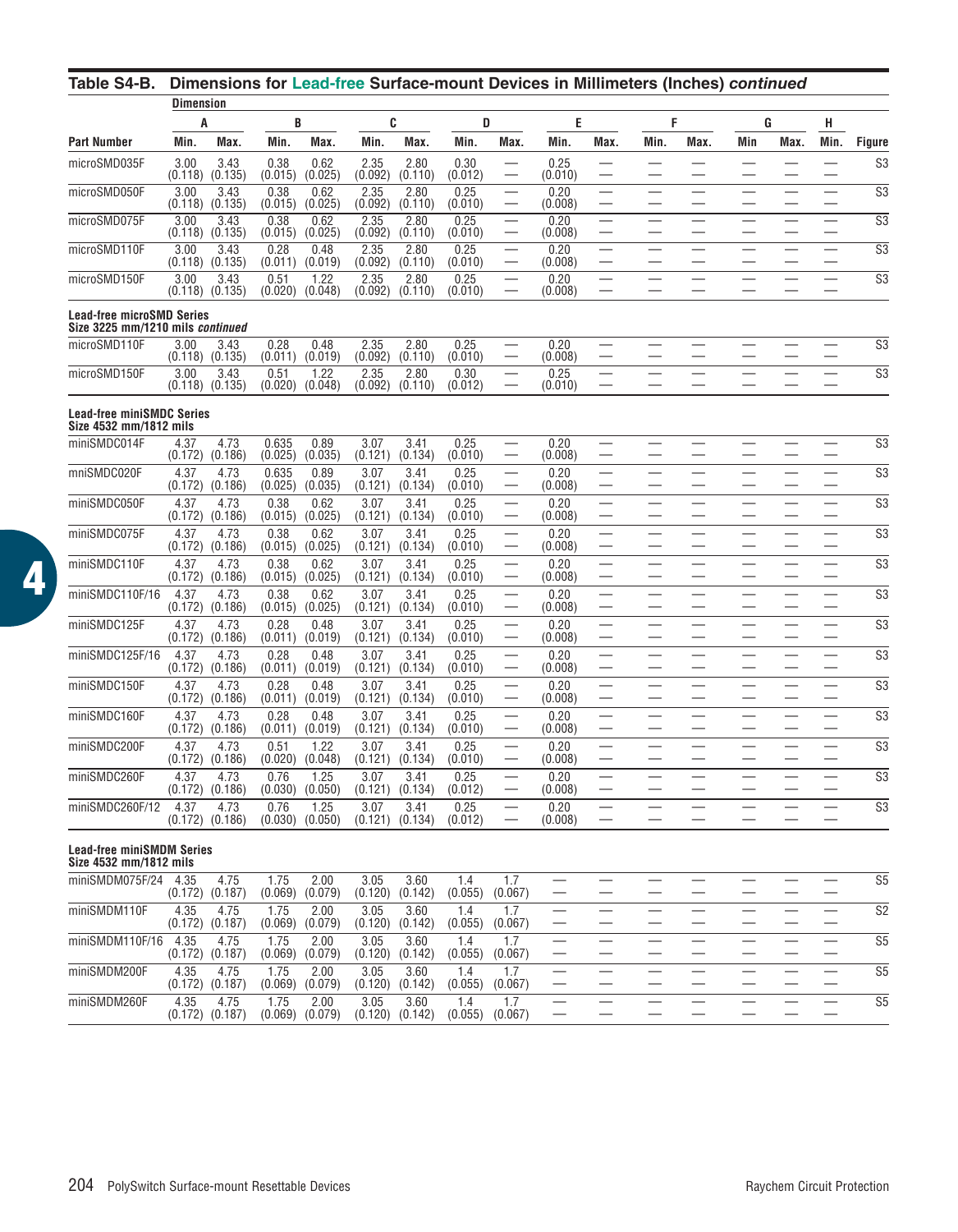**Surface-mount**

| Table S4-B.                                              |                  |                             |                          |                 |                 |                 |                 |                 |                 |                 | Dimensions for Lead-free Surface-mount Devices in Millimeters (Inches) continued |                 |                 |                             |                 |                          |
|----------------------------------------------------------|------------------|-----------------------------|--------------------------|-----------------|-----------------|-----------------|-----------------|-----------------|-----------------|-----------------|----------------------------------------------------------------------------------|-----------------|-----------------|-----------------------------|-----------------|--------------------------|
|                                                          | <b>Dimension</b> |                             |                          |                 |                 |                 |                 |                 |                 |                 |                                                                                  |                 |                 |                             |                 |                          |
| <b>Part Number</b>                                       | Min.             | A<br>Max.                   | Min.                     | B<br>Max.       | Min.            | C<br>Max.       | Min.            | D<br>Max.       | Min.            | E<br>Max.       | Min.                                                                             | F<br>Max.       | Min             | G<br>Max.                   | н<br>Min.       | Figure                   |
| <b>Lead-free midSMD Series</b><br>Size 5050 mm/2018 mils |                  |                             |                          |                 |                 |                 |                 |                 |                 |                 |                                                                                  |                 |                 |                             |                 |                          |
| SMD030F-2018                                             | 4.72<br>(0.186)  | 5.44<br>(0.214)             |                          | 1.78<br>(0.070) | 4.22<br>(0.166) | 4.93<br>(0.194) | 0.25<br>(0.010) | 0.36<br>(0.014) | 0.25<br>(0.010) | 0.36<br>(0.014) | 0.30<br>(0.012)                                                                  | 0.46<br>(0.018) |                 |                             |                 | S <sub>6</sub>           |
| SMD100F-2018                                             | 4.72<br>(0.186)  | 5.44<br>(0.214)             |                          | 1.52<br>(0.060) | 4.22<br>(0.166) | 4.93<br>(0.194) | 0.25<br>(0.010) | 0.36<br>(0.014) | 0.25<br>(0.010) | 0.36<br>(0.014) | 0.30<br>(0.012)                                                                  | 0.46<br>(0.018) |                 |                             |                 | $\overline{S6}$          |
| SMD150F-2018                                             | 4.72<br>(0.186)  | 5.44<br>(0.214)             |                          | 1.52<br>(0.060) | 4.22<br>(0.166) | 4.93<br>(0.194) | 0.25<br>(0.010) | 0.36<br>(0.014) | 0.25<br>(0.010) | 0.36<br>(0.014) | 0.30<br>(0.012)                                                                  | 0.46<br>(0.018) |                 |                             |                 | $\overline{S6}$          |
| SMD200F-2018                                             | 4.72<br>(0.186)  | 5.44<br>(0.214)             | $\overline{\phantom{m}}$ | 1.52<br>(0.060) | 4.22<br>(0.166) | 4.93<br>(0.194) | 0.25<br>(0.010) | 0.36<br>(0.014) | 0.25<br>(0.010) | 0.36<br>(0.014) | 0.30<br>(0.012)                                                                  | 0.46<br>(0.018) |                 |                             |                 | $\overline{S6}$          |
| <b>Lead-free SMD Series</b><br>Size 7555 mm/2920 mils    |                  |                             |                          |                 |                 |                 |                 |                 |                 |                 |                                                                                  |                 |                 |                             |                 |                          |
| SMD030F                                                  | 6.73<br>(0.265)  | 7.98<br>(0.314)             |                          | 3.18<br>(0.125) | 4.80<br>(0.19)  | 5.44<br>(0.214) | 0.56<br>(0.022) | 0.71<br>(0.028) | 0.56<br>(0.022) | 0.71<br>(0.028) | 2.16<br>(0.085)                                                                  | 2.41<br>(0.095) | 0.66<br>(0.026) | 1.37<br>(0.054)             | 0.43<br>(0.017) | S7                       |
| SMD050F                                                  | 6.73             | 7.98<br>$(0.265)$ $(0.314)$ |                          | 3.18<br>(0.125) | 4.80<br>(0.19)  | 5.44<br>(0.214) | 0.20<br>(0.008) | 0.30<br>(0.012) | 0.56<br>(0.022) | 0.71<br>(0.028) | 2.16<br>(0.085)                                                                  | 2.41<br>(0.095) | 0.66<br>(0.026) | 1.37<br>$(0.054)$ $(0.017)$ | 0.43            | $\overline{\mathsf{S}7}$ |
| SMD075F                                                  | 6.73<br>(0.265)  | 7.98<br>(0.314)             |                          | 3.18<br>(0.125) | 4.80<br>(0.19)  | 5.44<br>(0.214) | 0.56<br>(0.022) | 0.71<br>(0.028) | 0.56<br>(0.022) | 0.71<br>(0.028) | 2.16<br>(0.085)                                                                  | 2.41<br>(0.095) | 0.66<br>(0.026) | 1.37<br>(0.054)             | 0.43<br>(0.017) | S7                       |
| SMD075F/60                                               | 6.73<br>(0.265)  | 7.98<br>(0.314)             | $\qquad \qquad -$        | 3.18<br>(0.125) | 4.80<br>(0.19)  | 5.44<br>(0.214) | 0.56<br>(0.022) | 0.71<br>(0.028) | 0.56<br>(0.022) | 0.71<br>(0.028) | 2.16<br>(0.085)                                                                  | 2.41<br>(0.095) | 0.66<br>(0.026) | 1.37<br>(0.054)             | 0.43<br>(0.017) | S7                       |
| SMD100F                                                  | 6.73<br>(0.265)  | 7.98<br>(0.314)             |                          | 3.00<br>(0.118) | 4.80<br>(0.19)  | 5.44<br>(0.214) | 0.56<br>(0.022) | 0.71<br>(0.028) | 0.56<br>(0.022) | 0.71<br>(0.028) | 2.16<br>(0.085)                                                                  | 2.41<br>(0.095) | 0.66<br>(0.026) | 1.37<br>(0.054)             | 0.43<br>(0.017) | S7                       |
| SMD100F/33                                               | 6.73<br>(0.265)  | 7.98<br>(0.314)             |                          | 3.00<br>(0.118) | 4.80<br>(0.19)  | 5.44<br>(0.214) | 0.56<br>(0.022) | 0.71<br>(0.028) | 0.56<br>(0.022) | 0.71<br>(0.028) | 2.16<br>(0.085)                                                                  | 2.41<br>(0.095) | 0.66<br>(0.026) | 1.37<br>(0.054)             | 0.43<br>(0.017) | <b>S7</b>                |
| SMD125F                                                  | 6.73<br>(0.265)  | 7.98<br>(0.314)             |                          | 3.00<br>(0.118) | 4.80<br>(0.19)  | 5.44<br>(0.214) | 0.56<br>(0.022) | 0.71<br>(0.028) | 0.56<br>(0.022) | 0.71<br>(0.028) | 2.16<br>(0.085)                                                                  | 2.41<br>(0.095) | 0.66<br>(0.026) | 1.37<br>(0.054)             | 0.43<br>(0.017) | S7                       |
| SMD260F                                                  | 6.73<br>(0.265)  | 7.98<br>(0.314)             |                          | 3.00<br>(0.118) | 4.80<br>(0.19)  | 5.44<br>(0.214) | 0.56<br>(0.022) | 0.71<br>(0.028) | 0.56<br>(0.022) | 0.71<br>(0.028) | 2.16<br>(0.085)                                                                  | 2.41<br>(0.095) | 0.66<br>(0.026) | 1.37<br>(0.054)             | 0.43<br>(0.017) | S7                       |
| SMD300F                                                  | 6.73<br>(0.265)  | 7.98<br>(0.314)             | $\overline{\phantom{m}}$ | 3.00<br>(0.118) | 4.80<br>(0.19)  | 5.44<br>(0.214) | 0.56<br>(0.022) | 0.71<br>(0.028) | 0.56<br>(0.022) | 0.71<br>(0.028) | 2.16<br>(0.085)                                                                  | 2.41<br>(0.095) | 0.66<br>(0.026) | 1.37<br>(0.054)             | 0.43<br>(0.017) | S7                       |
| <b>Lead-free SMD2 Series</b><br>Size 8763 mm/3425 mils   |                  |                             |                          |                 |                 |                 |                 |                 |                 |                 |                                                                                  |                 |                 |                             |                 |                          |
| SMD150F                                                  | 8.00<br>(0.315)  | 9.40<br>(0.370)             |                          | 3.00<br>(0.118) | 6.00<br>(0.236) | 6.71<br>(0.264) | 0.56<br>(0.022) | 0.71<br>(0.028) | 0.56<br>(0.022) | 0.71<br>(0.028) | 3.68<br>(0.145)                                                                  | 3.94<br>(0.155) | 0.66<br>(0.026) | 1.37<br>(0.054)             | 0.43<br>(0.017) | S7                       |
| SMD150F/33                                               | 8.00<br>(0.315)  | 9.40<br>(0.370)             |                          | 3.00<br>(0.118) | 6.00<br>(0.236) | 6.71<br>(0.264) | 0.56<br>(0.022) | 0.71<br>(0.028) | 0.56<br>(0.022) | 0.71<br>(0.028) | 3.68<br>(0.145)                                                                  | 3.94<br>(0.155) | 0.66<br>(0.026) | 1.37<br>(0.054)             | 0.43<br>(0.017) | S7                       |
| SMD185F                                                  | 8.00<br>(0.315)  | 9.40<br>(0.370)             |                          | 3.00<br>(0.118) | 6.00<br>(0.236) | 6.71<br>(0.264) | 0.56<br>(0.022) | 0.71<br>(0.028) | 0.56<br>(0.022) | 0.71<br>(0.028) | 3.68<br>(0.145)                                                                  | 3.94<br>(0.155) | 0.66<br>(0.026) | 1.37<br>(0.054)             | 0.43<br>(0.017) | S7                       |
| SMD200F                                                  | 8.00<br>(0.315)  | 9.40<br>(0.370)             |                          | 3.00<br>(0.118) | 6.00<br>(0.236) | 6.71<br>(0.264) | 0.56<br>(0.022) | 0.71<br>(0.028) | 0.56<br>(0.022) | 0.71<br>(0.028) | 3.68<br>(0.145)                                                                  | 3.94<br>(0.155) | 0.66<br>(0.026) | 1.37<br>$(0.054)$ $(0.017)$ | 0.43            | S7                       |
| SMD250F                                                  | 8.00             | 9.40<br>$(0.315)$ $(0.370)$ |                          | 3.00<br>(0.118) | 6.00<br>(0.236) | 6.71<br>(0.264) | 0.56<br>(0.022) | 0.71<br>(0.028) | 0.56<br>(0.022) | 0.71<br>(0.028) | 3.68<br>(0.145)                                                                  | 3.94<br>(0.155) | 0.66<br>(0.026) | 1.37<br>$(0.054)$ $(0.017)$ | 0.43            | S7                       |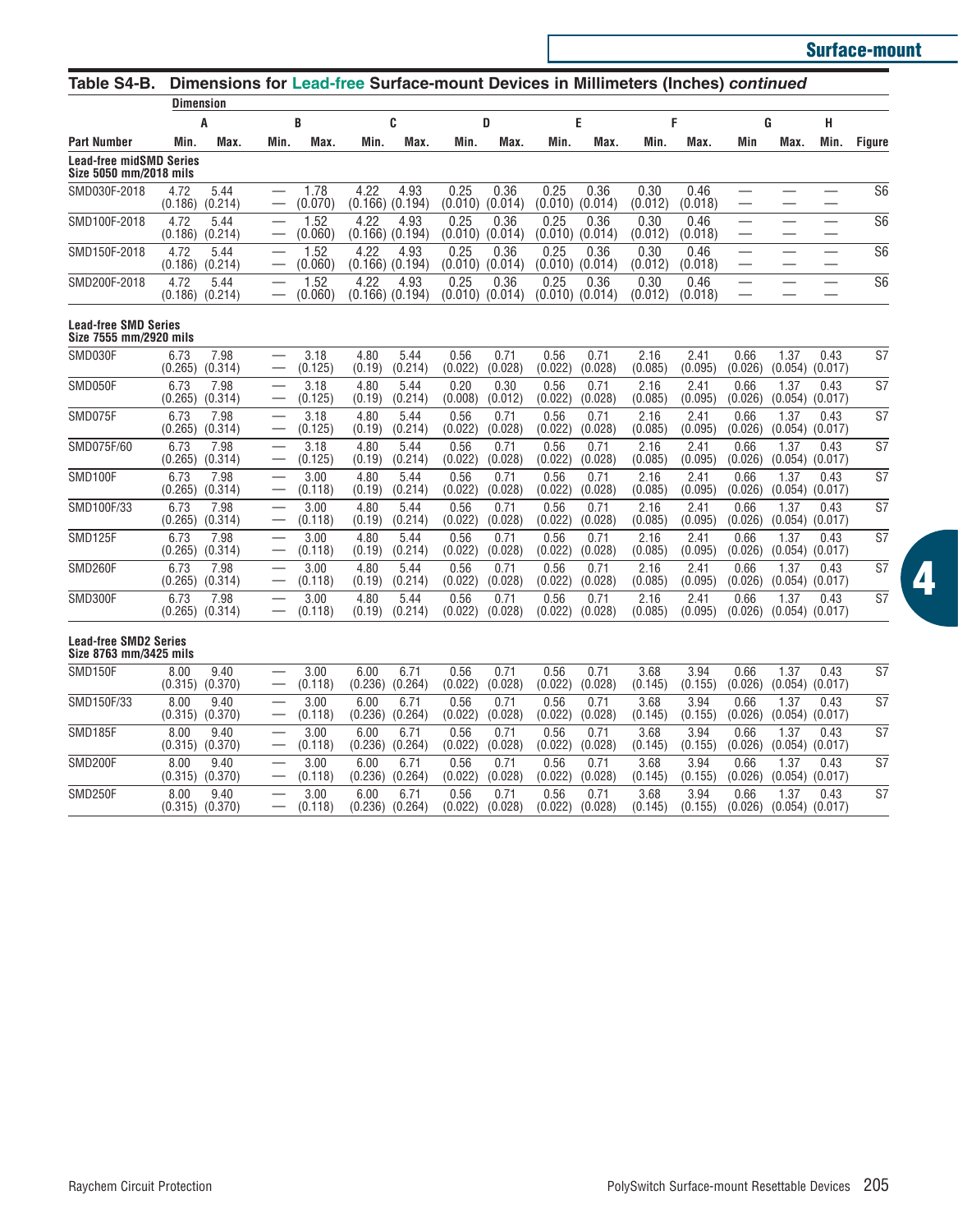# **Figures S11–S19. Typical Time-to-trip Curves at 20°C for Surface-mount Devices**

Telecom and Networking Devices

A = TS600-170/TS600-200

 $B = TS250-130$ 

- $C = TSV250-130$
- $D = TSL250-080$



# nanoSMDC and nanoSMDCxxxF

- A = nanoSMDC020F
- B = nanoSMDC035F
- $C =$  nanoSMDC050F/13.2
- $D =$  nanoSMDC075F

**4**

- $E =$  nanoSMDC110F
- $F =$  nanoSMDC150, nanoSMDC150F

0 1 10 1 0.1 0.01 0.001 **Time-to-trip (s)** 2 3 4 5 6 7 8 9 10 11 12 **Fault current (A)** C B A C B A F F D D E E **Figure S12**

# nanoSMDM and nanoSMDMxxxF

- $A =$  nanoSMDM012, nanoSMDM012F
- $B =$  nanoSMDM016
- $C =$  nanoSMDM020F
- $D =$  nanoSMDM050, nanoSMDM050F, nanoSMDM050F/13.2
- $E =$  nanoSMDM075. nanoSMDM075F
- $F =$  nanoSMDM100. nanoSMDM100F

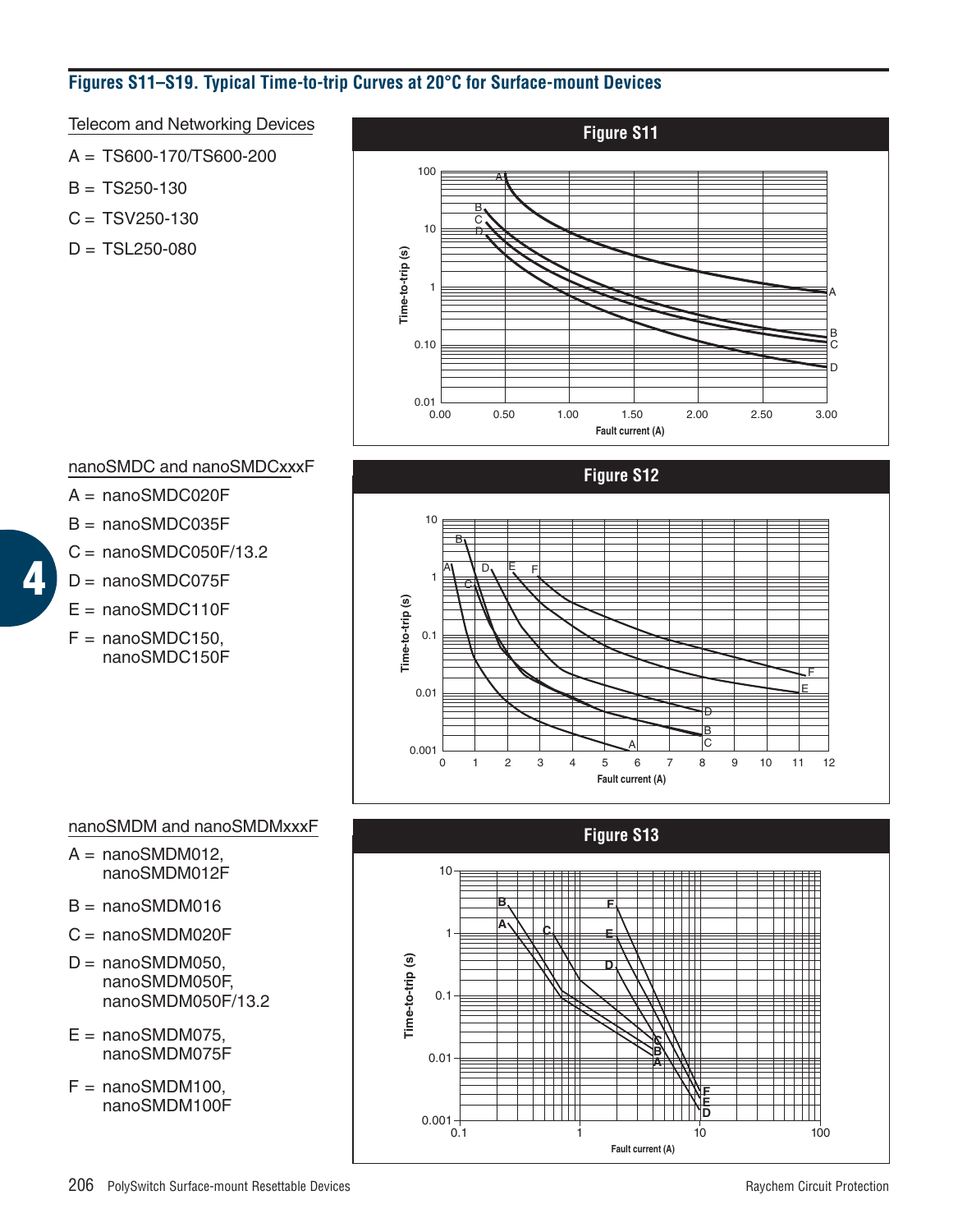# **Figures S11–S19. Typical Time-to-trip Curves at 20°C for Surface-mount Devices** *continued*

# microSMD and microSMDF

- $A = microSMD005$ . microSMD005F
- $B = microSMD010$ . microSMD010F
- $C = microSMD035$ . microSMD035F
- $D = microSMD050$ . microSMD050F
- $E = microSMD075$ . microSMD075F
- $F = microSMD110$ . microSMD110F
- $G = microSMD150$ . microSMD150F

miniSMDM and miniSMDMxxxF (data at 25°C)

- $A = minISMDM075$ . miniSMDM075/24, miniSMDM075F/24
- $B = minISMDM110$ . miniSMDM110F, miniSMDM110/16, miniSMDM110F/116
- $C = minISMDM150/24$
- $D = min$ iSMDM160
- $E = minSMDM200$ . miniSMDM200F
- $F = minSMDM260$ . miniSMDM260F

# miniSMDC, miniSMDCxxxF and miniSMDE

- A = miniSMDC014, miniSMDC014F
- B = miniSMDC020, miniSMDC020F
- C = miniSMDC050, miniSMDC050F
- D = miniSMDC075, miniSMDC075F
- E = miniSMDC110, miniSMDC110F, miniSMDC110F/16
- F = miniSMDC125, miniSMDC125F, miniSMDC125F/16
- $G = minSMDC150$ , miniSMDC150F
- $H = minISMDC160F$
- I = miniSMDC200, miniSMDC200F
- $J = min$ iSMDE190
- K = miniSMDC260, miniSMDC260F, miniSMDC260F/12





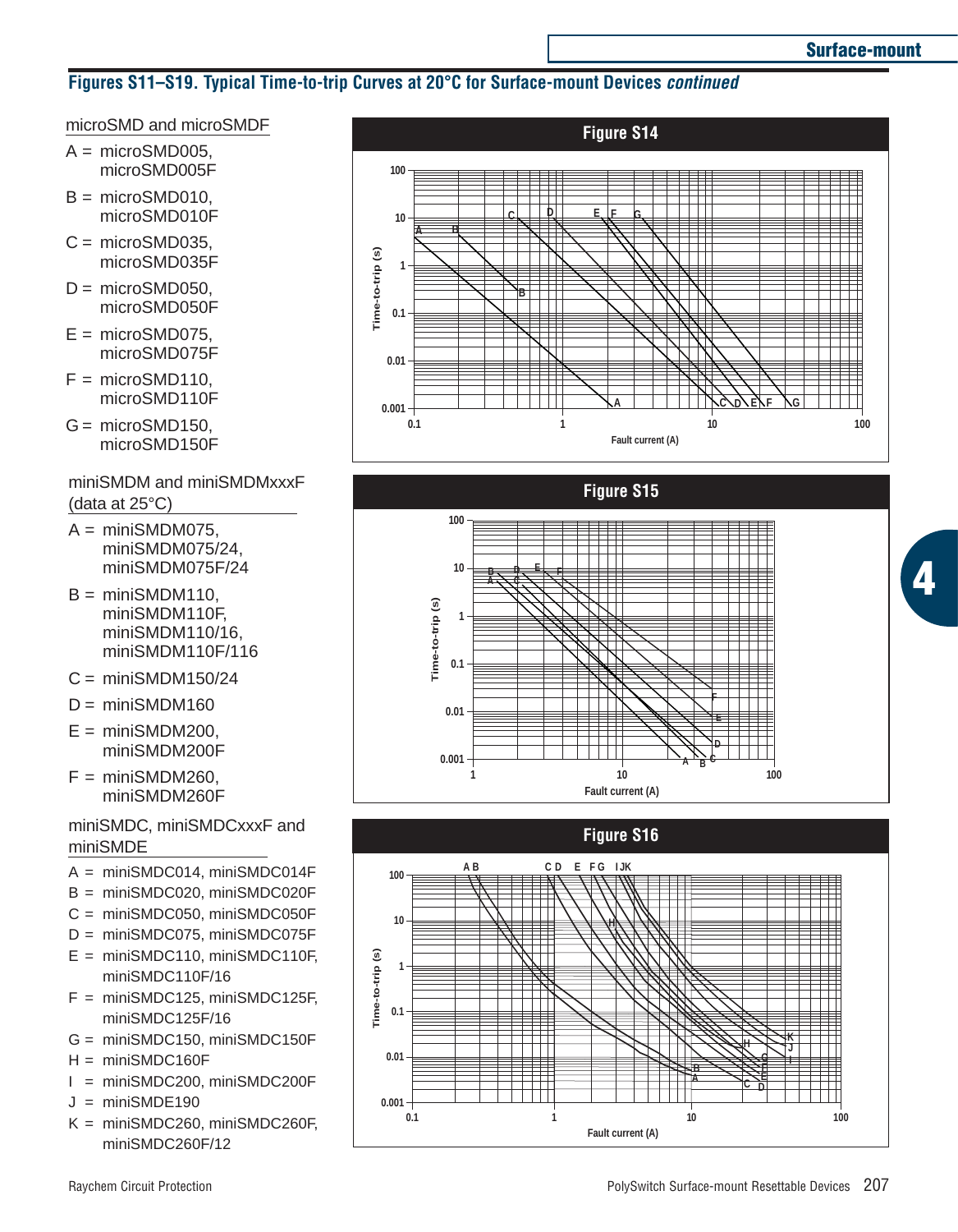# **Figures S11–S19. Typical Time-to-Trip Curves at 20°C for Surface-mount Devices**

# midSMD

- $A =$ SMD030-2018. SMD030F-2018
- $B =$ SMD050-2018
- $C =$  SMD100-2018, SMD100F-2018
- $D =$ SMD150-2018. SMD150F-2018
- $E =$ SMD200-2018, SMD200F-2018

# SMD and SMDxxxF

**4**

- A = SMD030, SMD030F
- $B =$  SMD050, SMD050F
- C = SMD075, SMD075F, SMD075F/60
- D = SMD100, SMD100F, SMD100/33, SMD100F/33
- $E =$  SMD125, SMD125F
- $F =$  SMD260, SMD260RB, SMD260F
- G = SMD300, SMD300F

#### SMD2 and SMDxxxF

- A = SMD150, SMD150F, SMD150/33, SMD150F/33
- $B =$ SMDH160
- $C =$  SMD185, SMD185F
- $D =$  SMD200, SMD200F
- $E =$  SMD250, SMD250F





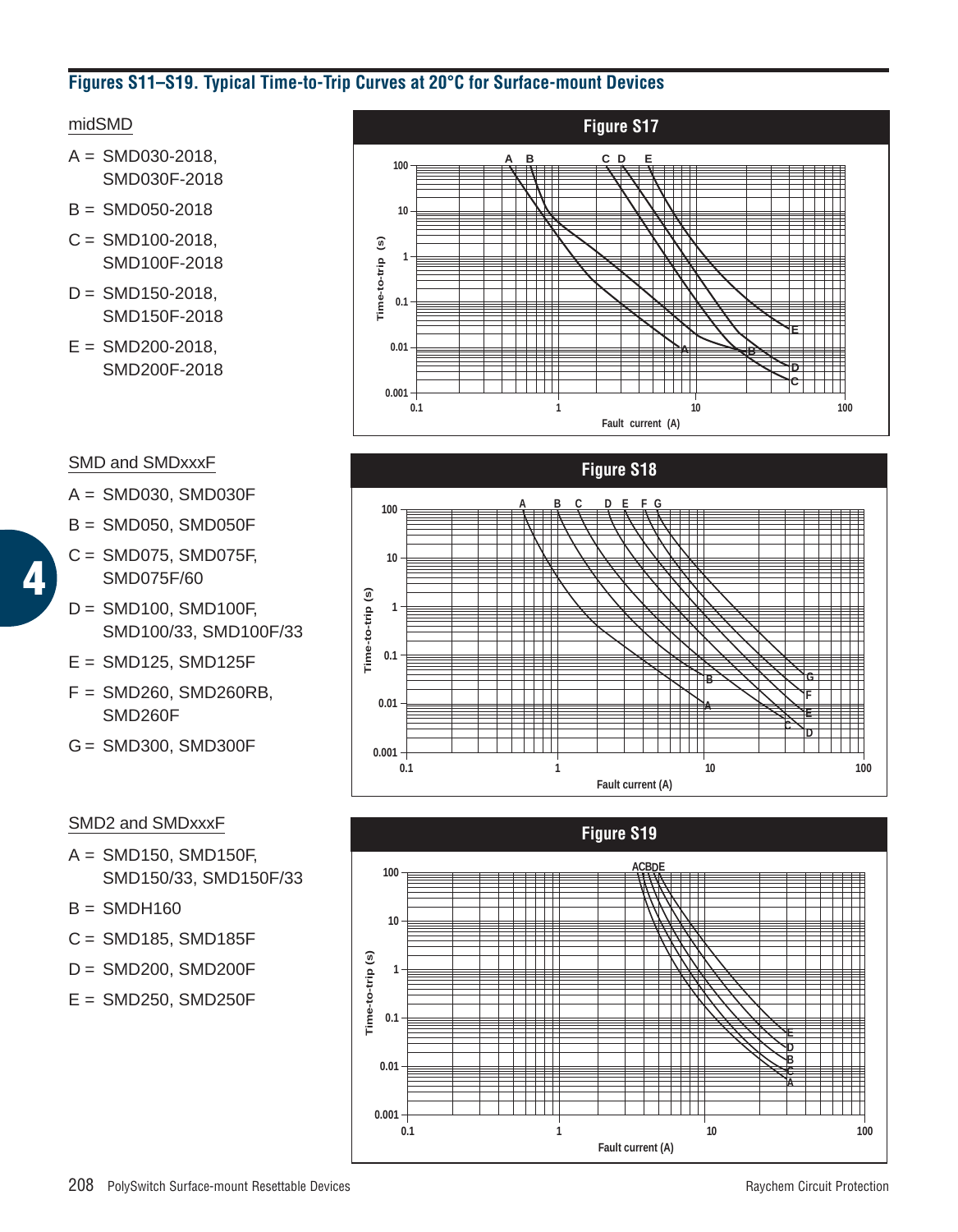#### **Table S5. Physical Characteristics and Environmental Specifications for Surface-mount Devices Operating temperature range -40°C to 85°C, -40°C to 125°C for SMDH160**

#### **Physical Characteristics**

| Terminal pad material             | Solder-plated copper for nanoSMDC, microSMD, and miniSMDC series<br>Gold plating for nanoSMDM, and miniSMDM series<br>100% tin for SMD series |
|-----------------------------------|-----------------------------------------------------------------------------------------------------------------------------------------------|
| Soldering characteristics         | ANSI/J-STD-002B Category 3 for nanoSMDC, nanoSMDM, microSMD, miniSMDC, and miniSMDM series<br>ANSI/J-STD-002B Category 1 for SMD series       |
| Solder heat withstand             | per IEC-STD 68-2-20, Test Tb, Section 5, Method 1A                                                                                            |
| Flammability resistance           | per IEC 695-2-2 Needle Flame Test for 20 sec.                                                                                                 |
| Recommended storage<br>conditions | 40°C max, 70% R.H. max; devices may not meet<br>specified ratings if storage conditions are exceeded.                                         |

#### **Environmental Specifications**

| Test               | Test Method                  | <b>Conditions</b>       | <b>Resistance Change</b> |
|--------------------|------------------------------|-------------------------|--------------------------|
| Passive aging      | Raychem PS300, Section 5.3.2 | 60°C, 1000 hours        | $±3\%$ typical           |
|                    |                              | 85°C, 1000 hours        | $±5\%$ typical           |
| Humidity aging     | Raychem PS300, Section 5.3.1 | 85°C, 85% RH, 100 hours | $±1.2\%$ typical         |
| Thermal shock      | MIL-STD-202, Method 107G     | 85°C, -40°C (20 times)  | -33% typical             |
|                    |                              | 125°C, -55°C (10 times) | -33% typical             |
| Vibration          | MIL-STD-883C                 | per MIL-STD-883C        | No change                |
| Solvent resistance | Raychem PS300, Section 5.2.2 | Freon                   | No change                |
|                    |                              | Trichloroethane         | No change                |
|                    |                              | Hydrocarbons            | No change                |

|     | <b>Agency Recognition for Surface-mount Devices*</b>                                                                                                           |
|-----|----------------------------------------------------------------------------------------------------------------------------------------------------------------|
| UL  | File # E74889 for all surface-mount devices                                                                                                                    |
| CSA | File # CA78165 for SMD/miniSMDC/miniSMDM/microSMD/nanoSMDC/nanoSMDM series                                                                                     |
| TÜV | Certificate # R9872048 for microSMD/miniSMDC/miniSMDM series<br>Certificate # R2172061 for nanoSMDM/nanoSMDC series<br>Certificate $#$ R9872049 for SMD series |
|     | ___                                                                                                                                                            |

\*Refer to Telecom and Networking section for agency recognition on Telecom and Networking Surface Mount Devices.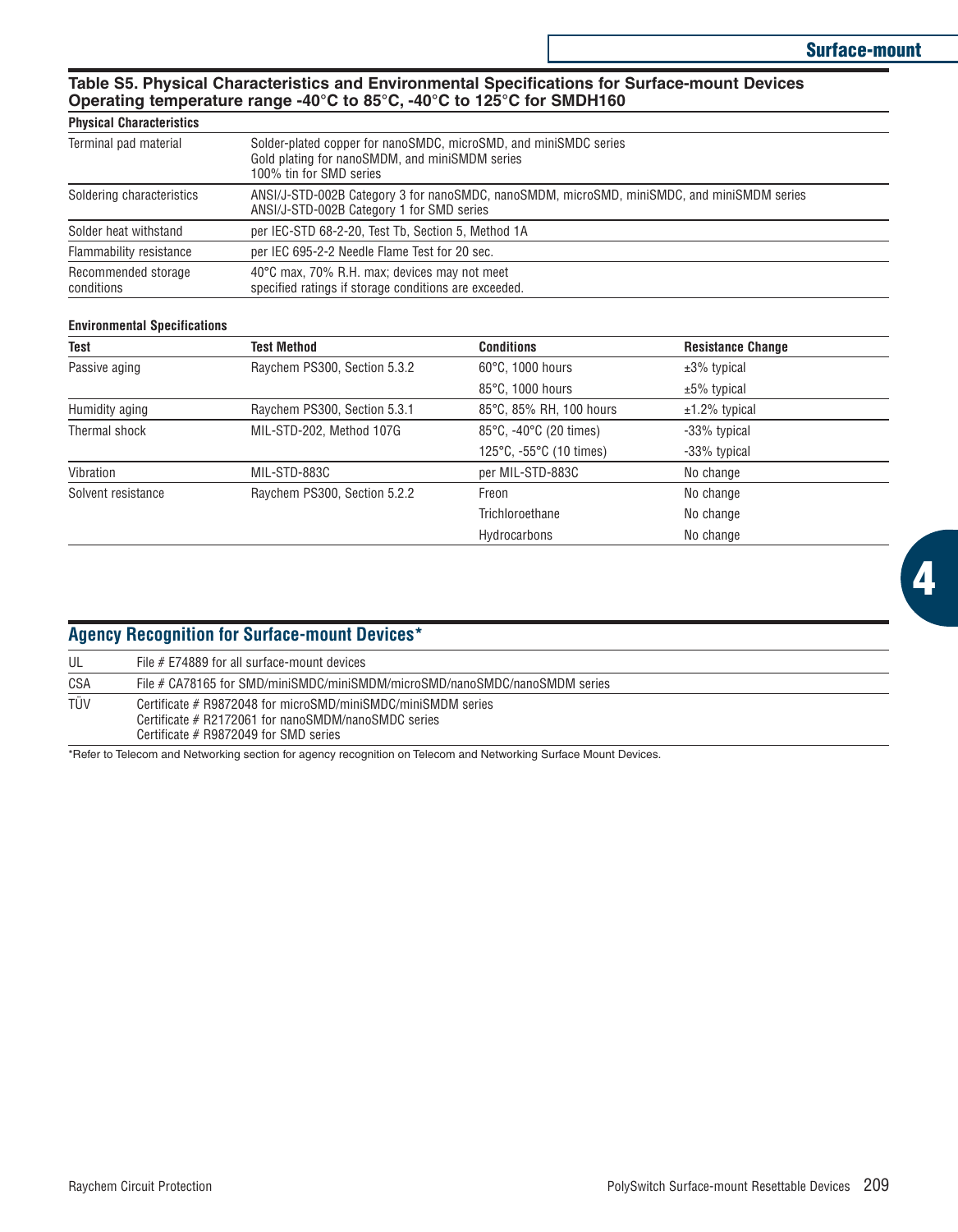| <b>Dimension</b><br>Tape & Reel<br><b>Standard</b><br>Part<br><b>Dimension</b><br><b>Dimension</b><br>Part Number<br>Quantity<br>Package<br><b>Marking</b><br>A (Nom.)<br>B (Nom.)<br>C (Nom.)<br>3,000<br>15,000<br>J<br>1.60(0.063)<br>1.00(0.039)<br>2.00(0.079)<br>3,000<br>15,000<br>012<br>1.00(0.039)<br>1.80(0.071)<br>1.5(0.059) | <b>Agency</b><br>Recognition<br>UL, CSA, TÜV<br>UL, CSA, TUV<br>UL, CSA, TÜV<br>UL, CSA, TÜV<br>UL, CSA, TÜV |
|-------------------------------------------------------------------------------------------------------------------------------------------------------------------------------------------------------------------------------------------------------------------------------------------------------------------------------------------|--------------------------------------------------------------------------------------------------------------|
| nanoSMDC Series<br>Size 3216 mm/1206 mils<br>nanoSMDC150<br>Lead-free devices are listed in Table S6-B<br>nanoSMDM Series<br>Size 3216 mm/1206 mils<br>nanoSMDM012                                                                                                                                                                        |                                                                                                              |
|                                                                                                                                                                                                                                                                                                                                           |                                                                                                              |
|                                                                                                                                                                                                                                                                                                                                           |                                                                                                              |
|                                                                                                                                                                                                                                                                                                                                           |                                                                                                              |
|                                                                                                                                                                                                                                                                                                                                           |                                                                                                              |
|                                                                                                                                                                                                                                                                                                                                           |                                                                                                              |
| nanoSMDM016<br>3,000<br>15.000<br>016<br>1.80(0.071)<br>1.00(0.039)<br>1.5(0.059)                                                                                                                                                                                                                                                         |                                                                                                              |
| nanoSMDM050<br>15,000<br>1.00(0.039)<br>3,000<br>050<br>1.80(0.071)<br>1.5(0.059)                                                                                                                                                                                                                                                         |                                                                                                              |
| nanoSMDM075<br>3,000<br>15,000<br>075<br>1.80(0.071)<br>1.00(0.039)<br>1.5(0.059)                                                                                                                                                                                                                                                         |                                                                                                              |
| nanoSMDM100<br>3,000<br>15,000<br>100<br>1.80(0.071)<br>1.00(0.039)<br>1.5(0.059)                                                                                                                                                                                                                                                         | UL, CSA, TÜV                                                                                                 |
| Lead-free devices are listed in Table S6-B                                                                                                                                                                                                                                                                                                |                                                                                                              |
| microSMD Series<br>Size 3225 mm/1210 mils                                                                                                                                                                                                                                                                                                 |                                                                                                              |
| microSMD005<br>4,000<br>20,000<br>05<br>2.50(0.098)<br>1.00(0.039)<br>2.00(0.079)                                                                                                                                                                                                                                                         | UL, CSA, TUV                                                                                                 |
| 1.00(0.039)<br>microSMD010<br>4,000<br>20,000<br>10<br>2.50(0.098)<br>2.00(0.079)                                                                                                                                                                                                                                                         | UL, CSA, TÜV                                                                                                 |
| 3<br>microSMD035<br>4,000<br>20,000<br>2.50(0.098)<br>1.00(0.039)<br>2.00(0.079)                                                                                                                                                                                                                                                          | UL, CSA, TÜV                                                                                                 |
| 1.00(0.039)<br>microSMD050<br>4,000<br>20,000<br>2.50(0.098)<br>2.00(0.079)<br>50                                                                                                                                                                                                                                                         | UL, CSA, TÜV                                                                                                 |
| microSMD075<br>4,000<br>20,000<br>75<br>2.50(0.098)<br>1.00(0.039)<br>2.00(0.079)                                                                                                                                                                                                                                                         | UL, CSA, TUV                                                                                                 |
| 11<br>microSMD110<br>4,000<br>20,000<br>2.50(0.098)<br>1.00(0.039)<br>2.00(0.079)                                                                                                                                                                                                                                                         | UL, CSA, TÜV                                                                                                 |
| 15<br>microSMD150<br>4,000<br>20.000<br>2.50(0.098)<br>1.00(0.039)<br>2.00(0.079)                                                                                                                                                                                                                                                         | UL, CSA, TUV                                                                                                 |
| Lead-free devices are listed in Table S6-B                                                                                                                                                                                                                                                                                                |                                                                                                              |
| miniSMDC Series<br>Size 4532 mm/1812 mils                                                                                                                                                                                                                                                                                                 |                                                                                                              |
| miniSMDC014<br>2,000<br>10,000<br>3.15(0.124)<br>1.78(0.070)<br>3.45(0.136)<br>14                                                                                                                                                                                                                                                         | UL, CSA, TÜV                                                                                                 |
| miniSMDC020<br>2,000<br>10,000<br>2<br>3.15(0.124)<br>1.78(0.070)<br>3.45(0.136)                                                                                                                                                                                                                                                          | UL, CSA, TÜV                                                                                                 |
| 5<br>miniSMDC050<br>2,000<br>10,000<br>3.15(0.124)<br>1.78(0.070)<br>3.45(0.136)                                                                                                                                                                                                                                                          | UL, CSA, TÜV                                                                                                 |
| 7<br>miniSMDC075<br>2,000<br>10,000<br>3.15(0.124)<br>1.78(0.070)<br>3.45(0.136)                                                                                                                                                                                                                                                          | UL, CSA, TÜV                                                                                                 |
| 2,000<br>10,000<br>1<br>3.15(0.124)<br>1.78(0.070)<br>miniSMDC110<br>3.45(0.136)                                                                                                                                                                                                                                                          | UL, CSA, TÜV                                                                                                 |
| miniSMDC125<br>12<br>2,000<br>10,000<br>3.15(0.124)<br>1.78(0.070)<br>3.45(0.136)                                                                                                                                                                                                                                                         | UL, CSA, TÜV                                                                                                 |
| 10,000<br>miniSMDC150<br>2,000<br>15<br>3.15(0.124)<br>1.78(0.070)<br>3.45(0.136)                                                                                                                                                                                                                                                         | UL, CSA, TUV                                                                                                 |
| miniSMDC200<br>2,000<br>10,000<br>20<br>3.15(0.124)<br>1.78(0.070)<br>3.45 (0.136)                                                                                                                                                                                                                                                        | UL, CSA, TÜV                                                                                                 |
| miniSMDC260<br>1,500<br>7,500<br>26<br>1.78(0.070)<br>3.45(0.136)<br>3.15(0.124)                                                                                                                                                                                                                                                          | UL, CSA, TÜV                                                                                                 |
| Lead-free devices are listed in Table S6-B                                                                                                                                                                                                                                                                                                |                                                                                                              |
| miniSMDM Series<br>Size 4532 mm/1812 mils                                                                                                                                                                                                                                                                                                 |                                                                                                              |
| miniSMDM075<br>15,000<br>075<br>1.50(0.059)<br>3,000<br>3.20(0.126)<br>2.50(0.098)                                                                                                                                                                                                                                                        | UL, CSA, TÜV                                                                                                 |
| 15,000<br>075G<br>3.20 (0.126)<br>1.50(0.059)<br>miniSMDM075/24<br>3,000<br>2.50(0.098)                                                                                                                                                                                                                                                   | UL, CSA, TÜV                                                                                                 |
| 15,000<br>110<br>miniSMDM110<br>3,000<br>3.20(0.126)<br>1.50(0.059)<br>2.50(0.098)                                                                                                                                                                                                                                                        | UL, CSA, TÜV                                                                                                 |
| 15,000<br>3.20(0.126)<br>1.50 (0.059)<br>2.50 (0.098)<br>miniSMDM110/16<br>3,000<br>110G                                                                                                                                                                                                                                                  | UL, CSA, TÜV                                                                                                 |
| miniSMDM150/24<br>3,000<br>15,000<br>150<br>3.20(0.126)<br>1.50(0.059)<br>2.50 (0.098)                                                                                                                                                                                                                                                    | UL, CSA, TÜV                                                                                                 |
| miniSMDM160<br>3,000<br>3.20(0.126)<br>1.50(0.059)<br>2.50(0.098)<br>15,000<br>160                                                                                                                                                                                                                                                        | UL, CSA, TÜV                                                                                                 |
| miniSMDM200<br>1.50(0.059)<br>3,000<br>15,000<br>200<br>3.20(0.126)<br>2.50(0.098)                                                                                                                                                                                                                                                        | UL, CSA, TÜV                                                                                                 |
|                                                                                                                                                                                                                                                                                                                                           |                                                                                                              |
| miniSMDM260<br>3,000<br>15,000<br>260<br>3.20(0.126)<br>1.50(0.059)<br>2.50(0.098)<br>Lead-free devices are listed in Table S6-B                                                                                                                                                                                                          | UL, CSA, TÜV                                                                                                 |
| miniSMDE Series                                                                                                                                                                                                                                                                                                                           |                                                                                                              |
| Size 11550 mm/4420 mils                                                                                                                                                                                                                                                                                                                   |                                                                                                              |
| miniSMDE190<br>20,000<br>4.75 (0.187)<br>1.45(0.057)<br>5,000<br>19<br>9.57(0.377)                                                                                                                                                                                                                                                        | UL, CSA, TÜV                                                                                                 |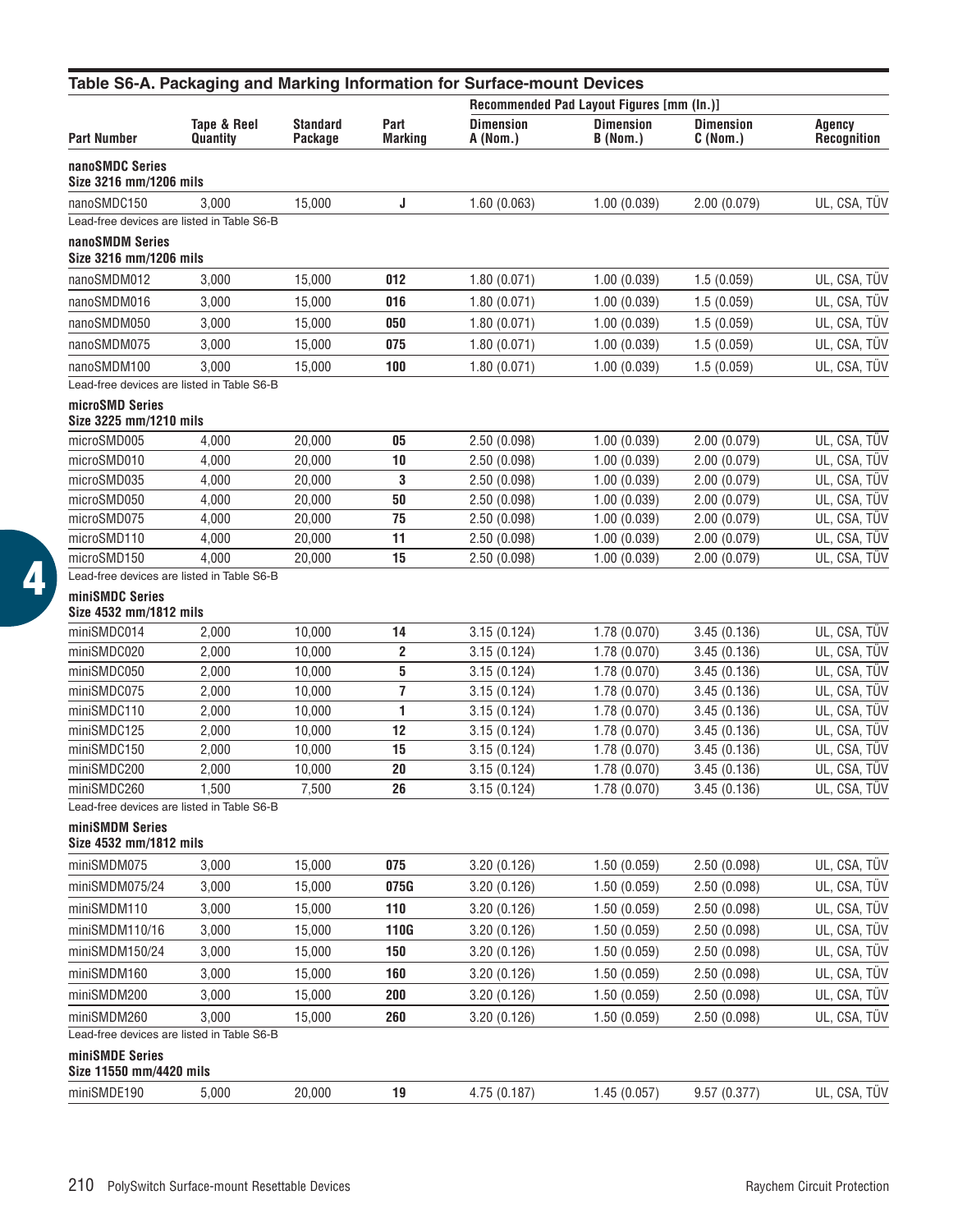|                                            |                                            |                            |                        | Table S6-A. Packaging and Marking Information for Surface-mount Devices continued |                                           |                             |                       |  |
|--------------------------------------------|--------------------------------------------|----------------------------|------------------------|-----------------------------------------------------------------------------------|-------------------------------------------|-----------------------------|-----------------------|--|
|                                            |                                            |                            |                        |                                                                                   | Recommended Pad Layout Figures [mm (In.)] |                             |                       |  |
| <b>Part Number</b>                         | Tape & Reel<br>Quantity                    | <b>Standard</b><br>Package | Part<br><b>Marking</b> | <b>Dimension</b><br>A (Nom.)                                                      | <b>Dimension</b><br>B (Nom.)              | <b>Dimension</b><br>C(Nom.) | Agency<br>Recognition |  |
| midSMD<br>Size 5050 mm/2018 mils           |                                            |                            |                        |                                                                                   |                                           |                             |                       |  |
| SMD030-2018                                | 4,000                                      | 20,000                     | A03                    | 4.6(0.18)                                                                         | 1.50(0.059)                               | 3.4(0.134)                  | UL, CSA, TÜV          |  |
| SMD050-2018                                | 4,000                                      | 20,000                     | A05                    | 4.6(0.18)                                                                         | 1.50(0.059)                               | 3.4(0.134)                  | UL, CSA               |  |
| SMD100-2018                                | 4,000                                      | 20,000                     | A10                    | 4.6(0.18)                                                                         | 1.50 (0.059)                              | 3.4(0.134)                  | UL, CSA, TÜV          |  |
| SMD150-2018                                | 4.000                                      | 20.000                     | A15                    | 4.6(0.18)                                                                         | 1.50(0.059)                               | 3.4(0.134)                  | UL, CSA, TÜV          |  |
| SMD200-2018                                | 4,000                                      | 20,000                     | A20                    | 4.6(0.18)                                                                         | 1.50(0.059)                               | 3.4(0.134)                  | UL, CSA, TÜV          |  |
| <b>SMD</b><br>Size 7555 mm/2920 mils       |                                            |                            |                        |                                                                                   |                                           |                             |                       |  |
| <b>SMD030</b>                              | 2,000                                      | 10,000                     | 030                    | 3.1(0.12)                                                                         | 2.3(0.09)                                 | 5.1(0.201)                  | UL, CSA, TÜV          |  |
| <b>SMD050</b>                              | 2,000                                      | 10,000                     | 050                    | 3.1(0.12)                                                                         | 2.3(0.09)                                 | 5.1(0.201)                  | UL, CSA, TÜV          |  |
| <b>SMD075</b>                              | 2.000                                      | 10,000                     | 075                    | 3.1(0.12)                                                                         | 2.3(0.09)                                 | 5.1(0.201)                  | UL, CSA, TÜV          |  |
| <b>SMD100</b>                              | 2.000                                      | 10,000                     | 100                    | 3.1(0.12)                                                                         | 2.3(0.09)                                 | 5.1(0.201)                  | UL, CSA, TÜV          |  |
| SMD100/33                                  | 2,000                                      | 10,000                     | 103                    | 3.1(0.12)                                                                         | 2.3(0.09)                                 | 5.1(0.201)                  | UL, CSA, TÜV          |  |
| <b>SMD125</b>                              | 2,000                                      | 10,000                     | 125                    | 3.1(0.12)                                                                         | 2.3(0.09)                                 | 5.1(0.201)                  | UL, CSA, TÜV          |  |
| <b>SMD260</b>                              | 2,000                                      | 10,000                     | 260                    | 3.1(0.12)                                                                         | 2.3(0.09)                                 | 5.1(0.201)                  | UL, CSA, TÜV          |  |
| SMD260-RB                                  | 2.000                                      | 10,000                     | 260                    | 3.1(0.12)                                                                         | 2.3(0.09)                                 | 5.1(0.201)                  | UL, CSA, TÜV          |  |
| <b>SMD300</b>                              | 2.000                                      | 10,000                     | 300                    | 3.1(0.12)                                                                         | 2.3(0.09)                                 | 5.1(0.201)                  | UL, CSA, TÜV          |  |
|                                            | Lead-free devices are listed in Table S6-B |                            |                        |                                                                                   |                                           |                             |                       |  |
| SMD <sub>2</sub><br>Size 8763 mm/3425 mils |                                            |                            |                        |                                                                                   |                                           |                             |                       |  |
| <b>SMD150</b>                              | 1,500                                      | 7,500                      | 150                    | 4.6(0.18)                                                                         | 2.3(0.09)                                 | 6.1(0.240)                  | UL, CSA, TÜV          |  |
| SMD150/33                                  | 1,500                                      | 7,500                      | 153                    | 4.6(0.18)                                                                         | 2.3(0.09)                                 | 6.1(0.240)                  | UL, CSA, TÜV          |  |
| SMDH160                                    | 1.500                                      | 7.500                      | 160                    | 4.6(0.18)                                                                         | 2.3(0.09)                                 | 6.1(0.240)                  |                       |  |
| <b>SMD185</b>                              | 1.500                                      | 7.500                      | 185                    | 4.6(0.18)                                                                         | 2.3(0.09)                                 | 6.1(0.240)                  | UL, CSA, TÜV          |  |
| <b>SMD200</b>                              | 1.500                                      | 7.500                      | 200                    | 4.6(0.18)                                                                         | 2.3(0.09)                                 | 6.1(0.240)                  | UL, CSA, TÜV          |  |
| <b>SMD250</b>                              | 1.500                                      | 7,500                      | 250                    | 4.6(0.18)                                                                         | 2.3(0.09)                                 | 6.1(0.240)                  | UL, CSA, TÜV          |  |
|                                            | Lead-free devices are listed in Table S6-B |                            |                        |                                                                                   |                                           |                             |                       |  |
| <b>Telecom Surface-mount</b>               |                                            |                            |                        |                                                                                   |                                           |                             |                       |  |
| TSL250-080                                 | 1,500                                      | 7,500                      | <b>T08</b>             | 3.6(0.14)                                                                         | 1.8(0.07)                                 | 5.5(0.22)                   | UL, CSA, TÜV          |  |
| TS250-130                                  | 1,500                                      | 7.500                      | T <sub>13</sub>        | 4.6(0.18)                                                                         | 1.8(0.07)<br>$^\star$                     | 6.1(0.24)<br>$^\star$       | UL, CSA, TÜV          |  |
| TSV250-130                                 | 1,200                                      | 6,000                      | <b>T13V</b>            | $\star$                                                                           |                                           |                             | UL, CSA, TÜV          |  |
| TS600-170                                  | 300                                        | 900                        | T20                    | 9.91(0.390)                                                                       | 3.30 (0.130)                              | 3.35(0.132)                 | UL, CSA               |  |
| TS600-200-RA                               | 300                                        | 900                        | T20                    | 9.91 (0.390)                                                                      | 3.30(0.130)                               | 3.35 (0.132)                | UL, CSA               |  |
| TSM600-250                                 | 200                                        | 1,000                      | <b>TSM600</b>          | $\star$                                                                           | $\star$                                   | $\star$                     | UL, CSA               |  |

\*For TSV250-130 and BM 600-250 pad layout, see Telecom and Networking Section.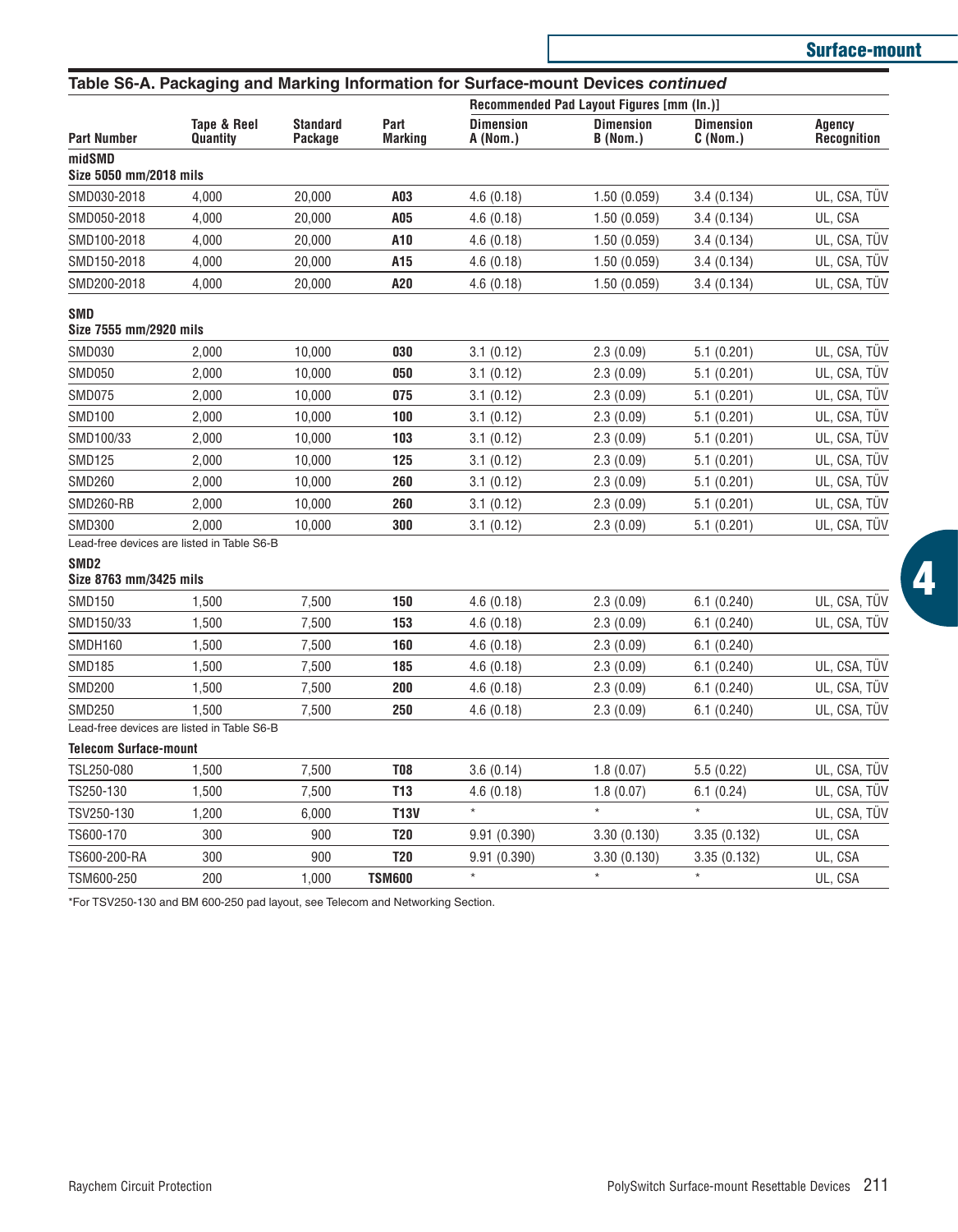| Table S6-B. Packaging and Marking Information for Lead-free Surface-mount Devices |                         |                            |                        |                              |                                           |                             |                       |  |
|-----------------------------------------------------------------------------------|-------------------------|----------------------------|------------------------|------------------------------|-------------------------------------------|-----------------------------|-----------------------|--|
|                                                                                   |                         |                            |                        |                              | Recommended Pad Layout Figures [mm (In.)] |                             |                       |  |
| <b>Part Number</b>                                                                | Tape & Reel<br>Quantity | <b>Standard</b><br>Package | Part<br><b>Marking</b> | <b>Dimension</b><br>A (Nom.) | <b>Dimension</b><br>B (Nom.)              | <b>Dimension</b><br>C(Nom.) | Agency<br>Recognition |  |
| <b>Lead-free nanoSMDC Series</b><br>Size 3216 mm/1206 mils                        |                         |                            |                        |                              |                                           |                             |                       |  |
| nanoSMDC020F                                                                      | 3,000                   | 15.000                     | 02                     | 1.60(0.063)                  | 1.00(0.039)                               | 2.00 (0.079)                | UL, CSA, TÜV          |  |
| nanoSMDC035F                                                                      | 3,000                   | 15,000                     | 03                     | 1.60(0.063)                  | 1.00(0.039)                               | 2.00(0.079)                 | UL, CSA               |  |
| nanoSMDC050F/13.2                                                                 | 3,000                   | 15,000                     | M                      | 1.60(0.063)                  | 1.00(0.039)                               | 2.00 (0.079)                | UL, CSA, TÜV          |  |
| nanoSMDC075F                                                                      | 3,000                   | 15,000                     | L                      | 1.60(0.063)                  | 1.00(0.039)                               | 2.00(0.079)                 | UL, CSA, TUV          |  |
| nanoSMDC110F                                                                      | 3,000                   | 15,000                     | K                      | 1.60(0.063)                  | 1.00(0.039)                               | 2.00(0.079)                 | UL, CSA, TÜV          |  |
| nanoSMDC150F                                                                      | 3,000                   | 15,000                     | J                      | 1.60(0.063)                  | 1.00(0.039)                               | 2.00(0.079)                 | UL, CSA, TÜV          |  |
| <b>Lead-free nanoSMDM Series</b><br>Size 3216 mm/1206 mils                        |                         |                            |                        |                              |                                           |                             |                       |  |
| nanoSMDM012F                                                                      | 3,000                   | 15,000                     | 012F                   | 1.80(0.071)                  | 1.00(0.039)                               | 1.5(0.059)                  | UL, CSA, TÜV          |  |
| nanoSMDM020F                                                                      | 3,000                   | 15,000                     | 02F                    | 1.80(0.071)                  | 1.00(0.039)                               | 1.5(0.059)                  | UL, CSA, TÜV          |  |
| nanoSMDM050F                                                                      | 3,000                   | 15,000                     | 05F                    | 1.80(0.071)                  | 1.00(0.039)                               | 1.5(0.059)                  | UL, CSA, TÜV          |  |
| nanoSMDM050F/13.2 3,000                                                           |                         | 15,000                     | 5FG                    | 1.80(0.071)                  | 1.00(0.039)                               | 1.5(0.059)                  | UL, CSA, TÜV          |  |
| nanoSMDM075F                                                                      | 3,000                   | 15,000                     | 07F                    | 1.80(0.071)                  | 1.00(0.039)                               | 1.5(0.059)                  | UL, CSA, TUV          |  |
| nanoSMDM100F                                                                      | 3,000                   | 15,000                     | 10F                    | 1.80(0.071)                  | 1.00(0.039)                               | 1.5(0.059)                  | UL, CSA, TÜV          |  |
| <b>Lead-free microSMD Series</b><br>Size 3225 mm/1210 mils                        |                         |                            |                        |                              |                                           |                             |                       |  |
| microSMD005F                                                                      | 4,000                   | 20,000                     | 05F                    | 2.50 (0.098)                 | 1.00(0.039)                               | 2.00(0.079)                 | UL, CSA, TÜV          |  |
| microSMD010F                                                                      | 4,000                   | 20,000                     | 10                     | 2.50 (0.098)                 | 1.00(0.039)                               | 2.00(0.079)                 | UL, CSA, TÜV          |  |
| microSMD035F                                                                      | 4,000                   | 20,000                     | 3                      | 2.50 (0.098)                 | 1.00(0.039)                               | 2.00(0.079)                 | UL, CSA, TÜV          |  |
| microSMD050F                                                                      | 4,000                   | 20,000                     | 50                     | 2.50 (0.098)                 | 1.00(0.039)                               | 2.00(0.079)                 | UL, CSA, TUV          |  |
| microSMD075F                                                                      | 4,000                   | 20,000                     | 75                     | 2.50(0.098)                  | 1.00(0.039)                               | 2.00 (0.079)                | UL, CSA, TUV          |  |
| microSMD110F                                                                      | 4,000                   | 20,000                     | 11                     | 2.50 (0.098)                 | 1.00(0.039)                               | 2.00(0.079)                 | UL, CSA, TÜV          |  |
| microSMD150F                                                                      | 4,000                   | 20,000                     | 15                     | 2.50 (0.098)                 | 1.00(0.039)                               | 2.00(0.079)                 | UL, CSA, TÜV          |  |
| <b>Lead-free miniSMDC Series</b><br>Size 4532 mm/1812 mils                        |                         |                            |                        |                              |                                           |                             |                       |  |
| miniSMDC014F                                                                      | 2,000                   | 10,000                     | 14                     | 3.15(0.124)                  | 1.78 (0.070)                              | 3.45(0.136)                 | UL, CSA, TÜV          |  |
| miniSMDC020F                                                                      | 2,000                   | 10,000                     | 2                      | 3.15 (0.124)                 | 1.78 (0.070)                              | 3.45(0.136)                 | UL, CSA, TÜV          |  |
| miniSMDC050F                                                                      | 2,000                   | 10,000                     | 5                      | 3.15 (0.124)                 | 1.78 (0.070)                              | 3.45(0.136)                 | UL, CSA, TÜV          |  |
| miniSMDC075F                                                                      | 2,000                   | 10,000                     | 7                      | 3.15(0.124)                  | 1.78 (0.070)                              | 3.45(0.136)                 | UL, CSA, TUV          |  |
| miniSMDC110F                                                                      | 2,000                   | 10,000                     | 1                      | 3.15 (0.124)                 | 1.78 (0.070)                              | 3.45(0.136)                 | UL, CSA, TÜV          |  |
| miniSMDC110F/16                                                                   | 2,000                   | 10,000                     | <b>110F</b><br>16V     | 3.15 (0.124)                 | 1.78 (0.070)                              | 3.45(0.136)                 | UL, CSA, TÜV          |  |
| miniSMDC125F                                                                      | 2,000                   | 10,000                     | 12                     | 3.15 (0.124)                 | 1.78 (0.070)                              | 3.45 (0.136)                | UL, CSA, TÜV          |  |
| miniSMDC125F/16                                                                   | 2,000                   | 10,000                     | 125F<br>16V            | 3.15(0.124)                  | 1.78(0.070)                               | 3.45(0.136)                 | UL, CSA, TÜV          |  |
| miniSMDC150F                                                                      | 2,000                   | 10,000                     | 15                     | 3.15(0.124)                  | 1.78 (0.070)                              | 3.45(0.136)                 | UL, CSA, TÜV          |  |
| miniSMDC160F                                                                      | 2,000                   | 10,000                     | 16                     | 3.15(0.124)                  | 1.78(0.070)                               | 3.45(0.136)                 | UL, CSA, TÜV          |  |
| miniSMDC200F                                                                      | 2,000                   | 10,000                     | 20                     | 3.15(0.124)                  | 1.78 (0.070)                              | 3.45(0.136)                 | UL, CSA, TÜV          |  |
| miniSMDC260F                                                                      | 1,500                   | 7,500                      | 26                     | 3.15(0.124)                  | 1.78(0.070)                               | 3.45(0.136)                 | UL, CSA, TUV          |  |
| miniSMDC260F/12                                                                   | 1,500                   | 7,500                      | 260F<br>12V            | 3.15(0.124)                  | 1.78 (0.070)                              | 3.45(0.136)                 | UL, CSA, TÜV          |  |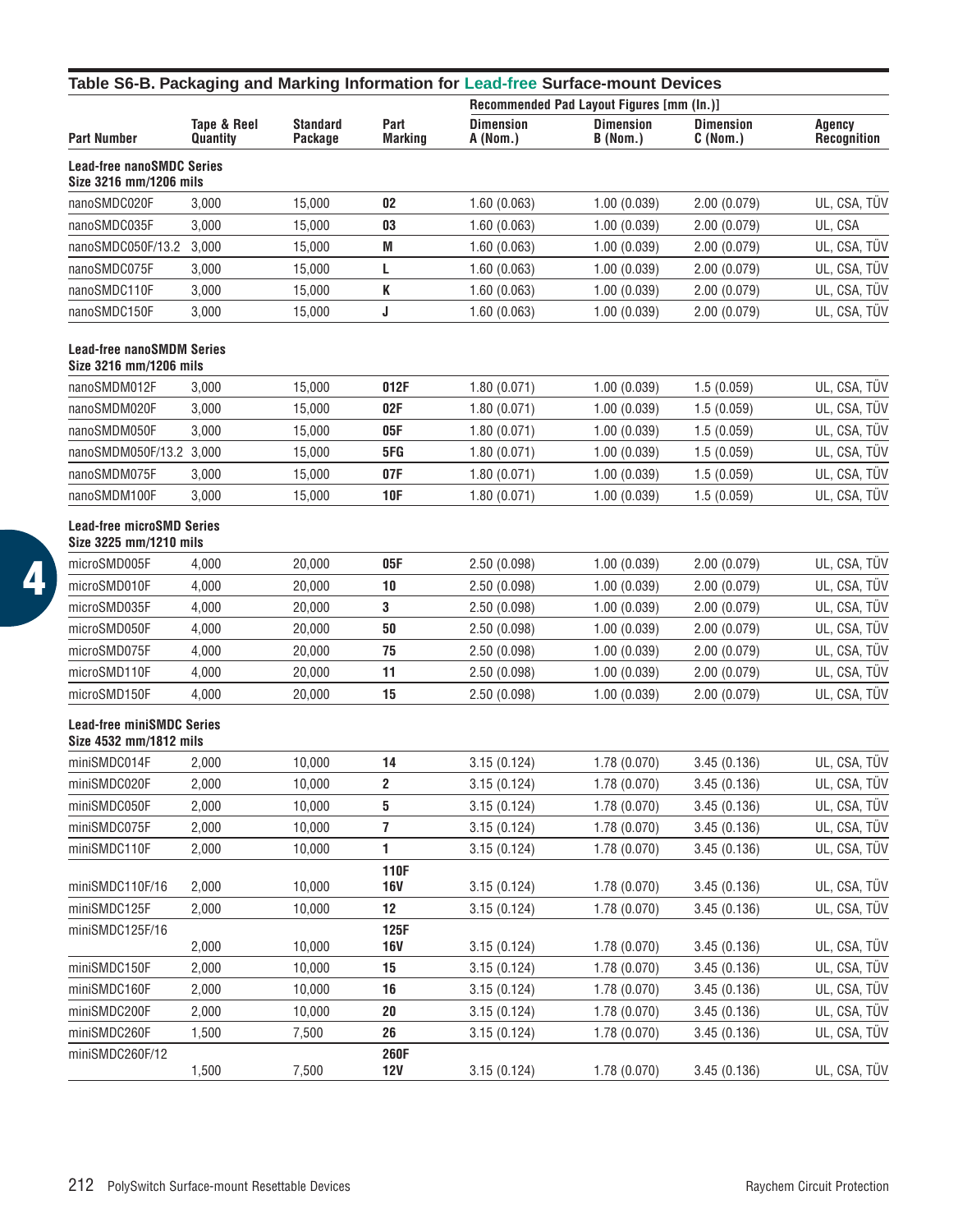| <b>Surface-mount</b> |
|----------------------|
|----------------------|

|                                                            |                         |                            |                        | Recommended Pad Layout Figures [mm (In.)] |                              |                              |                       |  |
|------------------------------------------------------------|-------------------------|----------------------------|------------------------|-------------------------------------------|------------------------------|------------------------------|-----------------------|--|
| <b>Part Number</b>                                         | Tape & Reel<br>Quantity | <b>Standard</b><br>Package | Part<br><b>Marking</b> | <b>Dimension</b><br>A (Nom.)              | <b>Dimension</b><br>B (Nom.) | <b>Dimension</b><br>C (Nom.) | Agency<br>Recognition |  |
| <b>Lead-free miniSMDM Series</b><br>Size 4532 mm/1812 mils |                         |                            |                        |                                           |                              |                              |                       |  |
| miniSMDM075F/24                                            | 3,000                   | 15,000                     | 07FG                   | 3.20(0.126)                               | 1.50(0.059)                  | 2.50 (0.098)                 | UL, CSA, TÜV          |  |
| miniSMDM110F                                               | 3.000                   | 15,000                     | <b>110F</b>            | 3.20(0.126)                               | 1.50(0.059)                  | 2.50 (0.098)                 | UL, CSA, TÜV          |  |
| miniSMDM110F/16                                            | 3,000                   | 15,000                     | 11FG                   | 3.20(0.126)                               | 1.50(0.059)                  | 2.50 (0.098)                 | UL, CSA, TÜV          |  |
| miniSMDM200F                                               | 3,000                   | 15,000                     | 200F                   | 3.20(0.126)                               | 1.50(0.059)                  | 2.50 (0.098)                 | UL, CSA, TÜV          |  |
| miniSMDM260F                                               | 3,000                   | 15,000                     | 260F                   | 3.20(0.126)                               | 1.50(0.059)                  | 2.50 (0.098)                 | UL, CSA, TÜV          |  |
| <b>Lead-free midSMD Series</b><br>Size 5050 mm/2018 mils   |                         |                            |                        |                                           |                              |                              |                       |  |
| SMD030F-2018                                               | 4.000                   | 20.000                     | A03F                   | 4.6(0.18)                                 | 1.50(0.059)                  | 3.4(0.134)                   | UL. CSA. TÜV          |  |
| SMD100F-2018                                               | 4,000                   | 20,000                     | <b>A10F</b>            | 4.6(0.18)                                 | 1.50(0.059)                  | 3.4(0.134)                   | UL, CSA, TÜV          |  |
| SMD150F-2018                                               | 4.000                   | 20,000                     | A15F                   | 4.6(0.18)                                 | 1.50(0.059)                  | 3.4(0.134)                   | UL, CSA, TÜV          |  |
| SMD200F-2018                                               | 4,000                   | 20,000                     | <b>A20F</b>            | 4.6(0.18)                                 | 1.50(0.059)                  | 3.4(0.134)                   | UL, CSA, TÜV          |  |
| <b>Lead-free SMD Series</b><br>Size 7555 mm/2920 mils      |                         |                            |                        |                                           |                              |                              |                       |  |
| SMD030F                                                    | 2.000                   | 10.000                     | 030F                   | 4.6(0.18)                                 | 1.50(0.059)                  | 3.4(0.134)                   | UL, CSA, TÜV          |  |
| SMD050F                                                    | 2,000                   | 10,000                     | 050F                   | 4.6(0.18)                                 | 1.50(0.059)                  | 3.4(0.134)                   | UL, CSA, TÜV          |  |
| SMD075F                                                    | 2.000                   | 10.000                     | 075F                   | 4.6(0.18)                                 | 1.50(0.059)                  | 3.4(0.134)                   | UL, CSA, TÜV          |  |
| SMD075F/60                                                 | 2,000                   | 10,000                     | 075F                   | 4.6(0.18)                                 | 1.50(0.059)                  | 3.4(0.134)                   | UL, CSA               |  |
| SMD100F                                                    | 2,000                   | 10.000                     | <b>100F</b>            | 4.6(0.18)                                 | 1.50(0.059)                  | 3.4(0.134)                   | UL, CSA, TÜV          |  |
| SMD100F/33                                                 | 2,000                   | 10,000                     | 103F                   | 4.6(0.18)                                 | 1.50(0.059)                  | 3.4(0.134)                   | UL, CSA, TÜV          |  |
| SMD125F                                                    | 2,000                   | 10,000                     | 125F                   | 4.6(0.18)                                 | 1.50(0.059)                  | 3.4(0.134)                   | UL, CSA, TÜV          |  |
| SMD260F                                                    | 2,000                   | 10,000                     | 260F                   | 4.6(0.18)                                 | 1.50(0.059)                  | 3.4(0.134)                   | UL, CSA, TÜV          |  |
| SMD300F                                                    | 2.000                   | 10,000                     | 300F                   | 4.6(0.18)                                 | 1.50(0.059)                  | 3.4(0.134)                   | UL, CSA, TÜV          |  |
| <b>Lead-free SMD2 Devices</b><br>Size 8763 mm/3425 mils    |                         |                            |                        |                                           |                              |                              |                       |  |
| SMD150F                                                    | 1,500                   | 7,500                      | <b>150F</b>            | 4.6(0.18)                                 | 2.3(0.09)                    | 6.1(0.240)                   | UL, CSA, TÜV          |  |
| SMD150F/33                                                 | 1,500                   | 7,500                      | 153F                   | 4.6(0.18)                                 | 2.3(0.09)                    | 6.1(0.240)                   | UL, CSA, TÜV          |  |
| SMD185F                                                    | 1,500                   | 7,500                      | 185F                   | 4.6(0.18)                                 | 2.3(0.09)                    | 6.1(0.240)                   | UL, CSA, TÜV          |  |
| SMD200F                                                    | 1,500                   | 7,500                      | <b>200F</b>            | 4.6(0.18)                                 | 2.3(0.09)                    | 6.1(0.240)                   | UL, CSA, TÜV          |  |
| SMD250F                                                    | 1.500                   | 7.500                      | 250F                   | 4.6(0.18)                                 | 2.3(0.09)                    | 6.1(0.240)                   | UL, CSA, TÜV          |  |

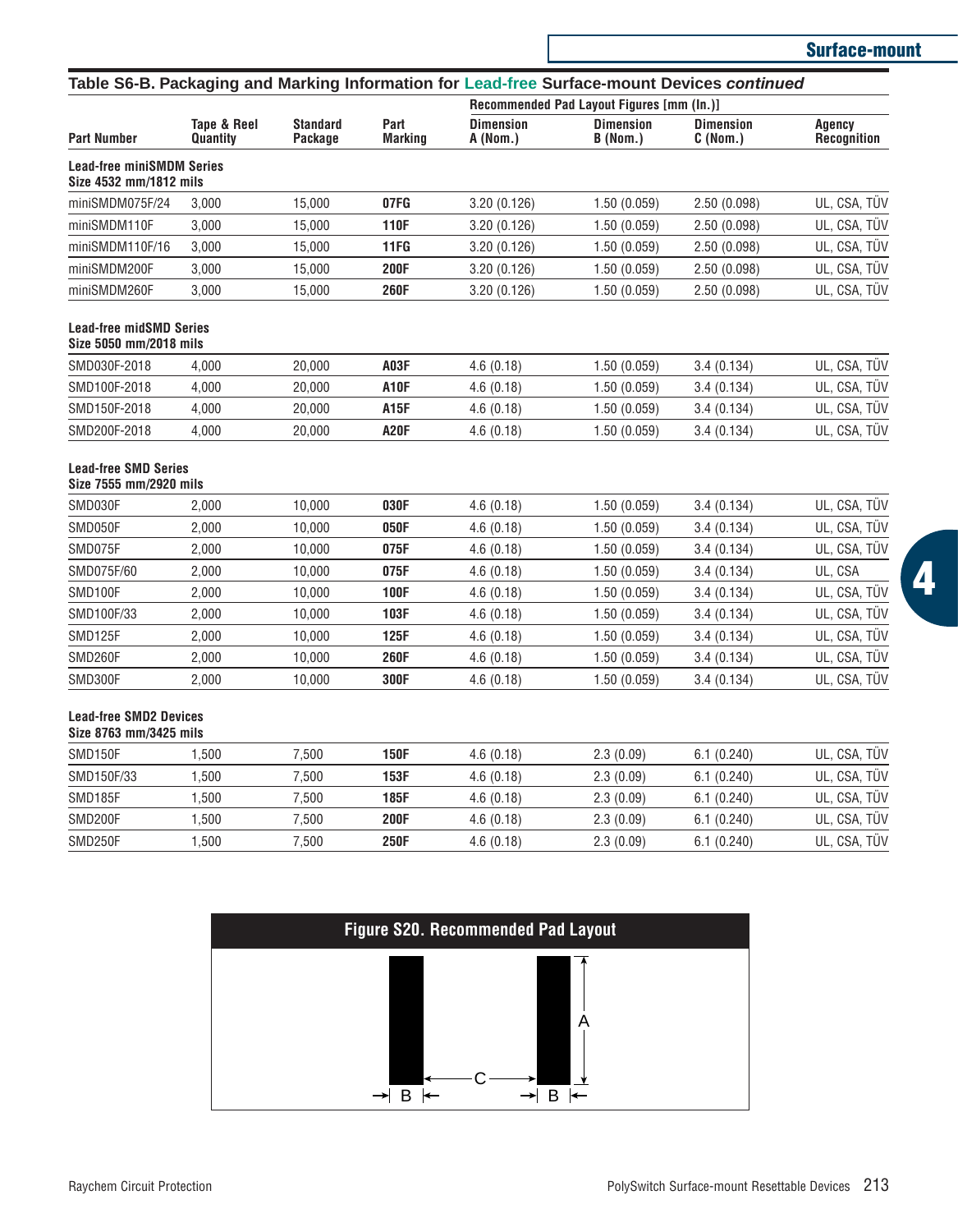

# **Solder Reflow and Rework Recommendations for Surface-mount Devices**

# **Solder Reflow**

**4**

- Recommended reflow methods: IR, Vapor phase, and hot air oven.
- The following product series are not designed to be wave soldered to circuit boards:

nanoSMDM miniSMDM midSMD SMD SMD2 TS

• The following product series are designed to be wave soldered to circuit boards:

nanoSMDC microSMD miniSMDC, miniSMDE

- Recommended maximum paste thickness for the microSMD, miniSMDC, and miniSMDE devices is 0.25 mm (10mils), 0.13-0.25 mm for miniSMDM and nanoSMDM, and 0.38 mm for SMD.
- Devices can be cleaned using standard methods and solvents.



# **Caution:**

• If reflow temperatures exceed the recommended profile, devices may not meet the performance specifications.

# **Rework**

- Use standard industry practices for the nanoSMDC, nanoSMDM, microSMD, miniSMDC, miniSMDM, and miniSMDE devices.
- For SMD and midSMD series and all TS devices rework should be confined to removal of the installed product and replacement with a fresh device.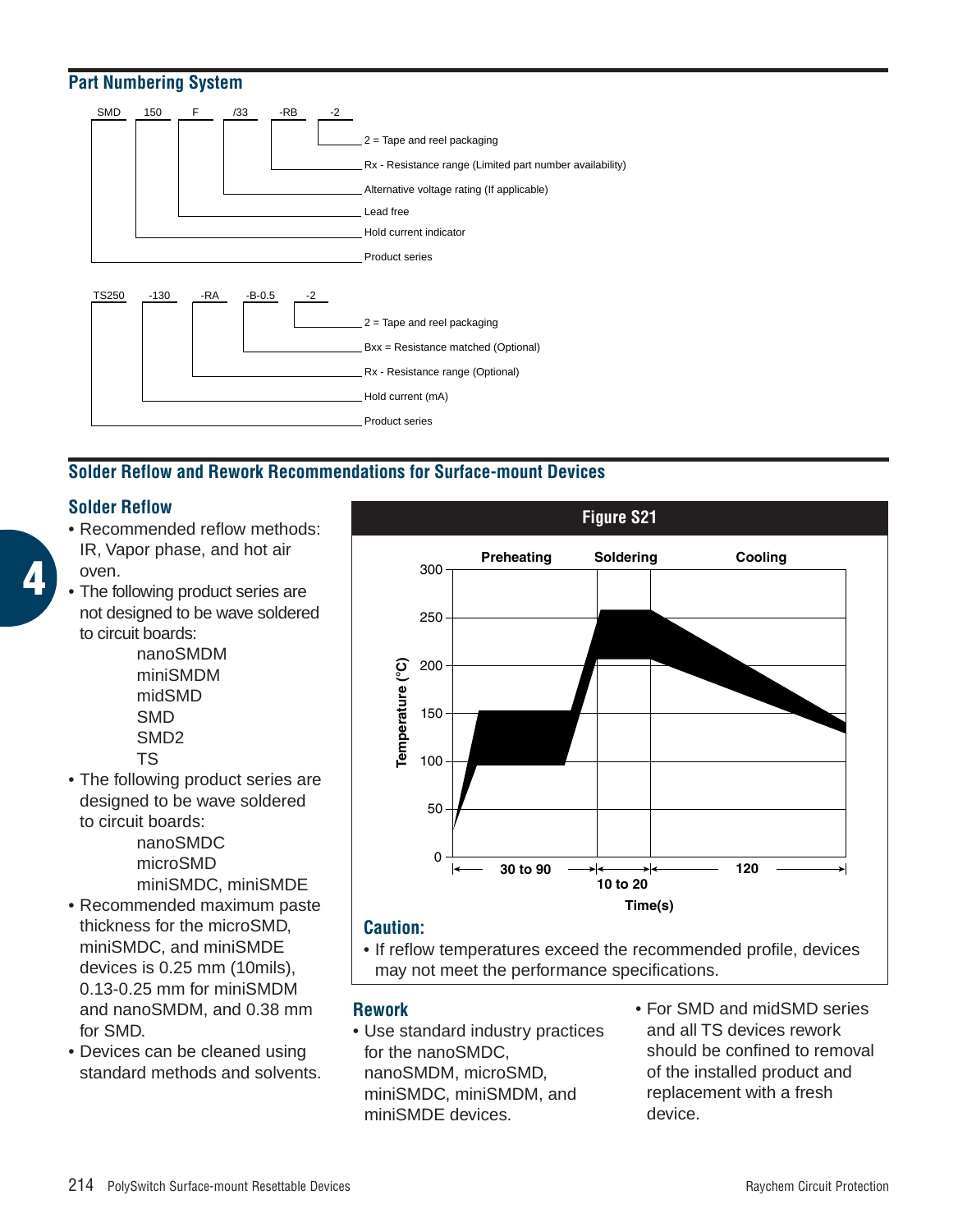#### **Table S7. Tape and Reel Specifications for Surface-mount Devices (in Millimeters)**

|                                | nanoSMDC<br>microSMD<br>nanoSMDM |                    | miniSMDC<br>miniSMDM | miniSMDE190      | midSMD             | SMD                 | SMD <sub>2</sub> |
|--------------------------------|----------------------------------|--------------------|----------------------|------------------|--------------------|---------------------|------------------|
|                                | EIA 481-1                        | EIA 481-1          | EIA 481-1            | EIA 481-2        | EIA 481-2          | EIA 481-2           | EIA 481-2        |
| W                              | $8.0 \pm 0.30$                   | $8.0 \pm 0.30$     | $12.0 \pm 0.30$      | $24.0 \pm 0.30$  | $16.0 \pm 0.30$    | $16.0 \pm 0.30$     | $16.0 \pm 0.30$  |
| $P_{o}$                        | $4.0 \pm 0.10$                   | $4.0 \pm 0.10$     | $4.0 \pm 0.10$       | $4.0 \pm 0.10$   | $4.0 \pm 0.10$     | $4.0 \pm 0.10$      | $4.0 \pm 0.10$   |
| $P_{1}$                        | $4.0 \pm 0.10$                   | $4.0 \pm 0.10$     | $8.0 \pm 0.10$       | $8.0 \pm 0.10$   | $8.0 \pm 0.10$     | $8.0 \pm 0.10$      | $12.0 \pm 0.10$  |
| $P_{2}$                        | $2.0 \pm 0.05$                   | $2.0 \pm 0.05$     | $2.0 \pm 0.05$       | $2.0 \pm 0.10$   | $2.0 \pm 0.10$     | $2.0 \pm 0.10$      | $2.0 \pm 0.10$   |
| $A_{\circ}$                    | Table S7a                        | $2.9 \pm 0.10$     | Table S7b            | $5.70 \pm 0.10$  | $5.11 \pm 0.15$    | $5.6 \pm 0.23$      | $6.9 \pm 0.23$   |
| $B_{o}$                        | Table S7a                        | $3.5 \pm 0.10$     | Table S7b            | $11.90 \pm 0.10$ | $5.6 \pm 0.23$     | $8.1 \pm 0.15$      | $9.6 \pm 0.15$   |
| $B_1$ max.                     | 4.35                             | 4.35               | $8.2**$              | 20.1             | 12.1               | 12.1                | 12.1             |
| $D_{o}$                        | $1.5 + 0.10/ -0.00$              | $1.5 + 0.10/-0.00$ | $1.5 + 0.10/-00$     | $1.5 + 0.10/-00$ | $1.5 + 0.10/-0.00$ | $1.5 + 0.10/ -0.00$ | $1.5 + 0.10/-00$ |
| F                              | $3.5 \pm 0.05$                   | $3.5 \pm 0.05$     | $5.5 \pm 0.05$       | $11.5 \pm 0.10$  | $7.5 \pm 0.10$     | $7.5 \pm 0.10$      | $7.5 \pm 0.10$   |
| Е,                             | $1.75 \pm 0.10$                  | $1.75 \pm 0.10$    | $1.75 \pm 0.10$      | $1.75 \pm 0.10$  | $1.75 \pm 0.10$    | $1.75 \pm 0.10$     | $1.75 \pm 0.10$  |
| $E2$ min.                      | 6.25                             | 6.25               | 10.25                | 22.25            | 14.25              | 14.25               | 14.25            |
| T max.                         | 0.6                              | 0.6                | 0.6                  | 0.6              | 0.6                | 0.6                 | 0.6              |
| T, max.                        | 0.1                              | 0.1                | 0.1                  | 0.1              | 0.1                | 0.1                 | 0.1              |
| $K_{\scriptscriptstyle\alpha}$ | Table S7a                        | $0.90 \pm 0.10^*$  | Table S7b            | $0.95 \pm 0.10$  | $1.8 \pm 0.15$     | $3.2 \pm 0.15$      | $3.4 \pm 0.15$   |
| Leader min.                    | $390***$                         | 390                | $390***$             | 400              | 400                | 400                 | 400              |
| Trailer min.                   | $160***$                         | 160                | $160***$             | 160              | 160                | 160                 | 160              |

 $*1.1\pm0.05$  for microSMD150

\*\*5.9 for miniSMDM

\*\*\*200 for nanoSMDM, miniSMDM

#### **Table S7a**

|    | nanoSMDC150     | nanoSMDM        |
|----|-----------------|-----------------|
| А  | $2.3 \pm 0.10$  | $1.88 \pm 0.10$ |
| B, | $3.5 \pm 0.10$  | $3.5 \pm 0.10$  |
| K  | $1.45 \pm 0.10$ | $1.4 \pm 0.10$  |

| miniSMDM       |
|----------------|
| $3.5 \pm 0.23$ |
| $5.1 \pm 0.15$ |
| $2.3 \pm 0.15$ |
|                |

#### **Table S7c. Reel Dimensions for Surface-mount Devices (in millimeters)**

|                     | nanoSMDC<br>nanoSMDM | microSMD | miniSMDC                                         | miniSMDM                                           | miniSMDE190 | midSMD | SMD              | SMD <sub>2</sub>  |
|---------------------|----------------------|----------|--------------------------------------------------|----------------------------------------------------|-------------|--------|------------------|-------------------|
| A max.              | 180                  | 180      | 180                                              | 340                                                | 330         | 330    | 330              | 330               |
| N min.              | 50                   | 50       | 50                                               | 50                                                 | 60          | 50     | 50               | 50                |
| W.                  |                      |          | $8.5 + 1.5/-00$ $8.4 + 1.5/-00$ $12.4 + 2.0/-00$ | $12.4 + 2.0/-00$ $24.4 + 2.0/-00$ $16.4 + 2.0/-00$ |             |        | $16.4 + 2.0/-00$ | $16.4 + 2.0 - 00$ |
| W <sub>2</sub> max. | 14.4                 | 14.4     | 18.4                                             | 18.4                                               | 30.4        | 224    | 22 4             | 22.4              |